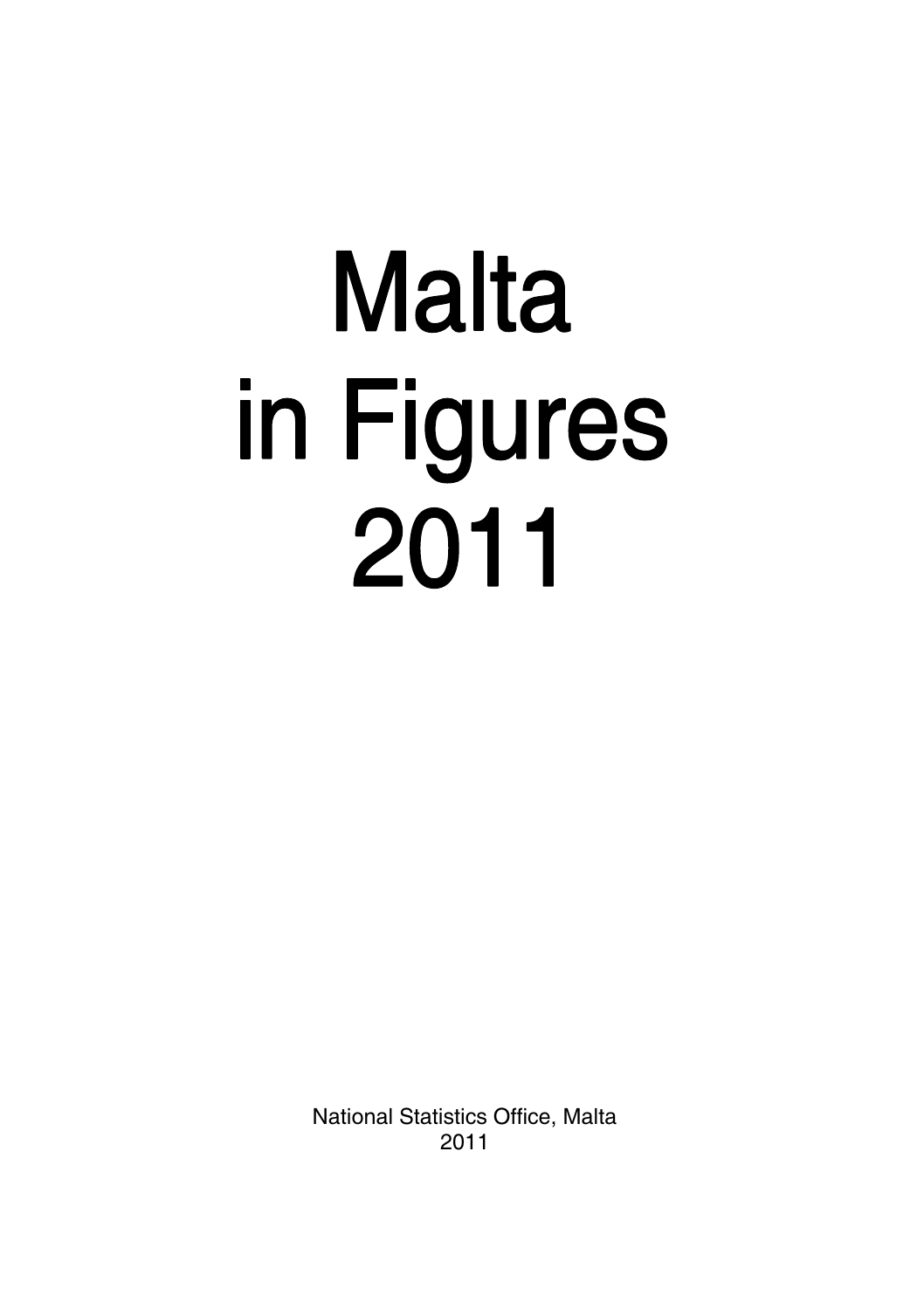Published by the National Statistics Office Lascaris Valletta Malta Tel.: (+356) 25 99 70 00 Fax: (+356) 25 99 72 05 e-mail: nso@gov.mt website: http://www.nso.gov.mt

CIP Data

Malta in Figures 2011. – Valletta: National Statistics Office, 2011. xx, 57p.; 21cm.

ISBN 978-99957-29-24-0 (print) ISBN 978-99957-29-25-7 (online) ISSN 1726-1392

For further information and for acquisition of publications, please contact:

Unit D2: External Cooperation and Communication Directorate D: Resources and Support Services National Statistics Office Lascaris Valletta Tel.: (+356) 25 99 72 19 Fax: (+356) 25 99 72 05

Printed in Malta by the Government Printing Press.

Cover painting: Jumping at Wied i*Ī*-*ĩ*urrieq by Debbie Caruana Dingli.

Cut-off date for data included in this publication is 30 September 2011 unless stated otherwise.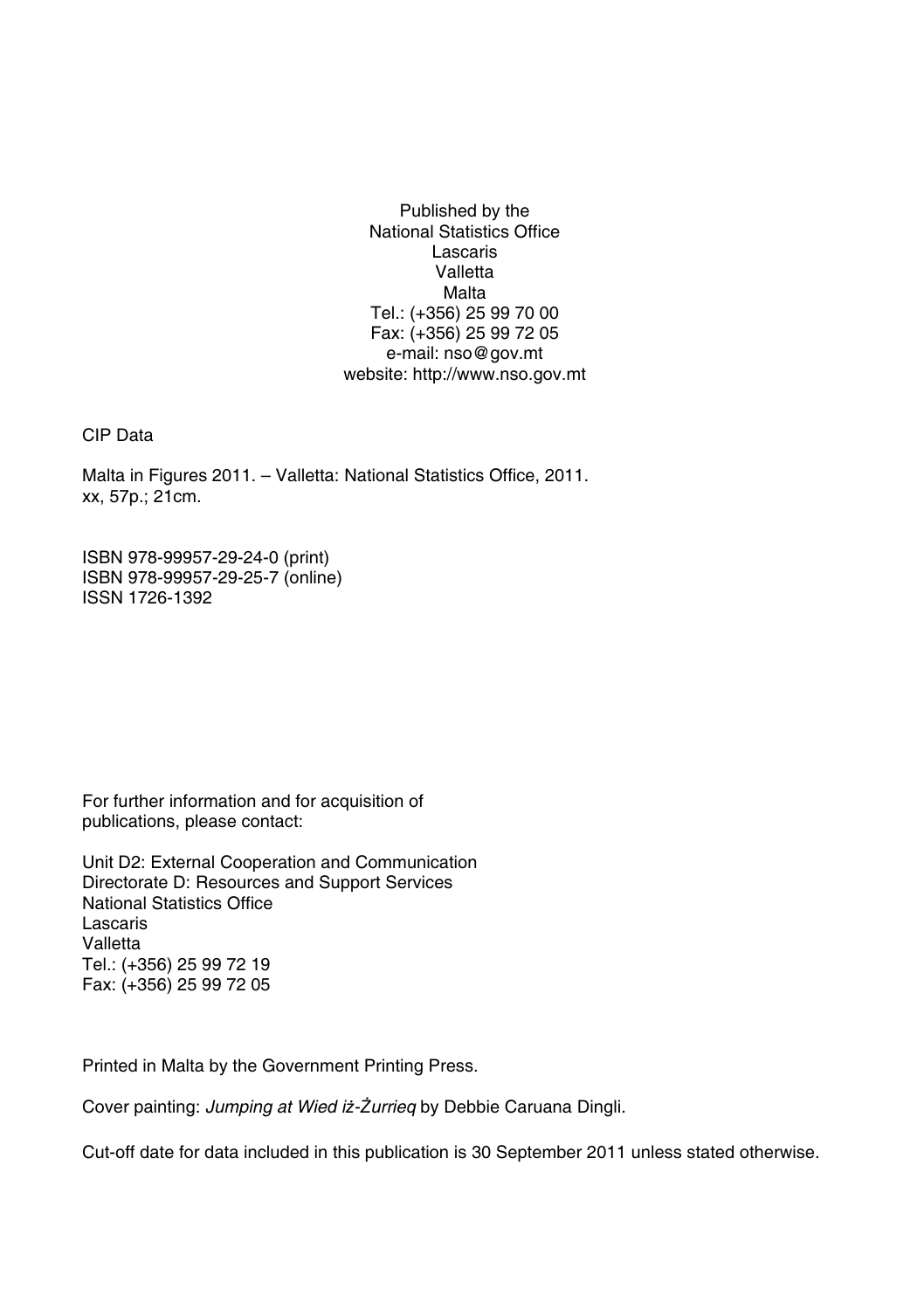# **LOCAL COUNCILS**

#### **Malta**

<span id="page-2-0"></span>

| <b>H'Attard</b>   | <b>Hal Balzan</b> | Vittoriosa          |
|-------------------|-------------------|---------------------|
| <b>Birkirkara</b> | Birżebbuġa        | Cospicua            |
| Had-Dingli        | Fgura             | Floriana            |
| Gudja             | Gżira             | Hamrun              |
| <b>Iklin</b>      | Senglea           | Kalkara             |
| <b>Hal Kirkop</b> | Hal Lija          | <b>Hal Luga</b>     |
| Marsa             | Marsaskala        | Marsaxlokk          |
| Mdina             | Mellieħa          | Mgarr               |
| Mosta             | Mqabba            | Msida               |
| Mtarfa            | Naxxar            | <b>Hal Gharghur</b> |
| <b>Hal Ghaxag</b> | Paola             | Pembroke            |
| Tal-Pietà         | <b>Hal Qormi</b>  | Qrendi              |
| Rabat             | <b>Hal Safi</b>   | St Julian's         |
| San Gwann         | St Paul's Bay     | Santa Lucija        |
| Santa Venera      | Siggiewi          | Tas-Sliema          |
| Swiegi            | Ta' Xbiex         | <b>Hal Tarxien</b>  |
| Valletta          | Xgħajra           | Haż-Żabbar          |
| Haż-Żebbug        | Żejtun            | Zurrieg             |

## Gozo

| Fontana     | Ta' Kercem  | Munxar   |
|-------------|-------------|----------|
| Nadur       | Għajnsielem | Gharb    |
| Għasri      | Qala        | Victoria |
| San Lawrenz | Ta' Sannat  | Xaqħra   |
| Xewkija     | Żebbug      |          |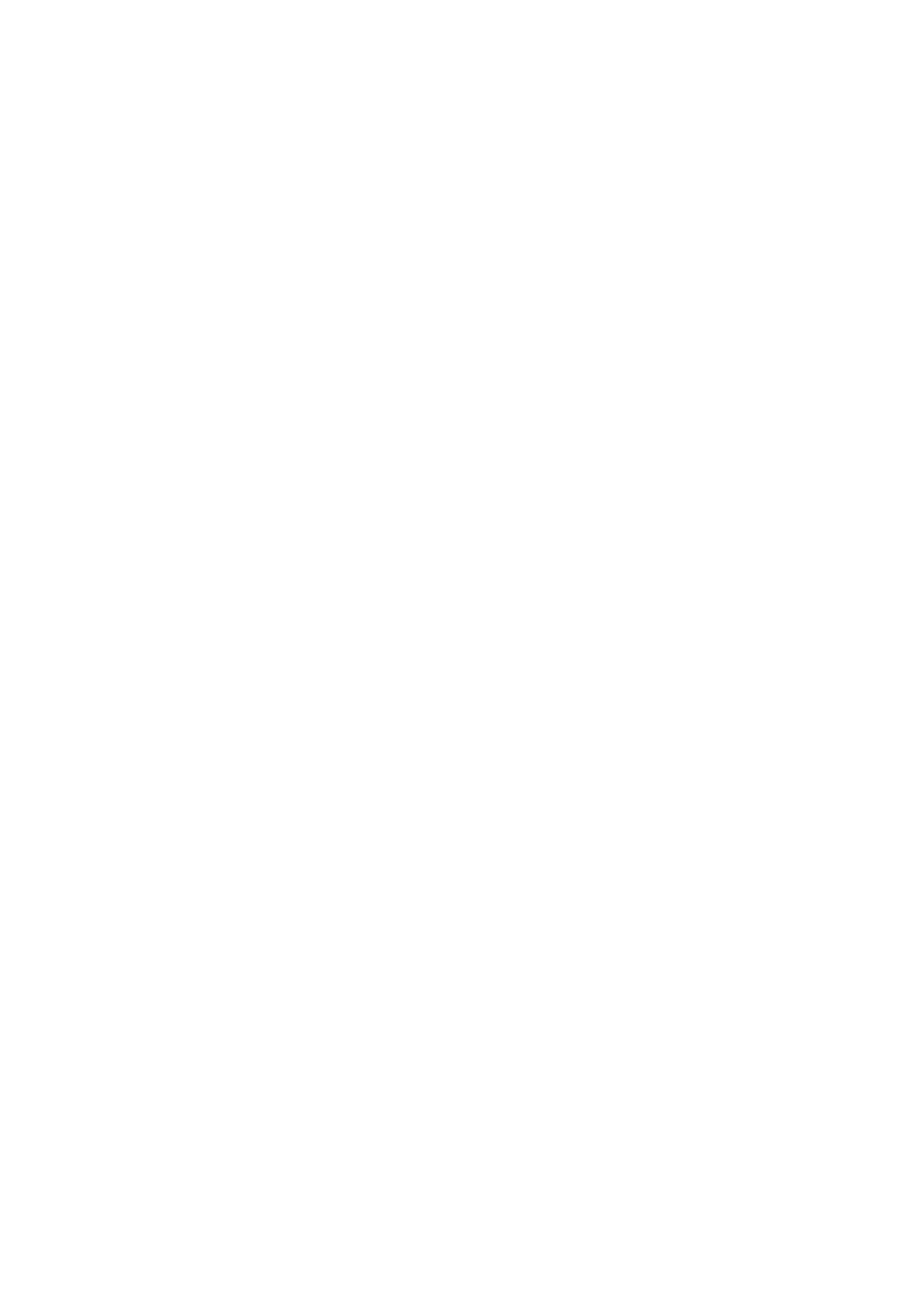# **About the Artist**

Debbie Caruana Dingli started painting at a very young age and joined an advertising agency where she worked as a graphic designer for six years. She held her first solo exhibition at 23 years of age, at the Museum of Fine Arts, Valletta. Since then she has exhibited regularly, putting up solo exhibitions every four years. She has also participated in many collective exhibitions, both in Malta and abroad.

Debbie is best known for her watercolours, including portraits and even pet portraits. In two recent exhibitions, she turned to charicatures as a means of expression. The first was entitled 'Games People Play' at St James Cavalier Valletta in 2001. This was followed by a shared exhibition with Andrew Diacono at the Casino Maltese, Valletta, in 2005. In the latter, she used oils in order to deliver a stronger and more personal collection. In 2008 Debbie held a watercolour exhibition called 'Instant People~Just Add Water' in which she depicted the plight of immigrants who reach our shores. The painting on the cover was also shown then.

Debbie lives in Siggiewi with her three sons, three dogs and three cats.

Artist's website: www.debbiecaruanadingli.com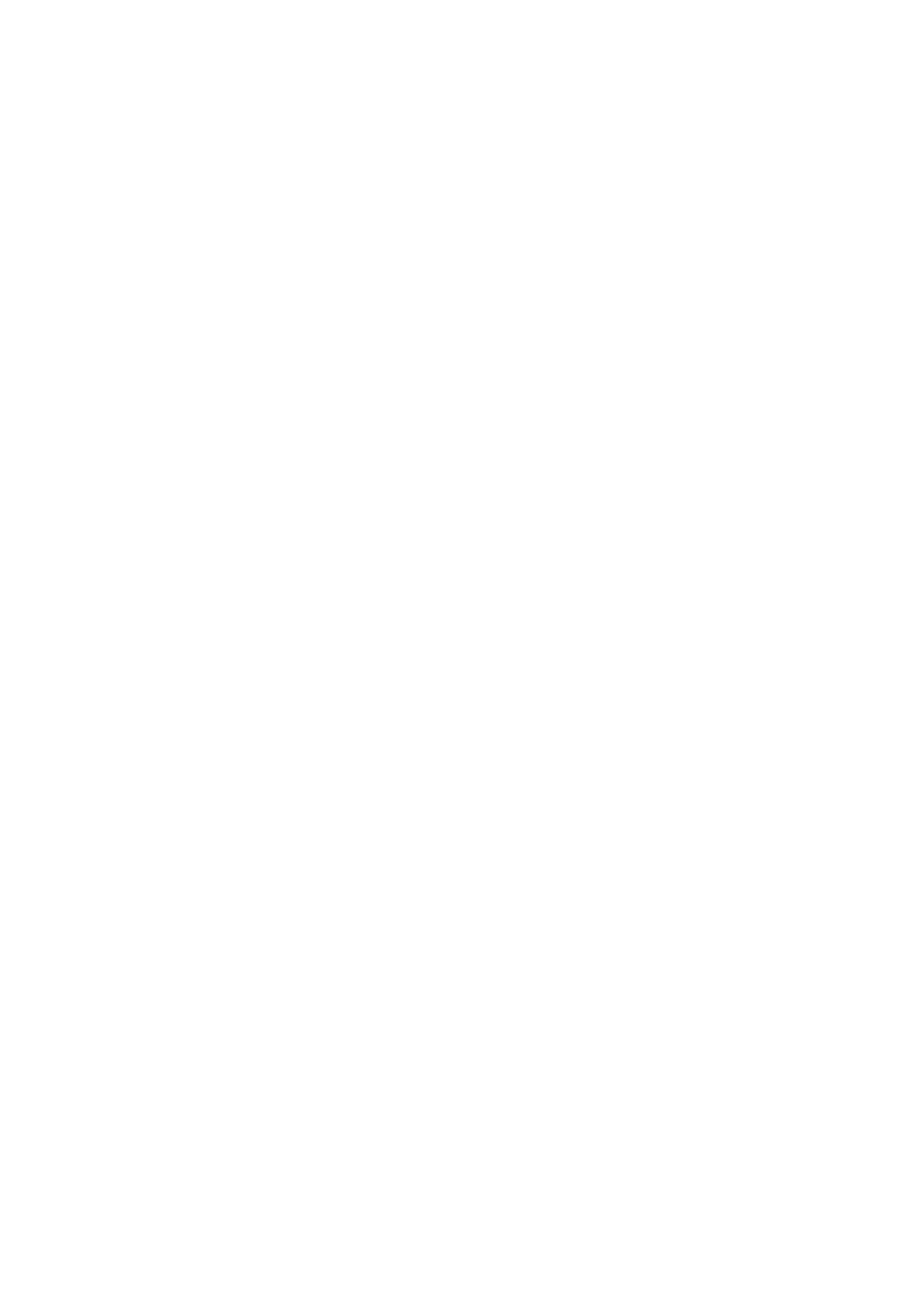# **KEY FACTS ABOUT MALTA IN 2010**

<span id="page-6-0"></span>

| Area                                       | 316 $km2$                 |
|--------------------------------------------|---------------------------|
| <b>Shoreline Malta</b>                     | 200.0 km                  |
| Shoreline Gozo and Comino                  | 71.2 km                   |
| Rainfall                                   | 513.1mm                   |
| Population                                 | 417,617                   |
| Population density (persons per $km^2$ )   | 1,322                     |
| Live births                                | 4,008                     |
| Crude birth rate                           | 9.6                       |
| Deaths                                     | 3,010                     |
| Crude death rate                           | 7.2                       |
| Licensed road vehicles/1,000 inhabitants   | 730.0                     |
| Road casualties/1,000 inhabitants          | 2.6                       |
| GDP (at market prices)                     | € 6,163.7 million         |
| <b>Balance of Payments current account</b> | $-\epsilon$ 243.5 million |
| Employed population (LFS)                  | 164,347                   |
| Unemployment rate (LFS)                    | 6.9%                      |
| Imports of goods                           | € 4,244.3 million         |
| <b>Exports of goods</b>                    | € 2,744.3 million         |
| <b>Tourist arrivals</b>                    | 1.3 million               |
| Average tourist length of stay             | 8.3 nights                |
| Physicians                                 | 1,602                     |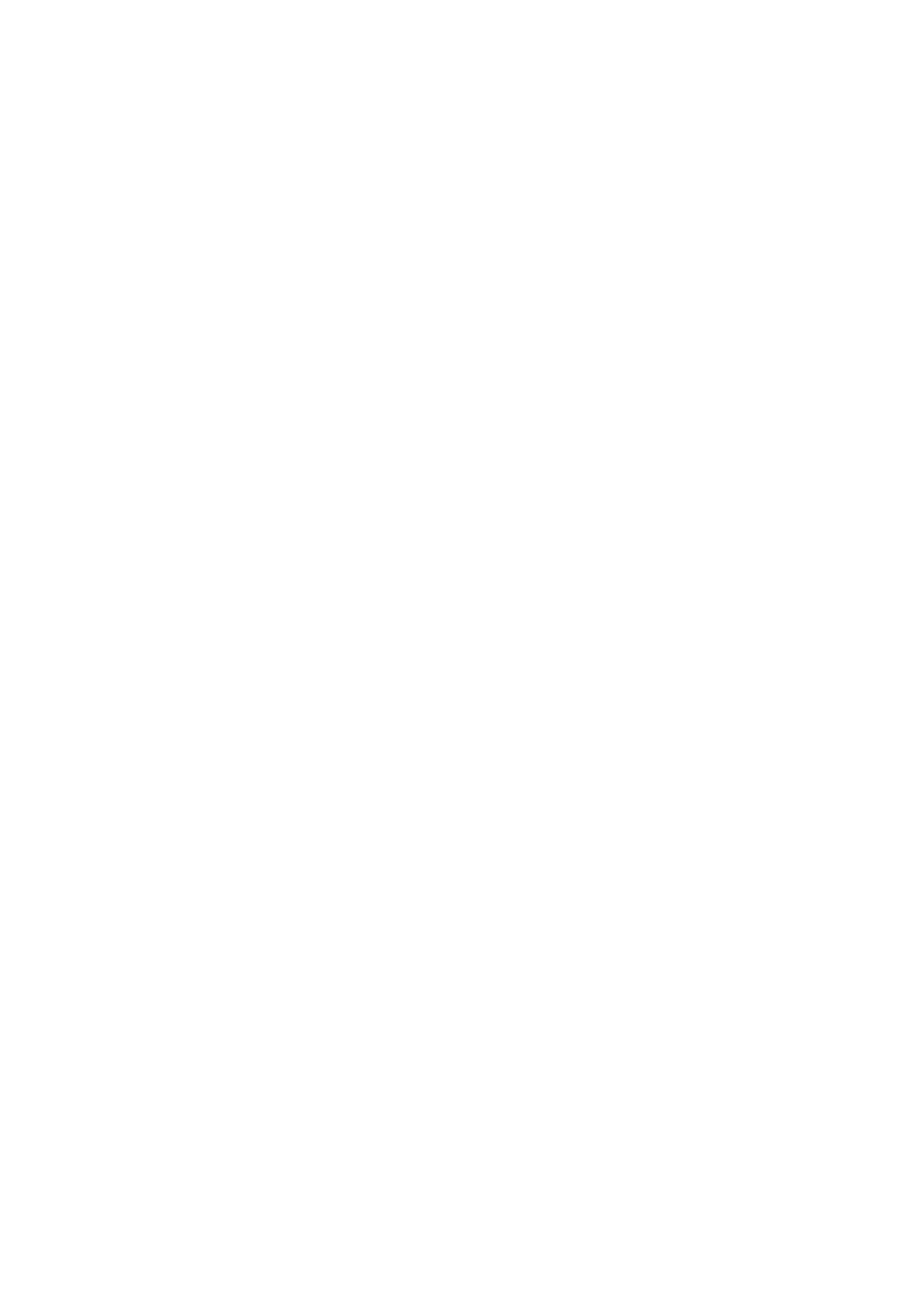# <span id="page-8-0"></span>**FOREWORD**

Malta in Figures 2011 follows in the footsteps of its predecessors by portraying an updated image of Malta and Maltese society through the compilation of a set of statistical information.

Represented here is a good selection of the Office's activities and outputs. Geographical information is complemented by demographic and road vehicle statistics, as well as salient points on healthcare. Economic indicators include highlights of the country's Gross Domestic Product, Balance of Payments current account, inflation rates, and economic governance. Malta's industries and economic activities are reflected in statistics on employment, imports and exports, domestic and international markets, tourism, and agriculture and fishing.

I am sure that this book of facts will prove a handy tool for a wide range of users. But not only - it should also serve as a useful stepping stone for those who would like to intensify the scope of their interest in and patronage of statistics, by moving on to consult the Office's extensive statistical collections, be they online or in print.

Michael Pace Ross Director General

November 2011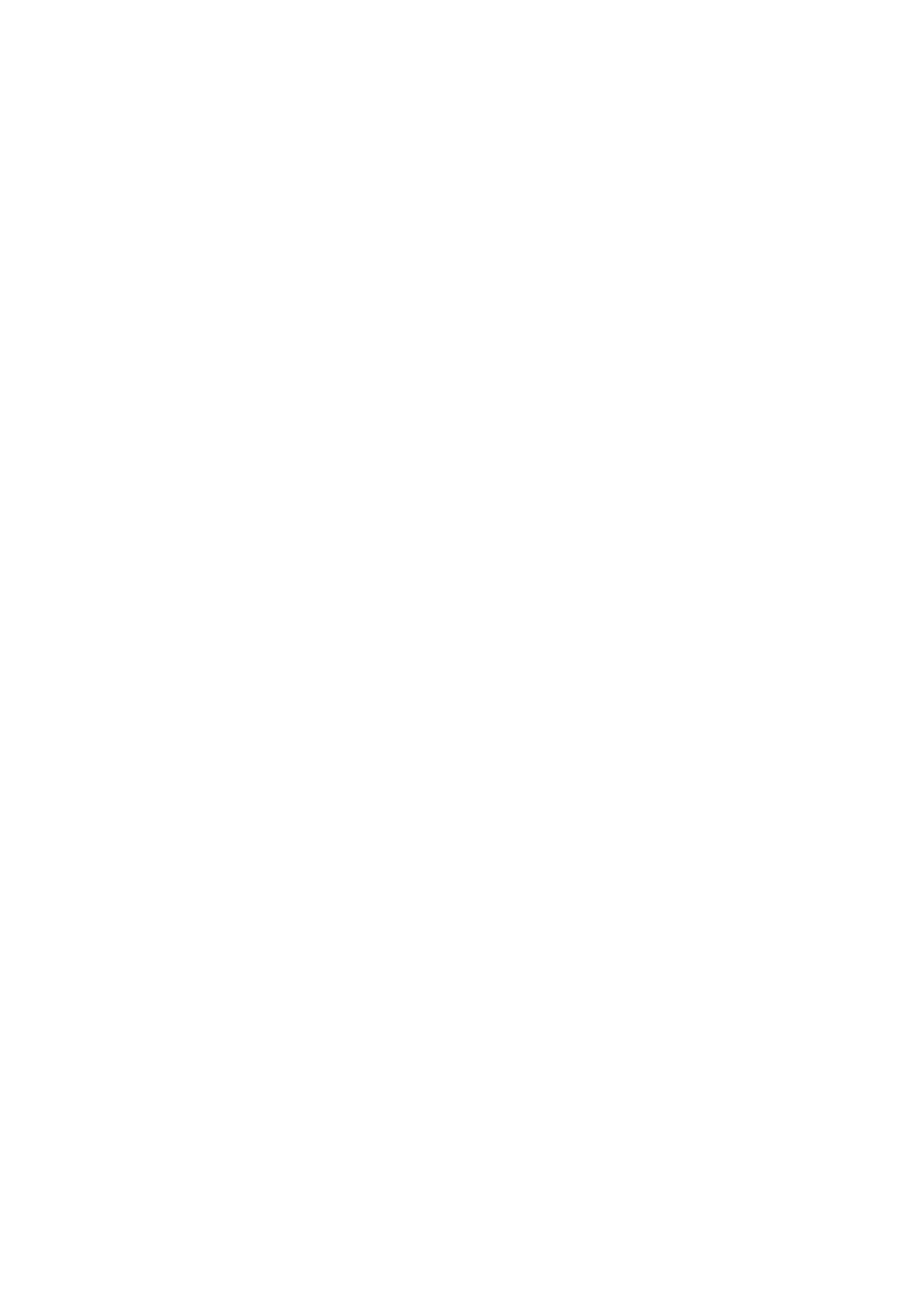# Austria AT Belgium Belgium BELG and the Contract of the Contract of the BELG and the BELG and the BELG and the BELG and the BELG and the BELG and the BELG and the BELG and the BELG and the BELG and the BELG and the BELG and the BELG Bulgaria **Bulgaria** BG Cyprus Cyprus CY (Contract Contract Contract Contract Contract Contract Contract Contract Contract C Czech Republic CZ Denmark Denmark Denmark Denmark Denmark DK Estonia EE Finland Finland Finance and Contract Contract Contract Contract Contract Contract Contract Contract Contract Contract Contract Contract Contract Contract Contract Contract Contract Contract Contract Contract Contract Contr France FR Germany **DE** Contract the Contract of Contract of Contract of Contract of Contract of Contract of Contract of Contract of Contract of Contract of Contract of Contract of Contract of Contract of Contract of Contract of Cont Greece EL Hungary **Hungary Hungary Hungary Hungary Hungary Hungary Hungary** Ireland **IE** Italy in the contract of the contract of the contract of the contract of the contract of the contract of the c Latvia LV Lithuania **Lithuania** Latin Communication and the communication of the LT Luxembourg Luxembourg LU Malta MT The Netherlands NL Poland Poland Publishers and the contract of the contract of the PL Portugal **Portugal** PT Romania **Romania** Romania Romania e a contra la contra de la contra de la contra de la contra de la contra de la contra de la contra de la contra de la contra de la contra de la contra de la contra de la contra de la contr Slovakia Skotski state i svetlan s strategističnih skladatelj i strategističnih skladatelj s strategističnih s Slovenia **SI** Spain ES Sweden State Communication of the Communication of the SE United Kingdom UK **Candidate Countries** Croatia HR Former Yugoslav Republic of Macedonia MK Iceland IS Montenegro Manual Antibody and the contract of the contract of the ME Turkey TR **Countries that use the euro as their currency**

## **List of country codes for EU Member States and Candidate Countries**

| <b>Belgium</b>                | $\blacktriangleright$ Greece | $\triangleright$ Cyprus  | $\blacktriangleright$ Austria  |
|-------------------------------|------------------------------|--------------------------|--------------------------------|
| $\triangleright$ Germany      | Spain                        | <b>Luxembourg</b>        | <b>D</b> Portugal              |
| $\blacktriangleright$ Estonia | $\blacktriangleright$ France | $\blacksquare$ Malta     | $\blacktriangleright$ Slovenia |
| $\blacksquare$ Ireland        | $\blacksquare$ Italy         | <b>D</b> The Netherlands | $\blacktriangleright$ Slovakia |
| $\triangleright$ Finland      |                              |                          |                                |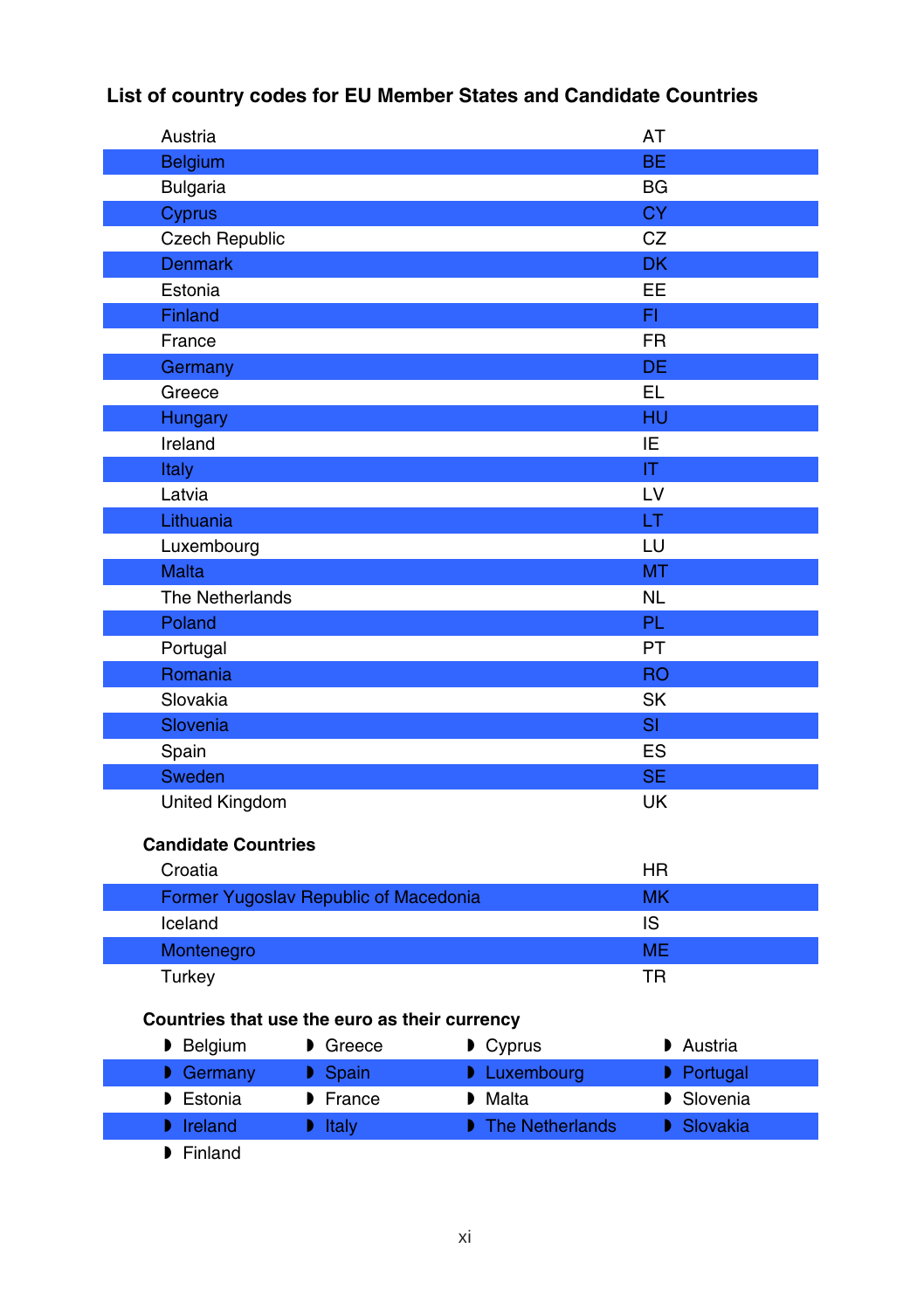# **NACE Rev. 1.1 categories**

| Code | Category                                                                                              |
|------|-------------------------------------------------------------------------------------------------------|
| A    | Agriculture, hunting and forestry                                                                     |
| в    | Fishing                                                                                               |
| C    | Mining and quarrying                                                                                  |
| D    | Manufacturing                                                                                         |
| F    | Electricity, gas and water supply                                                                     |
| F    | Construction                                                                                          |
| G    | Wholesale and retail trade; repair of motor vehicles, motorcycles and<br>personal and household goods |
| н    | <b>Hotels and restaurants</b>                                                                         |
|      | Transport, storage and communication                                                                  |
| J    | <b>Financial intermediation</b>                                                                       |
| K    | Real estate, renting and business activities                                                          |
|      | Public administration and defence; compulsory social security                                         |
| м    | Education                                                                                             |
| N    | <b>Health and social work</b>                                                                         |
| Ω    | Other community, social and personal service activities                                               |
| P    | Private households with employed persons                                                              |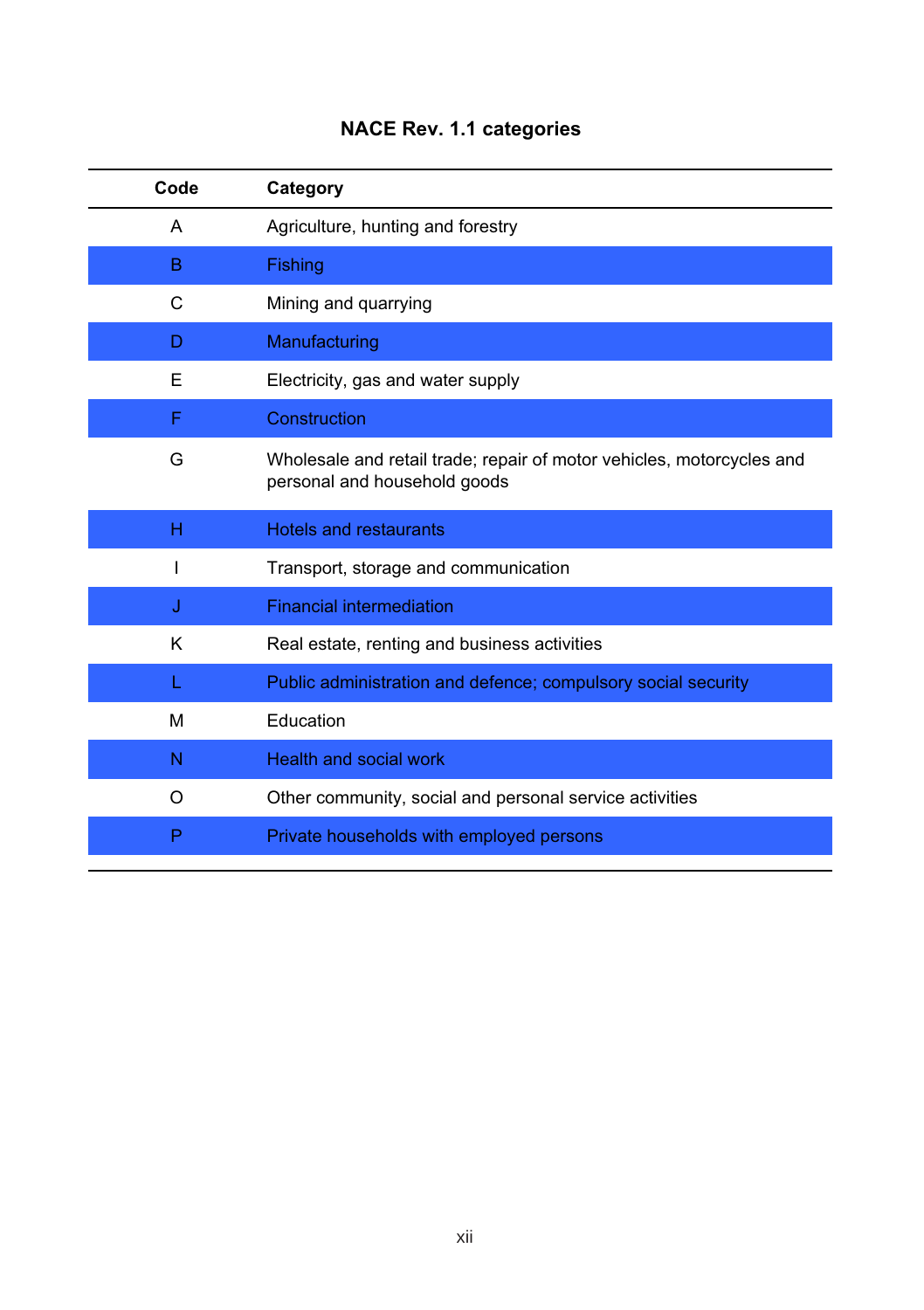# **NACE Rev. 2 categories**

| Code | Category                                                                                                                      |
|------|-------------------------------------------------------------------------------------------------------------------------------|
| A    | Agriculture, forestry and fishing                                                                                             |
| B    | Mining and quarrying                                                                                                          |
| С    | Manufacturing                                                                                                                 |
| D    | Electricity, gas, steam and air conditioning supply                                                                           |
| E    | Water supply; sewerage, waste management and remediation activities                                                           |
| F    | Construction                                                                                                                  |
| G    | Wholesale and retail trade; repair of motor vehicles and motorcycles                                                          |
| н    | <b>Transportation and storage</b>                                                                                             |
| I    | Accommodation and food service activities                                                                                     |
| J    | Information and communication                                                                                                 |
| Κ    | Financial and insurance activities                                                                                            |
| L    | <b>Real estate activities</b>                                                                                                 |
| М    | Professional, scientific and technical activities                                                                             |
| N    | Administrative and support service activities                                                                                 |
| Ω    | Public administration and defence; compulsory social security                                                                 |
| P    | Education                                                                                                                     |
| Q    | Human health and social work activities                                                                                       |
| R.   | Arts, entertainment and recreation                                                                                            |
| S    | Other service activities                                                                                                      |
| т    | Activities of households as employers; undifferentiated goods- and<br>services-producing activities of households for own use |
| U    | Activities of extraterritorial organisations and bodies                                                                       |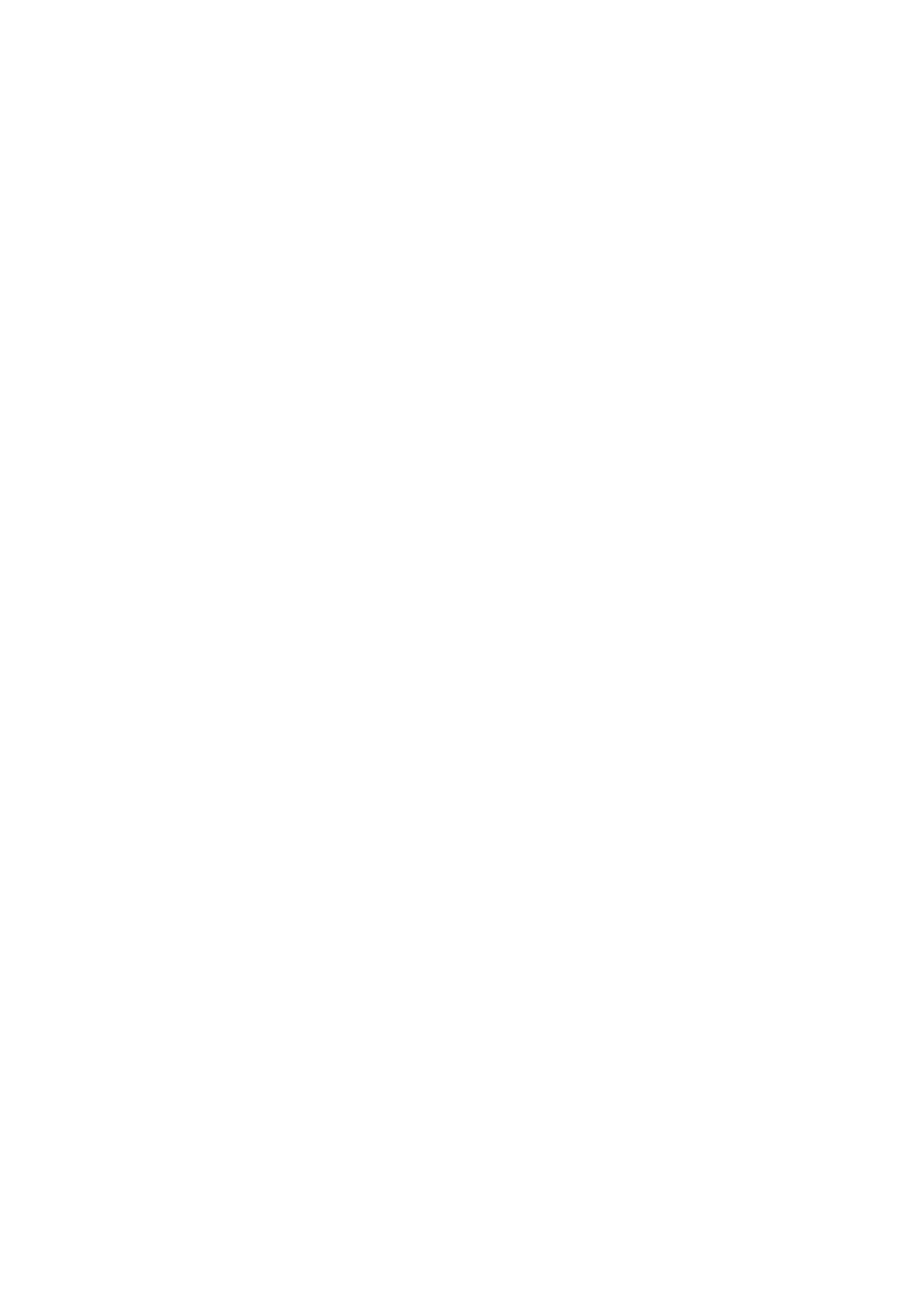# **CONTENTS**

|                                            | Page           |
|--------------------------------------------|----------------|
| <b>Local Councils</b>                      | iii            |
| Key Facts About Malta in 2010              | vii            |
| Foreword                                   | ix             |
| <b>GEOGRAPHICAL DATA AND LAND COVER</b>    | 1              |
| <b>ENVIRONMENT</b>                         | $\overline{4}$ |
| <b>POPULATION AND MAIN CAUSES OF DEATH</b> | 8              |
| <b>EDUCATION</b>                           | 10             |
| <b>HEALTHCARE</b>                          | 13             |
| <b>SOCIAL SECURITY</b>                     | 14             |
| <b>QUALITY OF LIFE</b>                     | 16             |
| <b>THE ECONOMY</b>                         | 18             |
| <b>GOVERNMENT FINANCE</b>                  | 23             |
| <b>BALANCE OF PAYMENTS</b>                 | 27             |
| <b>INTERNATIONAL TRADE</b>                 | 29             |
| <b>AGRICULTURE AND FISHERIES</b>           | 32             |
| <b>TOURISM</b>                             | 35             |
| <b>INDUSTRY</b>                            | 39             |
| <b>CONSTRUCTION</b>                        | 41             |
| <b>SERVICES</b>                            | 42             |
| <b>EMPLOYMENT</b>                          | 44             |
| <b>ACCIDENTS AT WORK</b>                   | 49             |
| <b>CONSUMER PRICES</b>                     | 53             |
| <b>MONEY</b>                               | 55             |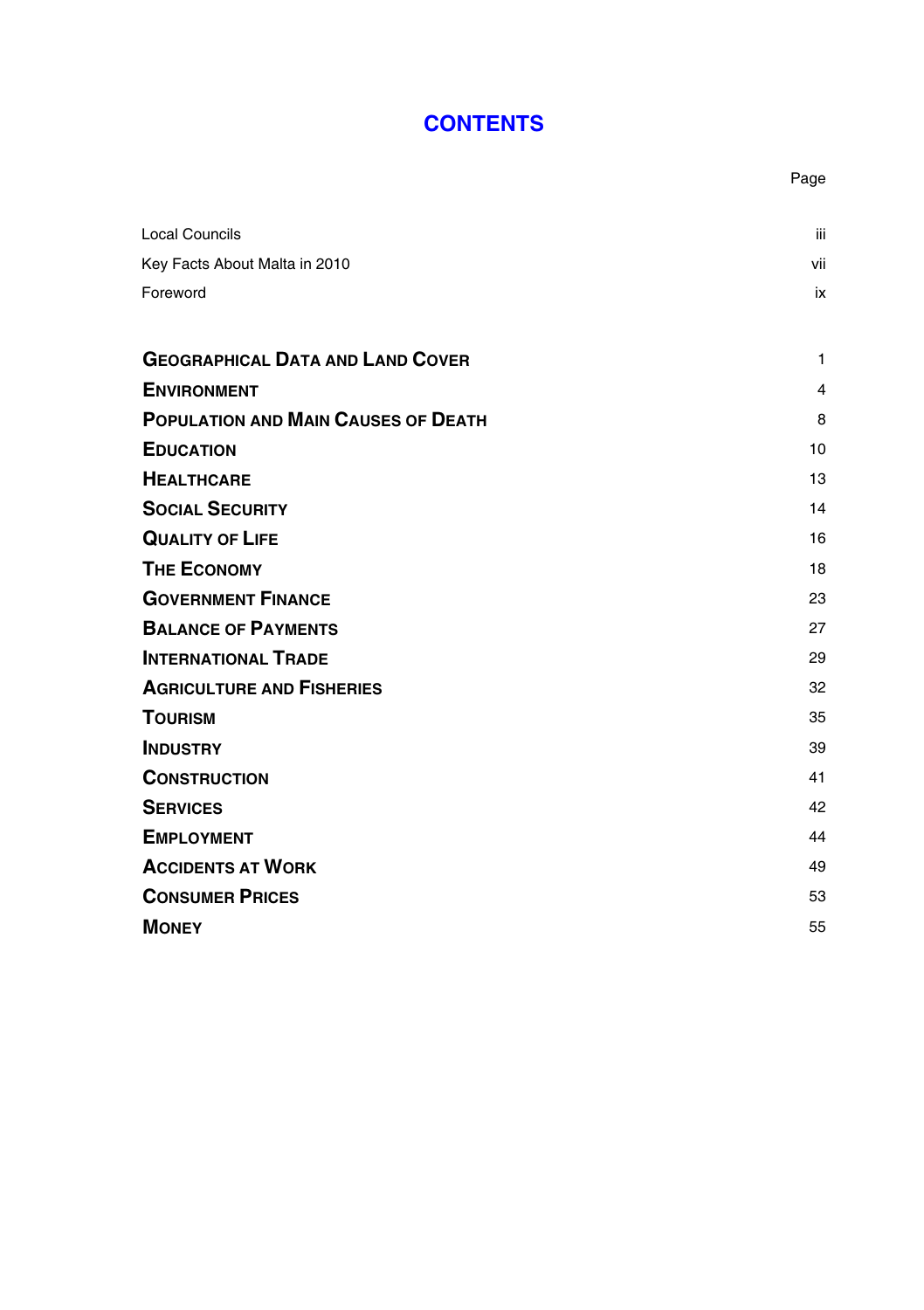# **TABLES**

Page

| <b>GEOGRAPHICAL DATA AND LAND COVER</b>                        |                |
|----------------------------------------------------------------|----------------|
| 1 MALTA: geographical data                                     | 1              |
| 2 Mean air temperature                                         | 1              |
| 3 Mean air temperature, sunshine and wind velocity             | 2              |
| 4 Rainfall                                                     | $\overline{2}$ |
| 5 Relative humidity                                            | 2              |
| 6 Land use: 2006                                               | 3              |
| <b>ENVIRONMENT</b>                                             |                |
| 7 Waste disposal in public landfills                           | 4              |
| 8 Bathing water sampling results and site classification: 2010 | 5              |
| 9 Electricity maximum demand                                   | $\overline{7}$ |
| 10 Power generation                                            | $\overline{7}$ |
| <b>POPULATION AND MAIN CAUSES OF DEATH</b>                     |                |
| 11 Population                                                  | 8              |
| 12 Demographic events                                          | 9              |
| 13 Mean age at marriage                                        | 9              |
| 14 Mortality rate by sex and major cause of death              | 9              |
| <b>EDUCATION</b>                                               |                |
| 15 Enrolment at different levels of education                  | 10             |
| 16 Teaching staff by educational level and sex                 | 10             |
| 17 University of Malta graduates by field of study             | 11             |
| 18 Percentage of early school-leavers                          | 12             |
| <b>HEALTHCARE</b>                                              |                |
| 19 Healthcare facilities                                       | 13             |
| 20 Healthcare professionals                                    | 13             |
| 21 Infant and child vaccinations                               | 13             |
| <b>SOCIAL SECURITY</b>                                         |                |
| 22 Claims for short-term benefits                              | 14             |
| 23 Families receiving child/family benefits                    | 14             |
| 24 Persons receiving pensions/assistance                       | 14             |
| 25 Social benefits payable under the Social Security Act       | 15             |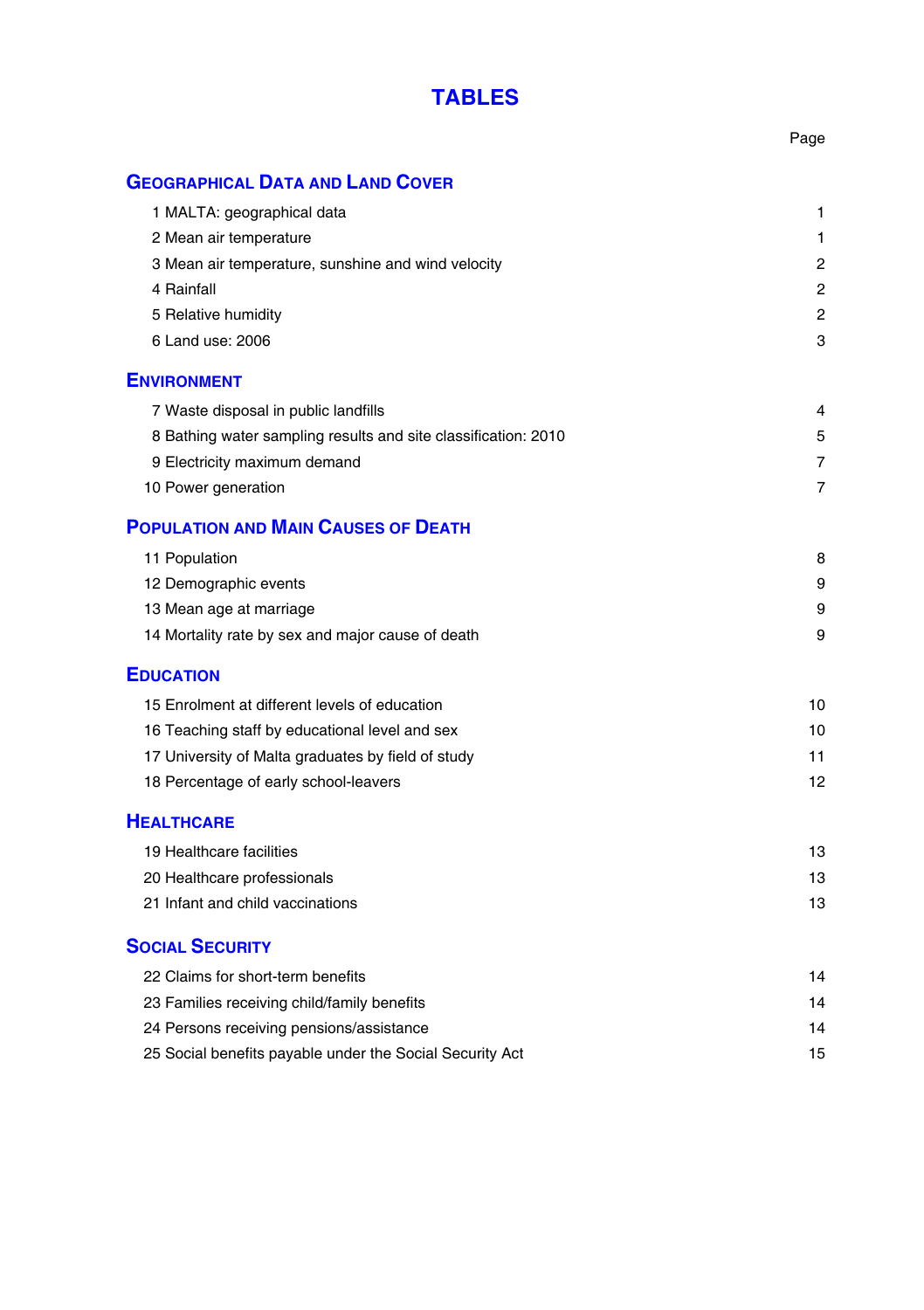#### Page

## **QUALITY OF LIFE**

| 26 Information society: selected indicators     | 16 |
|-------------------------------------------------|----|
| 27 Licensed motor vehicles                      | 16 |
| 28 Road traffic accidents, cases by region      | 16 |
| 29 Road traffic accidents, casualties by region | 16 |
| 30 Rate of motorisation and road accidents      | 17 |

## **THE ECONOMY**

| 31 GDP and GNI                                                     | 18 |
|--------------------------------------------------------------------|----|
| 32 Production and generation of income accounts                    | 19 |
| 33 GDP by category of expenditure at constant 2000 prices          | 20 |
| 34 Percentage contribution to Gross Value Added (at basic prices)  | 20 |
| 35 Gross Domestic Product per capita in Purchasing Power Standards | 22 |

## **GOVERNMENT FINANCE**

| 36 Consolidated Fund data                                             | 23 |
|-----------------------------------------------------------------------|----|
| 37 Transition between Consolidated Fund and General Government Sector | 24 |
| 38 General Government Debt                                            | 25 |
| 39 General Government expenditure by function                         | 25 |
| 40 General Government employment in R&D                               | 26 |
| 41 General Government expenditure on R&D                              | 26 |
|                                                                       |    |

#### **BALANCE OF PAYMENTS**

| 42 Balance of Payments | 27 |
|------------------------|----|
| 43 Direct investment   | 28 |

# **INTERNATIONAL TRADE**

| 44 International trade: an overview | 29 |
|-------------------------------------|----|
| 45 Imports by sector                | 29 |
| 46 Exports by sector                | 29 |
| 47 Direction of trade               | 30 |
|                                     |    |

# **AGRICULTURE AND FISHERIES**

| 48 Land under cultivation                                                 | 32 |
|---------------------------------------------------------------------------|----|
| 49 Marketed vegetables and fruit                                          | 32 |
| 50 Meat, milk and egg production                                          | 32 |
| 51 Fish landings                                                          | 32 |
| 52 Fish price index                                                       | 32 |
| 53 Fish volume index                                                      | 33 |
| 54 Agriculture and fishing: contribution to total Gross Value Added       | 33 |
| 55 Agricultural price indices based on economic accounts for agriculture  | 34 |
| 56 Agricultural volume indices based on economic accounts for agriculture | 34 |
| 57 Agricultural value indices based on economic accounts for agriculture  | 34 |
|                                                                           |    |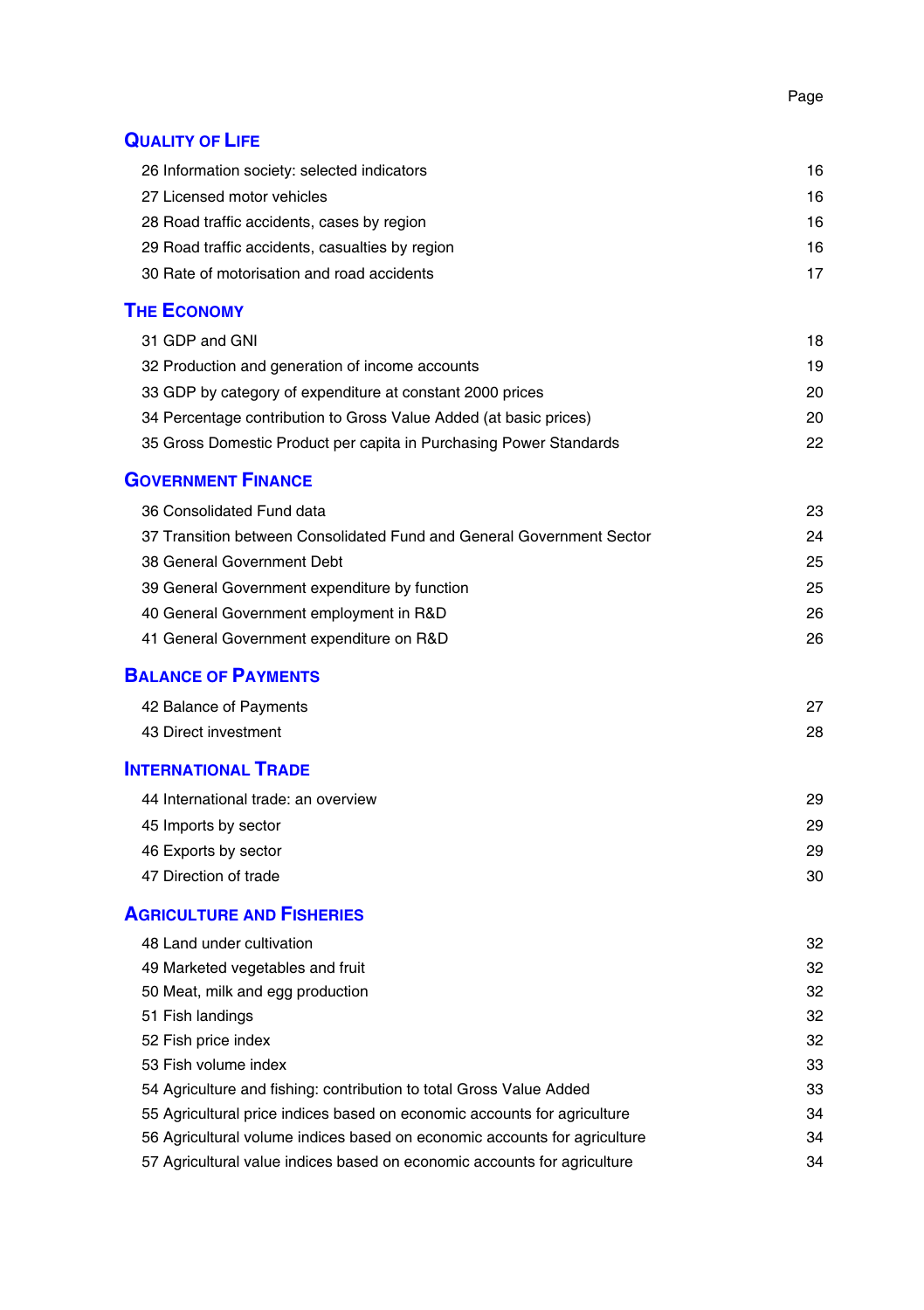# **TOURISM**

| 58 Departing tourists from Malta by country of origin                                                            | 35 |
|------------------------------------------------------------------------------------------------------------------|----|
| 59 Average length of stay of tourists by type of accommodation                                                   | 35 |
| 60 Collective accommodation establishments and bed-places                                                        | 36 |
| 61 Bed-place occupancy in collective accommodation establishments                                                | 36 |
| 62 Cruise passenger traffic                                                                                      | 37 |
| 63 Travel account in the Balance of Payments                                                                     | 37 |
| 64 Full-time employment in hotels and restaurants                                                                | 38 |
| 65 Maltese travelling abroad by air                                                                              | 38 |
| <b>INDUSTRY</b>                                                                                                  |    |
| 66 Turnover in industry by main industrial grouping and flow                                                     | 39 |
| 67 Industrial production by main industrial grouping                                                             | 39 |
| 68 Industrial producer prices by main industrial grouping                                                        | 39 |
| 69 Employment in industry by main industrial grouping                                                            | 40 |
| 70 Hours worked in industry by main industrial grouping                                                          | 40 |
| 71 Wages and salaries in industry by main industrial grouping                                                    | 40 |
| <b>CONSTRUCTION</b>                                                                                              |    |
| 72 Employment in construction by NACE division                                                                   | 41 |
| 73 Hours worked in construction by NACE division                                                                 | 41 |
| 74 Wages and salaries in construction by NACE division                                                           | 41 |
| 75 New permits for residential buildings, excluding residences for communities by<br>construction classification | 41 |
| <b>SERVICES</b>                                                                                                  |    |
| 76 Turnover in services by NACE section                                                                          | 42 |
| 77 Employment in services by NACE section                                                                        | 42 |
| 78 Hours worked in services by NACE section                                                                      | 42 |
| 79 Wages and salaries in services by NACE section                                                                | 42 |
| <b>EMPLOYMENT</b>                                                                                                |    |
| 80 Labour status                                                                                                 | 44 |
| 81 Activity, employment and unemployment rates                                                                   | 45 |
| 82 Total employed persons by age group                                                                           | 46 |
| 83 Total employed persons by main occupation                                                                     | 47 |
| 84 Total employed persons by economic activity of main occupation                                                | 47 |
| 85 Unemployed persons by age group                                                                               | 48 |
| 86 Unemployed persons by duration of job search                                                                  | 48 |
| 87 Inactive persons by age group                                                                                 | 48 |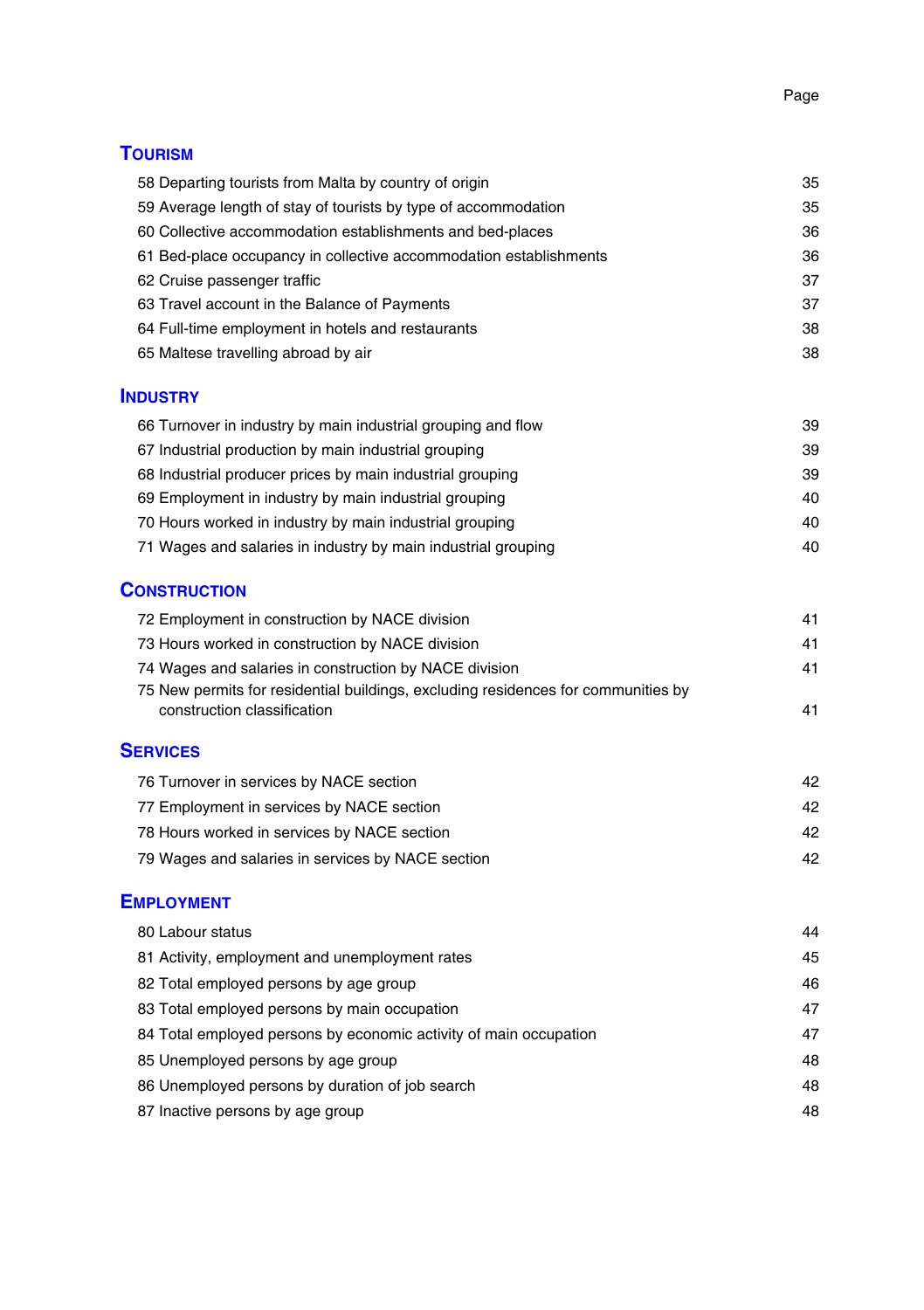#### Page

## **ACCIDENTS AT WORK**

| 91 Fatal accidents at work                           | 52 |
|------------------------------------------------------|----|
| 90 Accidents at work by economic activity            | 51 |
| 89 Accidents at work by age group of victim          | 50 |
| 88 Accidents at work by sex and occupation of victim | 49 |

| 92 Retail Price Index          | 53 |
|--------------------------------|----|
| 93 RPI monthly inflation rates | 53 |

# **MONEY**

| 94 Average exchange rates of major selected currencies against the euro               | 55 |
|---------------------------------------------------------------------------------------|----|
| 95 Average exchange rates of the euro against major selected currencies               | 55 |
| 96 The contribution of resident MFIs to the euro area monetary aggregates             | 56 |
| 97 The contribution of resident MFIs to counterparts to euro area monetary aggregates | 56 |
| 98 Deposits held with other monetary financial institutions by sector                 | 57 |
| 99 Selected interest rates in Malta                                                   | 57 |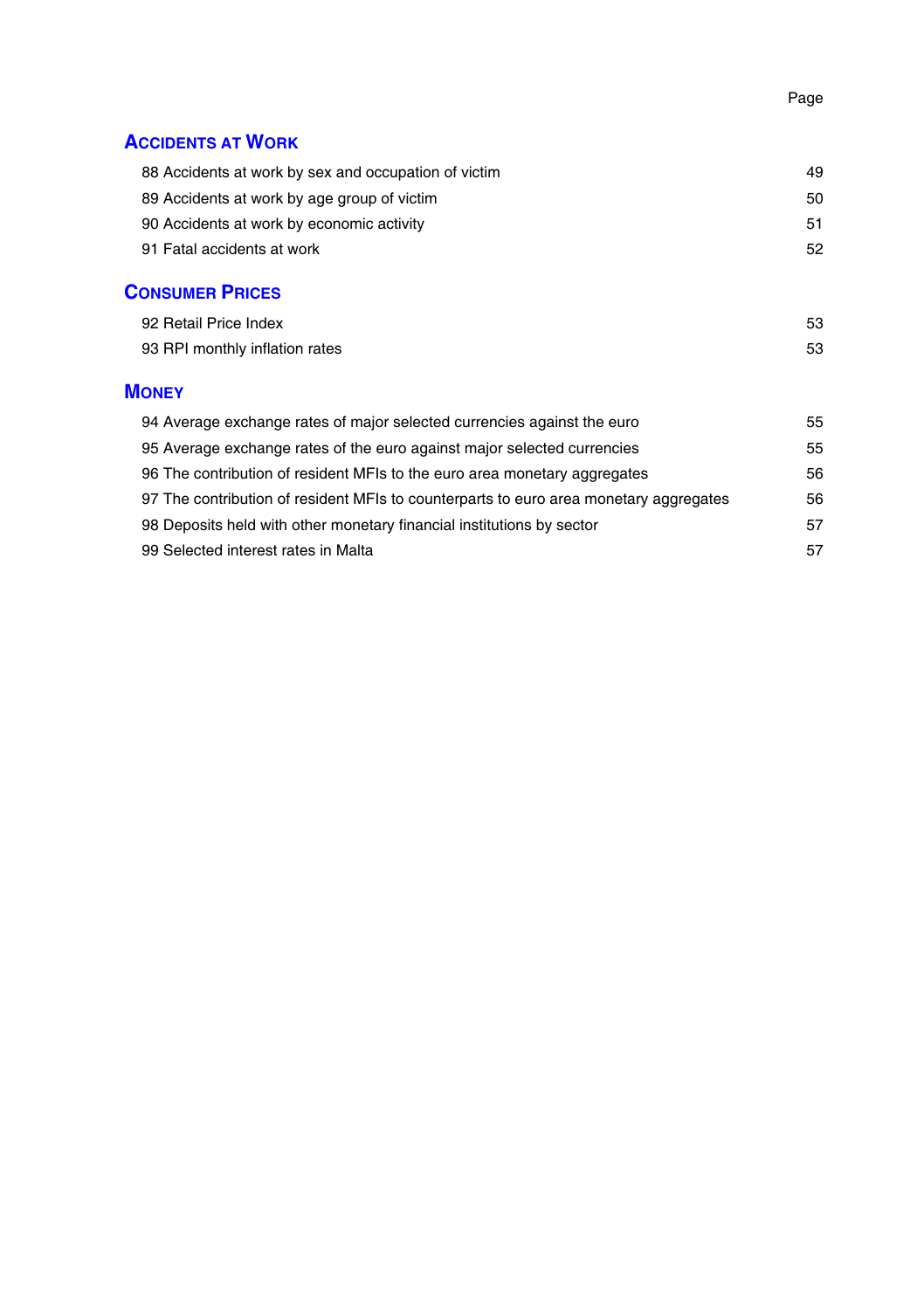# **CHARTS**

|                                                                         | Page |
|-------------------------------------------------------------------------|------|
| 1 Land use in Malta: 2006                                               | 3    |
| 2 Waste disposal in public landfills                                    | 4    |
| 3 Public water production                                               | 4    |
| 4 Bathing water quality in Malta                                        | 6    |
| 5 Bathing water quality in Gozo and Comino                              | 6    |
| 6 Bathing water quality in MALTA                                        | 6    |
| 7 Electricity generation                                                | 7    |
| 8 Live births: time series                                              | 8    |
| 9 Major causes of death: 2010                                           | 9    |
| 10 Enrolment at different levels of education                           | 10   |
| 11 Graduates from the University of Malta by selected field of study    | 12   |
| 12 Benefits payable under the Social Security Act                       | 15   |
| 13 Total population versus private cars                                 | 17   |
| 14 Percentage contribution to GVA: 2007                                 | 21   |
| 15 Percentage contribution to GVA: 2010                                 | 21   |
| 16 Current account balance                                              | 28   |
| 17 Direct investment                                                    | 28   |
| 18 Imports                                                              | 30   |
| 19 Exports                                                              | 31   |
| 20 Total imports: 2010                                                  | 31   |
| 21 Total exports: 2010                                                  | 31   |
| 22 Agriculture and fishing: contribution to total GVA                   | 33   |
| 23 Agricultural indices based on economic accounts for agriculture      | 34   |
| 24 Seasonal pattern of tourist departures                               | 35   |
| 25 Full-time employment in hotels and restaurants                       | 38   |
| 26 Labour status: males                                                 | 45   |
| 27 Labour status: females                                               | 45   |
| 28 Fatal accidents at work: time series                                 | 51   |
| 29 Accidents at work by age bracket of victims                          | 52   |
| 30 RPI monthly inflation rates                                          | 54   |
| 31 RPI annual inflation rates: time series                              | 54   |
| 32 Average exchange rates of major selected currencies against the euro | 55   |
| 33 Average exchange rates of the euro against major selected currencies | 56   |
|                                                                         |      |

## **Symbols used for data**

The colon (:) is used in tables to repesent data that are not available. A dash (-) is used to indicate values that are not relevant or not applicable. The letter P (p) in superscript is used to indicate provisional data and the letter U (u), also in superscript, is used to represent under-represented data.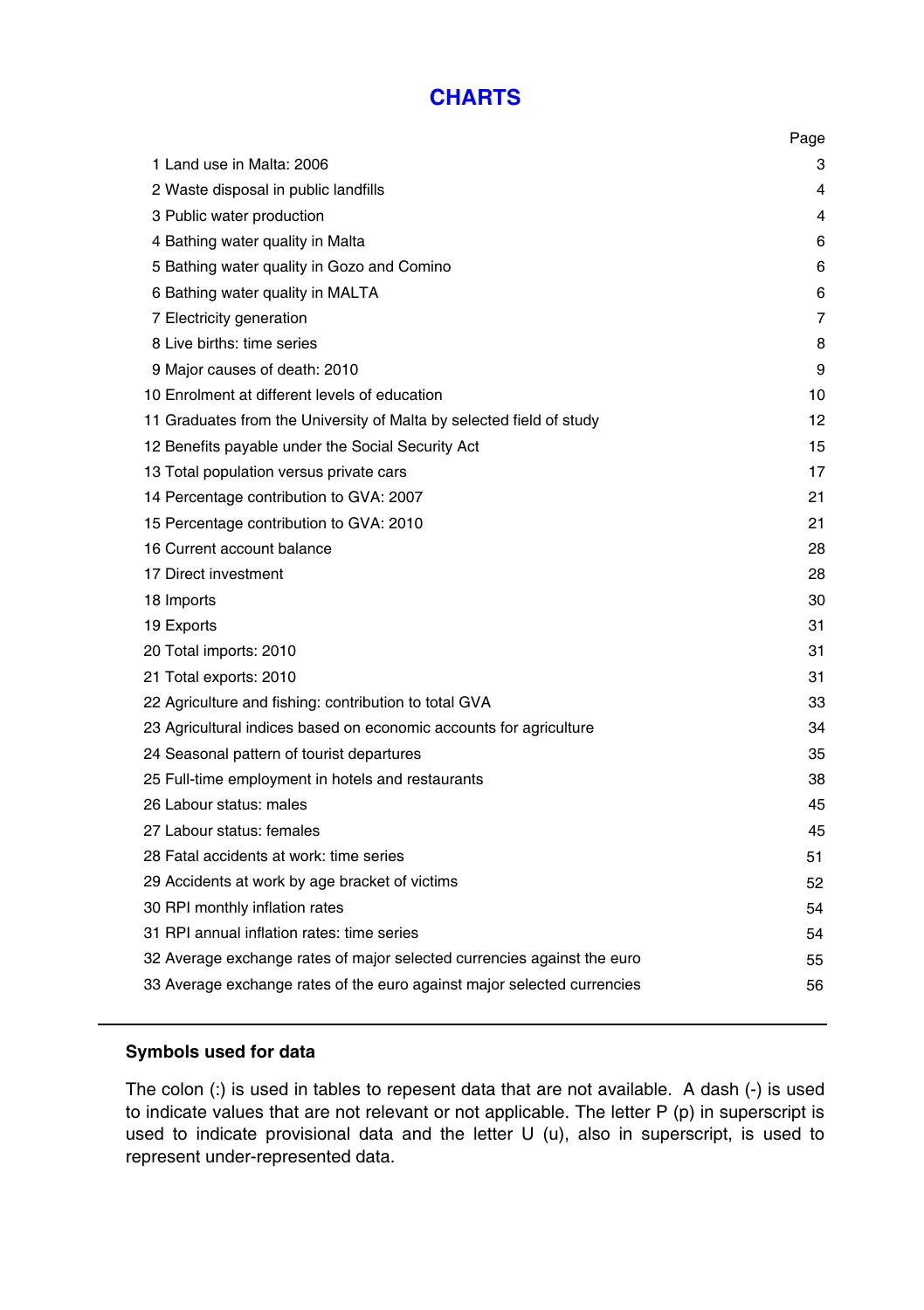#### **GEOGRAPHICAL DATA AND LAND COVER**

#### **Table 1. MALTA: geographical data**

<span id="page-20-0"></span>

| <b>Situation</b> |                                           | Area            |       |                   |
|------------------|-------------------------------------------|-----------------|-------|-------------------|
|                  | Northern latitude 36° 00' 00"             | Malta           | 247   | square kilometres |
|                  | Southern latitude 35° 48' 00"             | Gozo            | 66    | square kilometres |
|                  | Eastern longitude 14° 35' 00"             | Comino          | 3     | square kilometres |
|                  | Western longitude 14 <sup>°</sup> 10' 30" | Total           | 316   | square kilometres |
| Extent           | maximum length                            | Malta           | 27.4  | kilometres        |
|                  |                                           | Gozo            | 14.5  | kilometres        |
|                  | maximum width                             | Malta           | 14.5  | kilometres        |
|                  |                                           | Gozo            | 7.2   | kilometres        |
|                  | shoreline                                 | Malta           | 200.0 | kilometres        |
|                  |                                           | Gozo and Comino | 71.2  | kilometres        |

Source: National Statistics Office.

#### **Table 2. Mean air temperature**

| Month     | 2007                  | 2008 | 2009 | 2010 |  |
|-----------|-----------------------|------|------|------|--|
|           | Mean temperature (°C) |      |      |      |  |
| January   | 14.5                  | 14.5 | 13.2 | 13.4 |  |
| February  | 13.8                  | 13.3 | 11.3 | 13.8 |  |
| March     | 14.3                  | 14.9 | 13.4 | 14.1 |  |
| April     | 16.7                  | 17.4 | 15.3 | 17.0 |  |
| May       | 20.5                  | 20.2 | 20.6 | 19.4 |  |
| June      | 24.8                  | 23.9 | 23.7 | 22.9 |  |
| July      | 26.6                  | 26.7 | 27.0 | 26.7 |  |
| August    | 27.3                  | 26.9 | 27.3 | 27.2 |  |
| September | 25.0                  | 24.6 | 24.6 | 24.0 |  |
| October   | 21.4                  | 21.1 | 20.2 | 20.6 |  |
| November  | 17.6                  | 17.9 | 16.9 | 18.2 |  |
| December  | 14.3                  | 11.9 | 15.6 | 14.5 |  |

Source: Meteorological Office.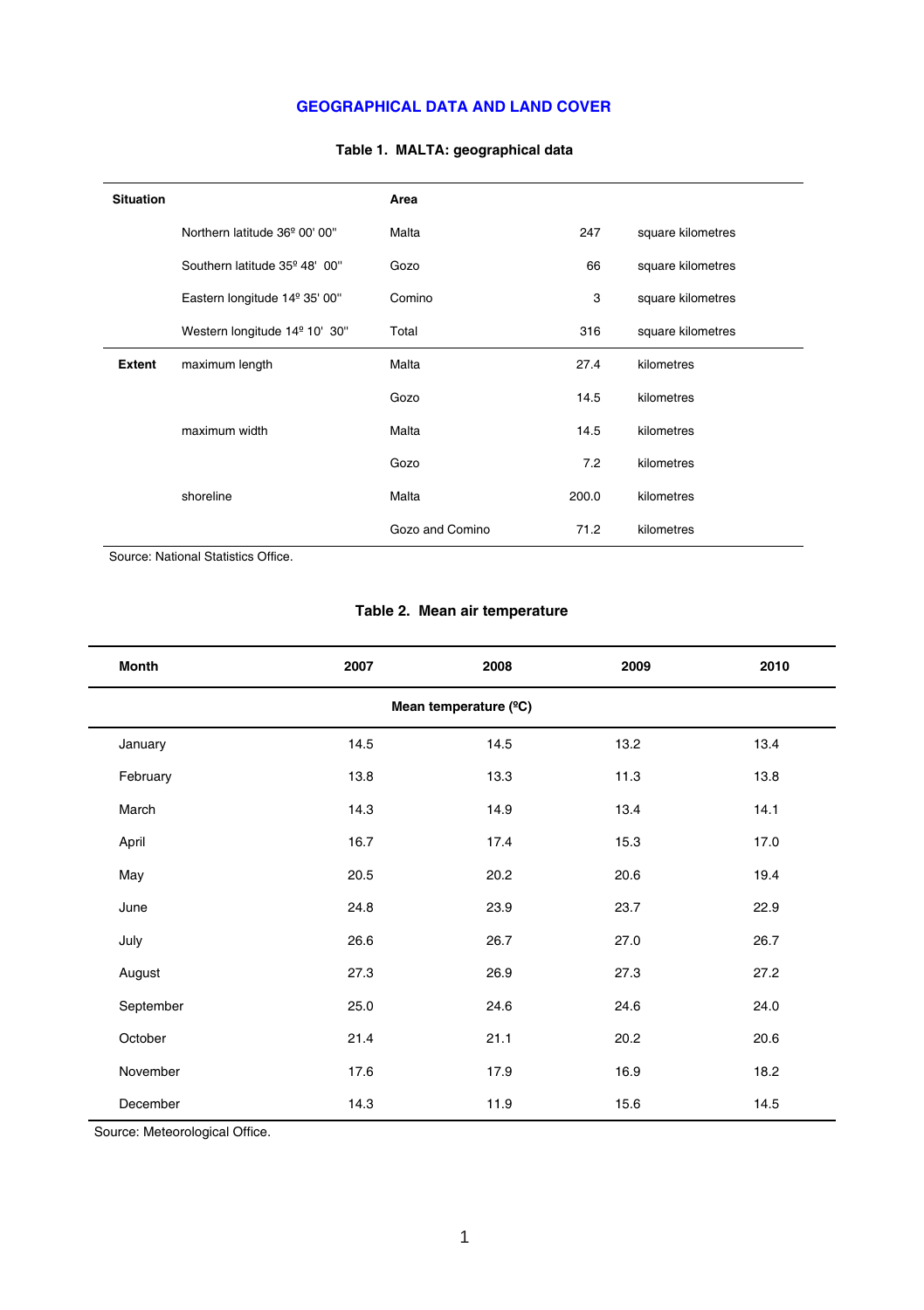| Table 3. Mean air temperature, sunshine and wind velocity |  |
|-----------------------------------------------------------|--|
|-----------------------------------------------------------|--|

<span id="page-21-0"></span>

| Year | Mean temperature | Mean maximum           | Mean minimum | Mean daily<br>sunshine | Average wind<br>velocity |
|------|------------------|------------------------|--------------|------------------------|--------------------------|
|      |                  | <b>Degrees Celsius</b> |              | (hours)                | (Knots)                  |
| 2007 | 19.74            | 23.26                  | 16.22        | 8.05                   | 7.79                     |
| 2008 | 19.44            | 22.64                  | 16.23        | 8.13                   | 7.18                     |
| 2009 | 19.08            | 22.66                  | 15.50        | 8.42                   | 7.71                     |
| 2010 | 19.31            | 22.56                  | 16.06        | 8.09                   | 8.17                     |

Source: Meteorological Office.

#### **Table 4. Rainfall**

| Period | <b>Total (millimetres)</b> |  |
|--------|----------------------------|--|
| 2007   | 620.4                      |  |
| 2008   | 476.0                      |  |
| 2009   | 680.4                      |  |
| 2010   | 513.1                      |  |

Source: Meteorological Office.

|  |  | Table 5. Relative humidity |
|--|--|----------------------------|
|--|--|----------------------------|

|              |      |      |      | per cent |
|--------------|------|------|------|----------|
| <b>Month</b> | 2007 | 2008 | 2009 | 2010     |
| January      | 77   | 81   | 84   | 74       |
| February     | 76   | 80   | 75   | 72       |
| March        | 81   | 80   | 77   | 81       |
| April        | 82   | 75   | 82   | 79       |
| May          | 71   | 77   | 68   | 71       |
| June         | 68   | 66   | 66   | 66       |
| July         | 60   | 66   | 57   | 68       |
| August       | 71   | 69   | 70   | 65       |
| September    | 71   | 71   | 73   | 74       |
| October      | 79   | 80   | 75   | 79       |
| November     | 76   | 76   | 79   | 74       |
| December     | 76   | 71   | 73   | 73       |

Source: Meteorological Office.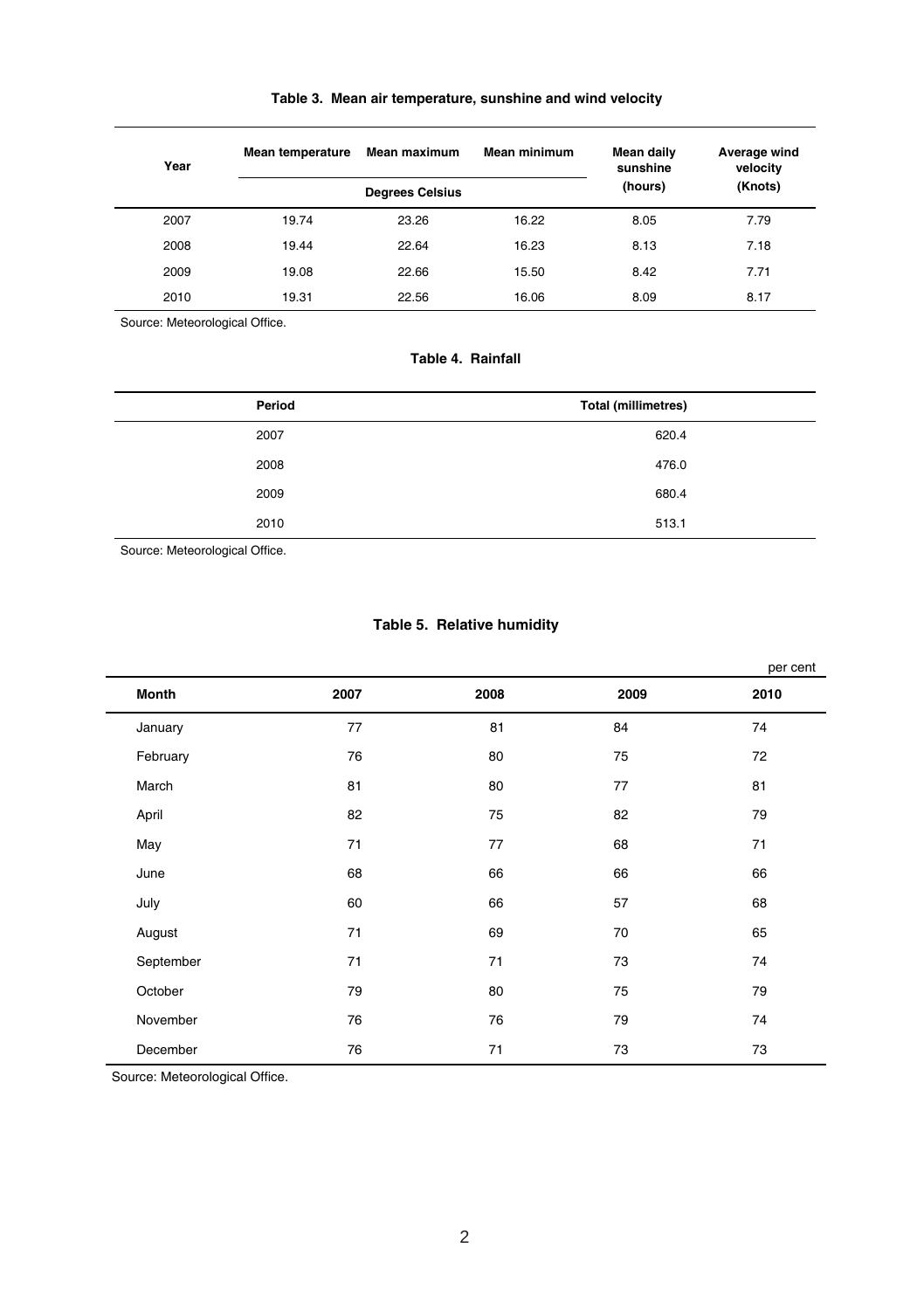<span id="page-22-0"></span>

| <b>Description</b>                                      | Km <sup>2</sup> | % total area |
|---------------------------------------------------------|-----------------|--------------|
| Agriculture with significant area of natural vegetation | 149.93          | 47.5         |
| Airports                                                | 3.72            | 1.2          |
| Complex cultivation patterns                            | 10.71           | 3.4          |
| Coniferous forest                                       | 0.67            | 0.2          |
| Built-up area                                           | 70.39           | 22.3         |
| Dump sites                                              | 0.41            | 0.1          |
| Green urban areas                                       | 1.81            | 0.6          |
| Industrial or commercial units                          | 8.11            | 2.6          |
| Mineral extraction sites                                | 3.86            | 1.2          |
| Mixed forest                                            | 1.43            | 0.5          |
| Non-irrigated arable land                               | 0.59            | 0.2          |
| Port areas                                              | 2.32            | 0.7          |
| Salines                                                 | 0.25            | 0.1          |
| Sclerophyllous vegetation                               | 49.69           | 15.8         |
| Sparsely vegetated areas                                | 8.11            | 2.6          |
| Sport and leisure facilities                            | 3.09            | 1.0          |
| Vineyards                                               | 0.27            | 0.1          |
| Total                                                   | 315.35          | 100.0        |

#### **Table 6. Land use: 2006**

Source: Malta Environment and Planning Authority (MEPA).

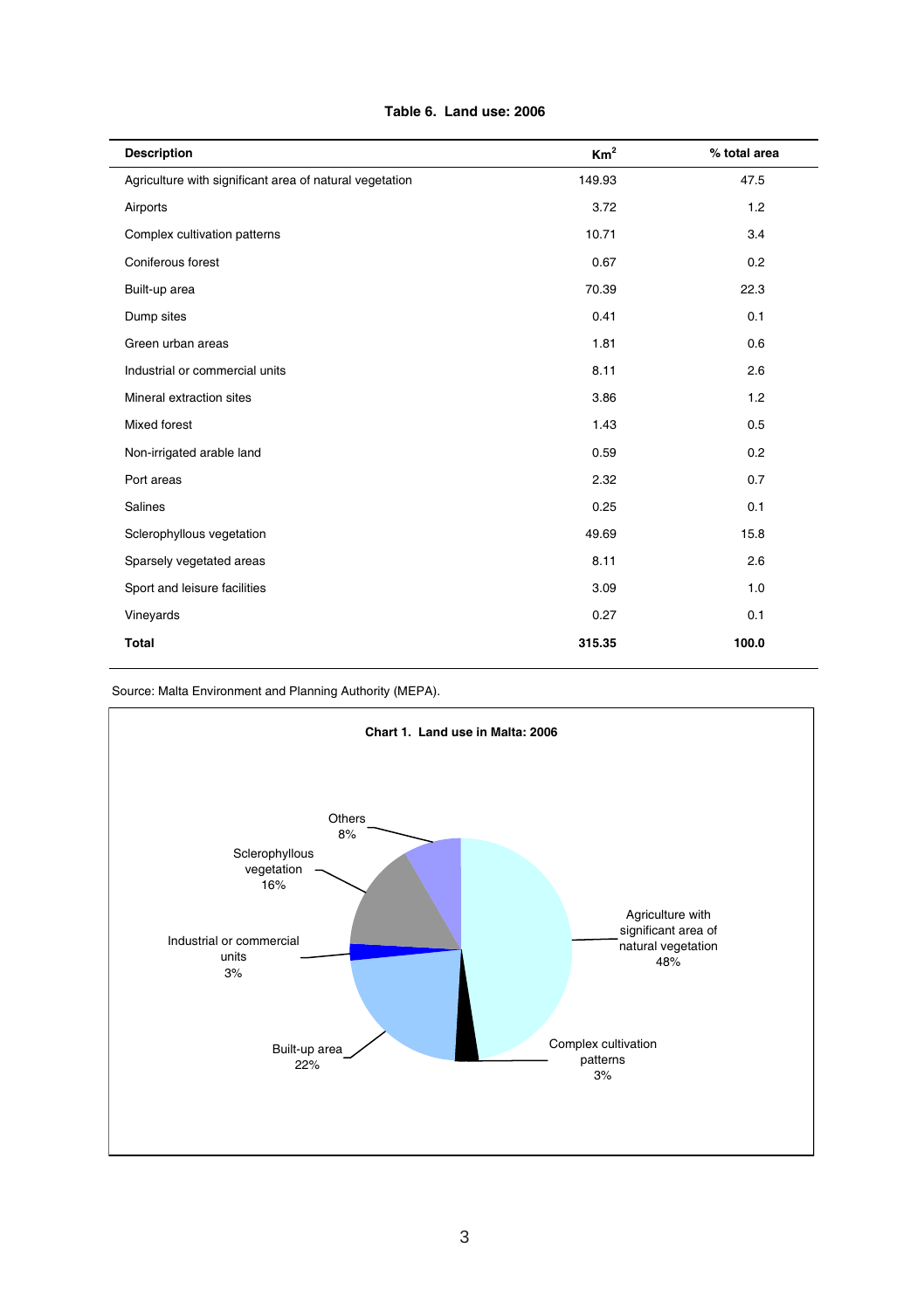#### **ENVIRONMENT**

#### **Table 7. Waste disposal in public landfills**

<span id="page-23-0"></span>

|      |                              |                                             | tonnes                     |
|------|------------------------------|---------------------------------------------|----------------------------|
|      | <b>Municipal solid waste</b> | <b>Construction and demolition</b><br>waste | Industrial and other waste |
| 2005 | 213,041                      | 8,834                                       | 28,451                     |
| 2006 | 204.387                      | 4,047                                       | 38,665                     |
| 2007 | 247,312                      | 5,024                                       | 26,201                     |
| 2008 | 265,708                      | 9,147                                       | 12,685                     |
| 2009 | 255,025                      | 2,886                                       | 12,219                     |
| 2010 | 203,756                      | 2,139                                       | 18,202                     |

Source: WasteServ.

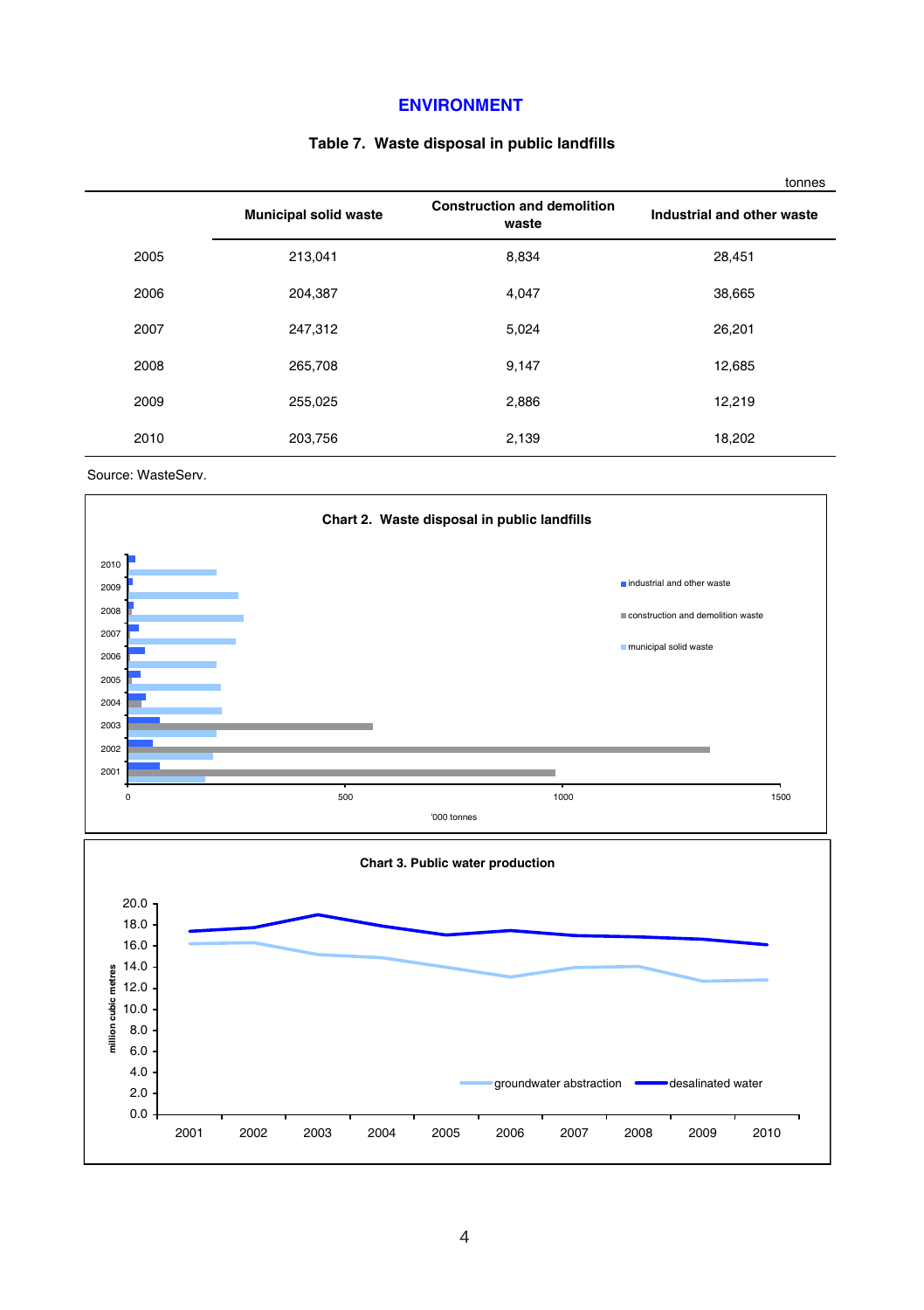<span id="page-24-0"></span>

|                 |                  |              | Zone A (Malta South)     |                               |                               |                   |  |  |
|-----------------|------------------|--------------|--------------------------|-------------------------------|-------------------------------|-------------------|--|--|
|                 |                  | E. coli      |                          |                               | <b>Intestinal Enterococci</b> |                   |  |  |
|                 | <b>Excellent</b> | Good         | <b>Sufficient</b>        | <b>Excellent</b>              | Good                          | <b>Sufficient</b> |  |  |
| Number of sites | 15               | $\Omega$     | $\overline{2}$           | 17                            | $\Omega$                      | $\Omega$          |  |  |
| Percentage      | 88.24            | 0.00         | 11.76                    | 100.00                        | 0.00                          | 0.00              |  |  |
|                 |                  |              | Zone B (Malta Central)   |                               |                               |                   |  |  |
|                 |                  | E. coli      |                          | <b>Intestinal Enterococci</b> |                               |                   |  |  |
|                 | <b>Excellent</b> | Good         | <b>Sufficient</b>        | <b>Excellent</b>              | Good                          | <b>Sufficient</b> |  |  |
| Number of sites | 14               | $\mathbf{1}$ | 0                        | 15                            | $\mathbf 0$                   | 0                 |  |  |
| Percentage      | 93.33            | 6.67         | 0.00                     | 100.00                        | 0.00                          | 0.00              |  |  |
|                 |                  |              | Zone C (Malta North)     |                               |                               |                   |  |  |
|                 |                  | E. coli      |                          |                               | <b>Intestinal Enterococci</b> |                   |  |  |
|                 | <b>Excellent</b> | Good         | <b>Sufficient</b>        | <b>Excellent</b>              | Good                          | <b>Sufficient</b> |  |  |
| Number of sites | 32               | $\Omega$     | $\Omega$                 | 32                            | $\Omega$                      | $\Omega$          |  |  |
| Percentage      | 100.00           | 0.00         | 0.00                     | 100.00                        | 0.00                          | 0.00              |  |  |
|                 |                  |              | Malta                    |                               |                               |                   |  |  |
|                 |                  | E. coli      |                          |                               | <b>Intestinal Enterococci</b> |                   |  |  |
|                 | <b>Excellent</b> | Good         | <b>Sufficient</b>        | <b>Excellent</b>              | Good                          | <b>Sufficient</b> |  |  |
| Number of sites | 61               | 1            | $\overline{c}$           | 64                            | $\Omega$                      | $\Omega$          |  |  |
| Percentage      | 95.31            | 1.56         | 3.13                     | 100.00                        | 0.00                          | 0.00              |  |  |
|                 |                  |              | Zone D (Gozo and Comino) |                               |                               |                   |  |  |
|                 |                  | E. coli      |                          |                               | <b>Intestinal Enterococci</b> |                   |  |  |
|                 | <b>Excellent</b> | Good         | <b>Sufficient</b>        | <b>Excellent</b>              | Good                          | <b>Sufficient</b> |  |  |
| Number of sites | 23               | 0            | 0                        | 23                            | $\mathbf 0$                   | $\mathbf 0$       |  |  |
| Percentage      | 100.00           | 0.00         | 0.00                     | 100.00                        | 0.00                          | 0.00              |  |  |
|                 |                  |              | <b>MALTA</b>             |                               |                               |                   |  |  |
|                 |                  | E. coli      |                          |                               | <b>Intestinal Enterococci</b> |                   |  |  |
|                 | <b>Excellent</b> | Good         | <b>Sufficient</b>        | <b>Excellent</b>              | Good                          | <b>Sufficient</b> |  |  |
| Number of sites | 84               | $\mathbf{1}$ | 2                        | 87                            | 0                             | 0                 |  |  |
| Percentage      | 96.55            | 1.15         | 2.30                     | 100.00                        | 0.00                          | 0.00              |  |  |

#### **Table 8. Bathing water sampling results and site classification: 2010**

Notes: (1) E. coli is short for Escherichia coli. Although these bacteria normally live in the intestines they can survive quite well outside the body in faecally-contaminated environments such as water or mud.

(2) The Intestinal Enterococci group can be used as an index of faecal pollution. This group survives longer in water environments than E. coli, and is more resistant to drying and to chlorination. Intestinal Enterococci have also been used to test water quality after repairs to water systems or the installation of new water mains.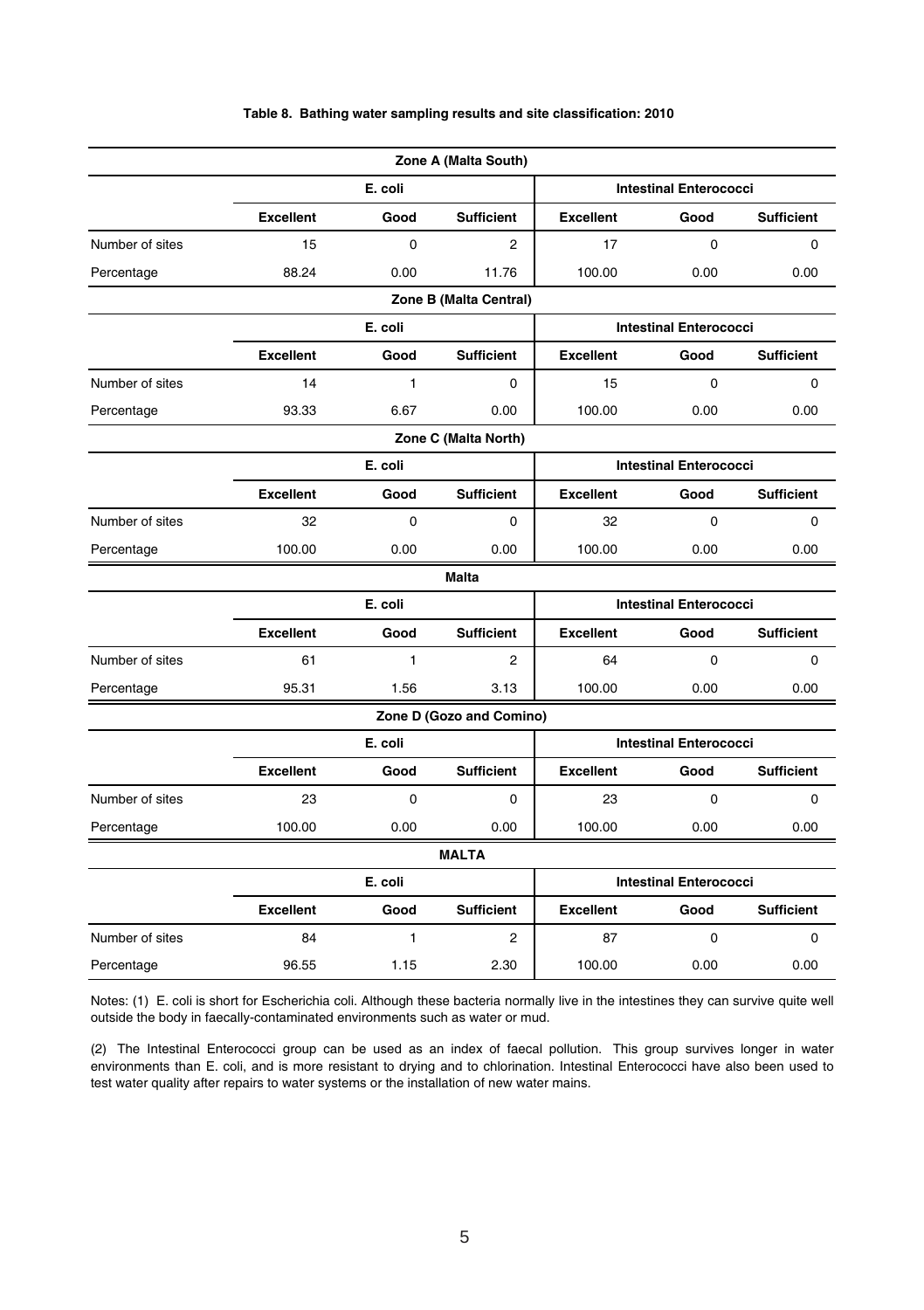<span id="page-25-0"></span>

Note: According to Directive 2006/7/EC of the European Parliament and of the Council of 15 February 2006 concerning the management of bathing water quality and repealing Directive 76/160/EEC.

Source: Environmental Health Directorate.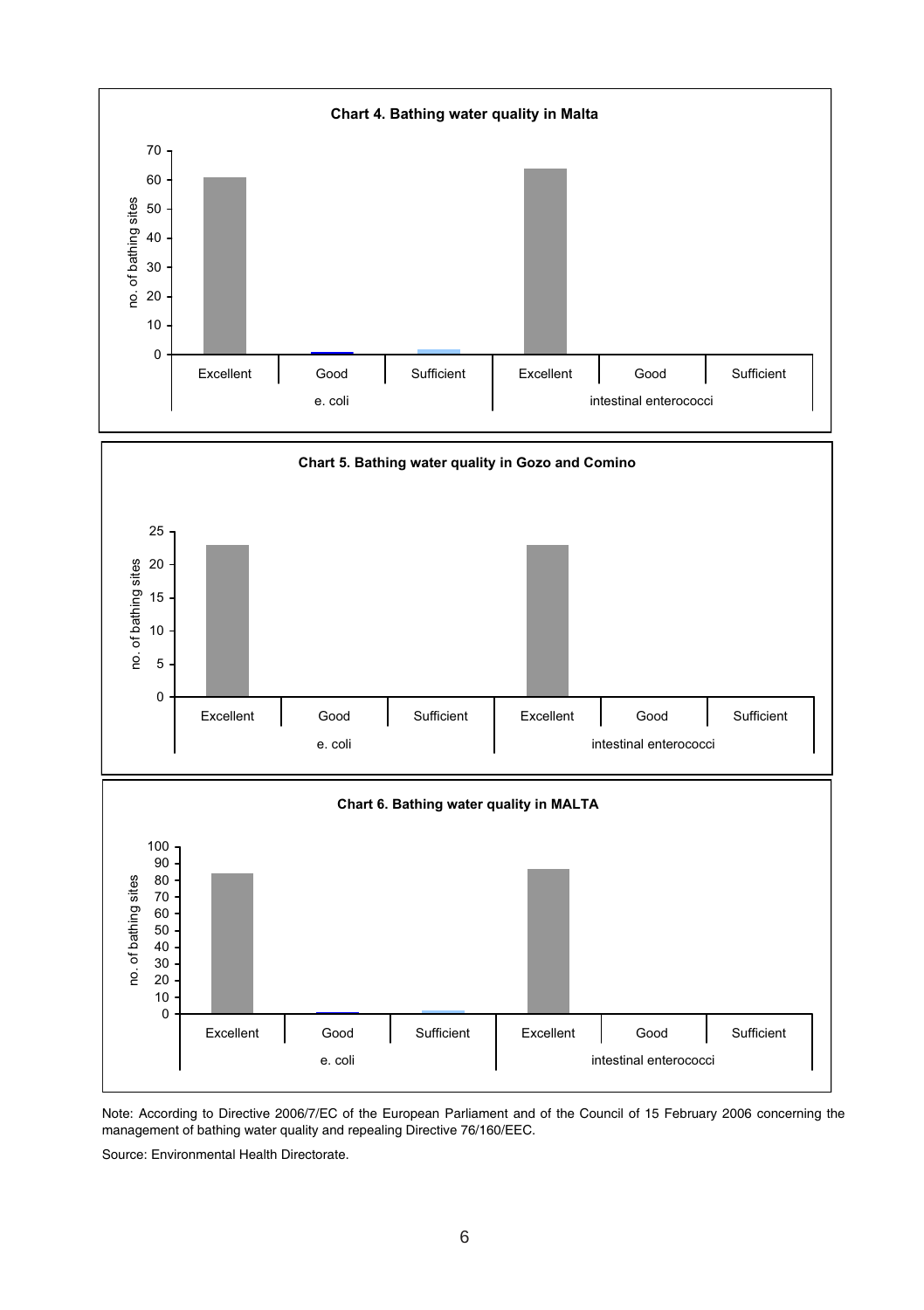#### **Table 9. Electricity maximum demand**

<span id="page-26-0"></span>

|           |      |      |      | mega watts |
|-----------|------|------|------|------------|
|           | 2007 | 2008 | 2009 | 2010       |
| January   | 337  | 359  | 332  | 316        |
| February  | 341  | 370  | 350  | 318        |
| March     | 336  | 335  | 326  | 302        |
| April     | 307  | 316  | 283  | 274        |
| May       | 320  | 317  | 321  | 282        |
| June      | 418  | 386  | 347  | 339        |
| July      | 434  | 412  | 389  | 400        |
| August    | 426  | 411  | 403  | 399        |
| September | 376  | 424  | 390  | 361        |
| October   | 345  | 327  | 332  | 326        |
| November  | 345  | 323  | 298  | 297        |
| December  | 366  | 314  | 315  | 323        |
| Average   | 363  | 358  | 341  | 328        |

#### **Table 10. Power generation**

|           |           |           |           | mega watt hours |
|-----------|-----------|-----------|-----------|-----------------|
|           | 2007      | 2008      | 2009      | 2010            |
| January   | 180,484   | 191,504   | 175,673   | 169,996         |
| February  | 163,140   | 183,599   | 163,516   | 153,978         |
| March     | 177.618   | 178,957   | 169,586   | 162,568         |
| April     | 164,451   | 172,613   | 156,629   | 152,877         |
| May       | 177.057   | 179,504   | 168,350   | 161,707         |
| June      | 200,405   | 162,638   | 183,332   | 174,532         |
| July      | 232,255   | 242,991   | 222,045   | 220.690         |
| August    | 237,344   | 236,165   | 231,631   | 222,289         |
| September | 204,716   | 213,413   | 198,169   | 190,065         |
| October   | 192,899   | 183,656   | 175,875   | 177,227         |
| November  | 175,633   | 164,018   | 158,076   | 161,046         |
| December  | 190,294   | 166,834   | 164,758   | 166,137         |
| TOTAL     | 2,296,296 | 2,275,892 | 2,167,640 | 2,113,112       |

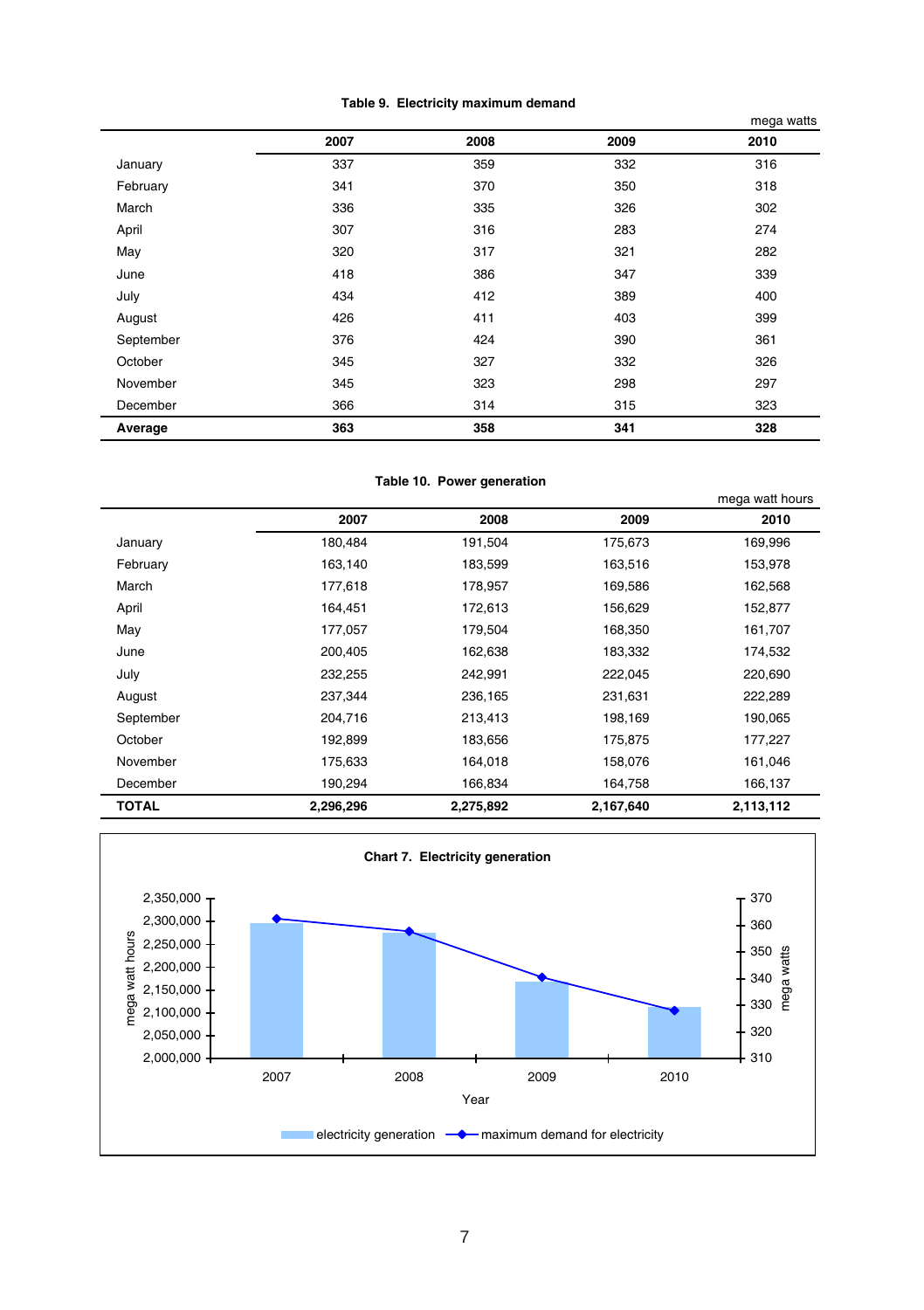#### **POPULATION AND MAIN CAUSES OF DEATH**

<span id="page-27-0"></span>

|                |                         | Increase/decrease |          |  |  |  |  |  |
|----------------|-------------------------|-------------------|----------|--|--|--|--|--|
| Year           | <b>Total population</b> | Absolute          | Per cent |  |  |  |  |  |
|                | <b>Males</b>            |                   |          |  |  |  |  |  |
| 2007           | 204,106                 | 1,493             | 0.74     |  |  |  |  |  |
| 2008           | 205,873                 | 1,767             | 0.87     |  |  |  |  |  |
| 2009           | 206,315                 | 442               | 0.21     |  |  |  |  |  |
| 2010           | 207,586                 | 1,271             | 0.62     |  |  |  |  |  |
| <b>Females</b> |                         |                   |          |  |  |  |  |  |
| 2007           | 206,184                 | 987               | 0.48     |  |  |  |  |  |
| 2008           | 207,736                 | 1,552             | 0.75     |  |  |  |  |  |
| 2009           | 208,057                 | 321               | 0.15     |  |  |  |  |  |
| 2010           | 210,031                 | 1,974             | 0.95     |  |  |  |  |  |
|                | Total                   |                   |          |  |  |  |  |  |
| 2007           | 410,290                 | 2,480             | 0.61     |  |  |  |  |  |
| 2008           | 413,609                 | 3,319             | 0.81     |  |  |  |  |  |
| 2009           | 414,372                 | 763               | 0.18     |  |  |  |  |  |
| 2010           | 417,617                 | 3,245             | 0.78     |  |  |  |  |  |

#### **Table 11. Population**

Note: As at end December.

Source: National Statistics Office.

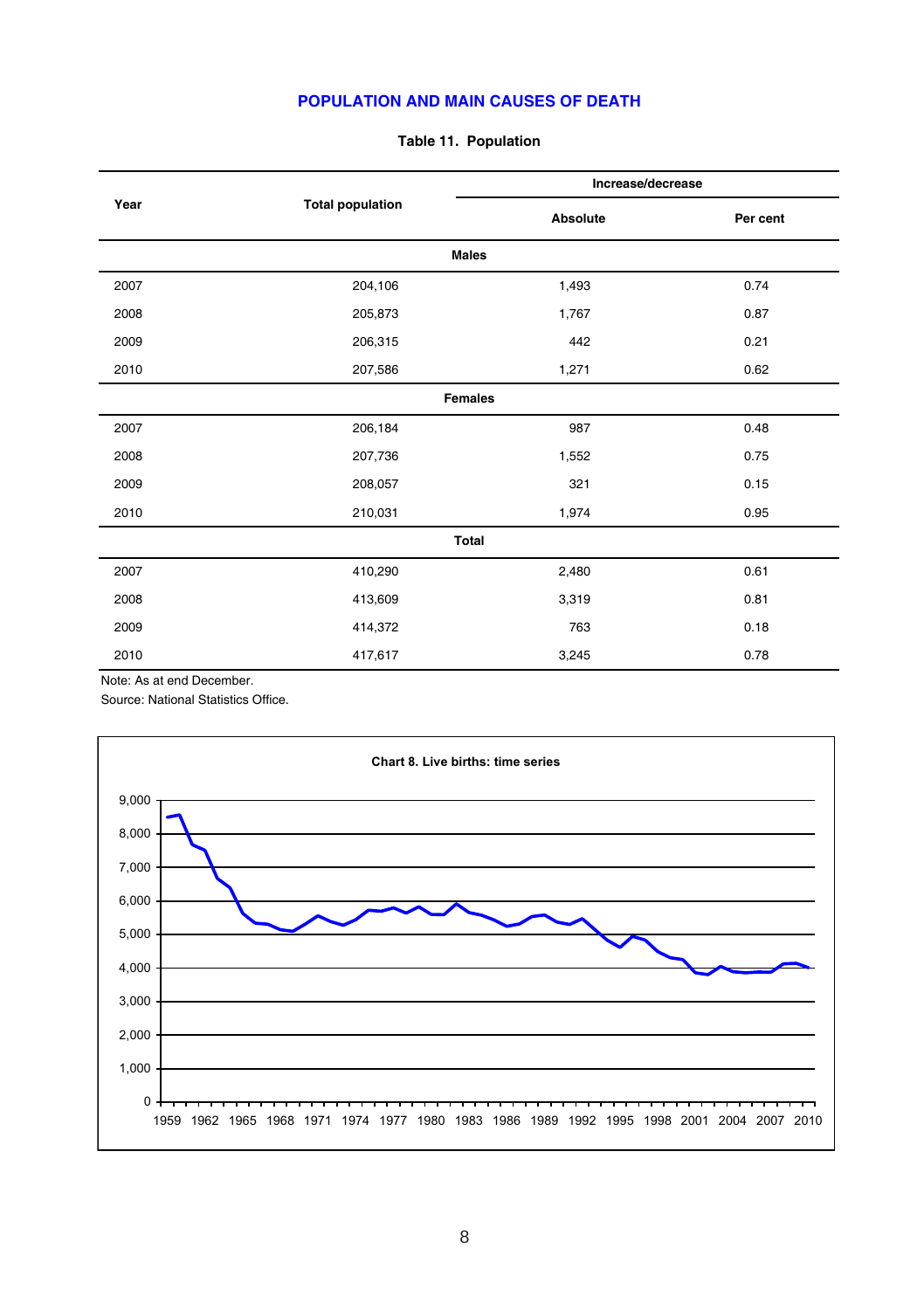#### **Table 12. Demographic events**

<span id="page-28-0"></span>

| Year |       | Live births    |       | Crude<br>birth |                  | Crude<br>marriage |       | <b>Deaths</b>  |       | Crude<br>death |
|------|-------|----------------|-------|----------------|------------------|-------------------|-------|----------------|-------|----------------|
|      | Males | <b>Females</b> | Total | rate*          | <b>Marriages</b> | rate*             | Males | <b>Females</b> | Total | rate*          |
| 2007 | 2.036 | 1.835          | 3,871 | 9.5            | 2,479            | 6.1               | 1.610 | 1.501          | 3.111 | 7.6            |
| 2008 | 2.151 | 1.975          | 4,126 | 10.0           | 2,482            | 6.0               | 1.668 | 1,575          | 3.243 | 7.9            |
| 2009 | 2.146 | 1.997          | 4,143 | 10.0           | 2.353            | 5.7               | 1.672 | 1.549          | 3.221 | 7.8            |
| 2010 | 2.056 | 1.952          | 4,008 | 9.6            | 2.596            | 6.2               | 1.489 | 1.521          | 3.010 | 7.2            |

\* Per 1,000 mid-year population

Source: National Statistics Office.

#### **Table 13. Mean age at marriage**

|                | 2007  |                | 2008  |                |       | 2009           |       | 2010           |  |
|----------------|-------|----------------|-------|----------------|-------|----------------|-------|----------------|--|
|                | Males | <b>Females</b> | Males | <b>Females</b> | Males | <b>Females</b> | Males | <b>Females</b> |  |
| First marriage | 29.8  | 27.6           | 30.1  | 28.0           | 30.4  | 28.1           | 30.6  | 28.0           |  |
| Other marriage | 46.9  | 41.6           | 48.7  | 44.1           | 48.1  | 43.1           | 47.5  | 42.1           |  |

 Note: The 'Other Marriage' category includes persons whose previous marital status was that of widowed or divorced. Source: National Statistics Office.

#### **Table 14. Mortality rate by sex and major cause of death**

|                                            | 2007  |                | 2008  |                | 2009  |                | 2010         |                |
|--------------------------------------------|-------|----------------|-------|----------------|-------|----------------|--------------|----------------|
| Major cause of death                       | Males | <b>Females</b> | Males | <b>Females</b> | Males | <b>Females</b> | <b>Males</b> | <b>Females</b> |
| Neoplasms                                  | 28.2  | 24.9           | 29.2  | 23.4           | 28.1  | 24.7           | 30.8         | 26.8           |
| Diseases of the circulatory system         | 37.3  | 44.2           | 37.2  | 41.5           | 36.8  | 40.9           | 34.3         | 42.2           |
| Diseases of the respiratory system         | 10.3  | 7.7            | 9.6   | 8.7            | 10.9  | 7.7            | 11.0         | 8.5            |
| External causes of morbidity and mortality | 6.3   | 2.6            | 5.2   | 3.2            | 5.6   | 2.4            | 6.0          | 2.0            |
| Other causes                               | 17.9  | 20.6           | 18.8  | 23.2           | 18.6  | 24.3           | 18.0         | 20.6           |

Source: Department of Health Information and Research.

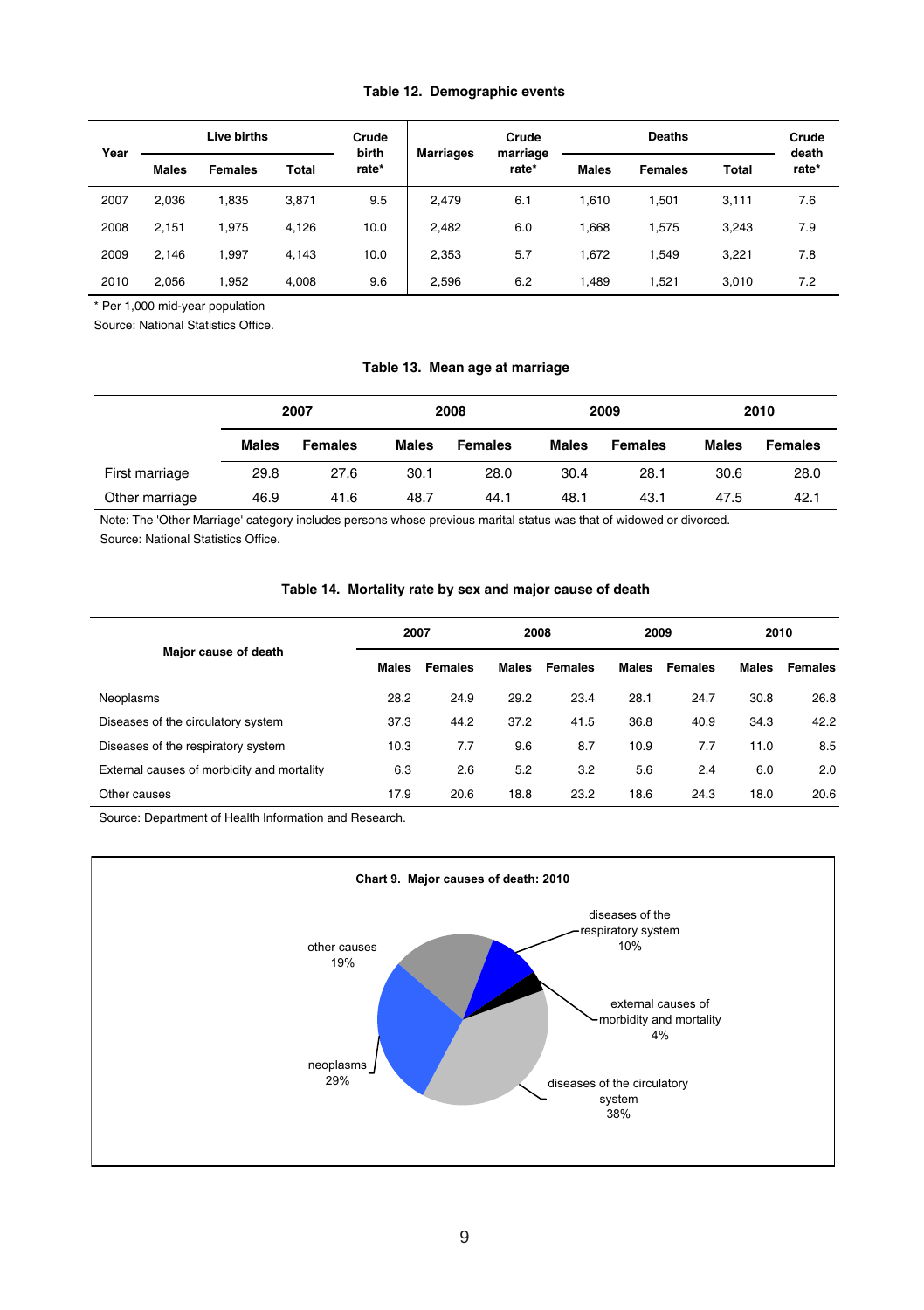#### **EDUCATION**

<span id="page-29-0"></span>

| Level           | <b>Pre-Primary</b> | Primary | <b>Special</b><br><b>Schools</b> | Secondary | Post-<br>secondary | Vocational <sup>2</sup> | Tertiarv |
|-----------------|--------------------|---------|----------------------------------|-----------|--------------------|-------------------------|----------|
| 2006/2007 Total | 8,698              | 27.805  | 255                              | 27.285    | 5.940              | 6,021                   | 9,555    |
| Males           | 4.448              | 14.287  | 168                              | 14.222    | 2.598              | 3.865                   | 3,997    |
| Females         | 4.250              | 13.518  | 87                               | 13.063    | 3.342              | 2.156                   | 5.558    |
| 2007/2008 Total | 8,530              | 26,772  | 240                              | 26,218    | 5,572              | 6,750                   | 9,238    |
| Males           | 4,328              | 13.722  | 159                              | 13.466    | 2.361              | 4.363                   | 3,904    |
| Females         | 4.202              | 13.050  | 81                               | 12.752    | 3.211              | 2.387                   | 5.334    |
| 2008/2009 Total | 8.290              | 25.725  | 221                              | 25.621    | 5,768              | 8.842                   | 9,719    |
| Males           | 4.275              | 13.146  | 145                              | 13.367    | 2.464              | 5.924                   | 4,103    |
| Females         | 4.015              | 12.579  | 76                               | 12.254    | 3.304              | 2.918                   | 5.616    |

#### **Table 15. Enrolment at different levels of education 1**

1 Including full-time, part-time and short courses

 $2$  Refers to students enrolled at Malta College of Arts, Science and Technology (MCAST) and Institute of Tourism Studies (ITS)

Source: National Statistics Office.



#### Table 16. Teaching staff<sup>1</sup> by educational level and sex

| Level                        | 2006/2007 |                | 2007/2008 |                | 2008/2009    |                |
|------------------------------|-----------|----------------|-----------|----------------|--------------|----------------|
|                              | Males     | <b>Females</b> | Males     | <b>Females</b> | <b>Males</b> | <b>Females</b> |
| Pre-Primary and Primary      | 333       | 3.171          | 327       | 3.095          | 305          | 3,070          |
| Special Schools              | 25        | 142            | 23        | 135            | 22           | 132            |
| Secondary and Post-Secondary | 1.588     | 2.783          | 1.575     | 2.799          | 1.609        | 2,879          |
| Vocational <sup>2</sup>      | 213       | 127            | 236       | 128            | 235          | 125            |
| Tertiary <sup>3</sup>        | 644       | 266            | 607       | 361            | 881          | 390            |
| Total                        | 2.803     | 6.489          | 2.768     | 6.518          | 3.052        | 6,596          |

<sup>1</sup> Includes staff not directly engaged in teaching (eg. administration and facilitators)

 $^2$  Vocational education comprises the Institute of Tourism Studies (ITS) and Malta College of Arts, Science and Technology (MCAST)

<sup>3</sup> Includes Junior College lecturing staff

Source: National Statistics Office.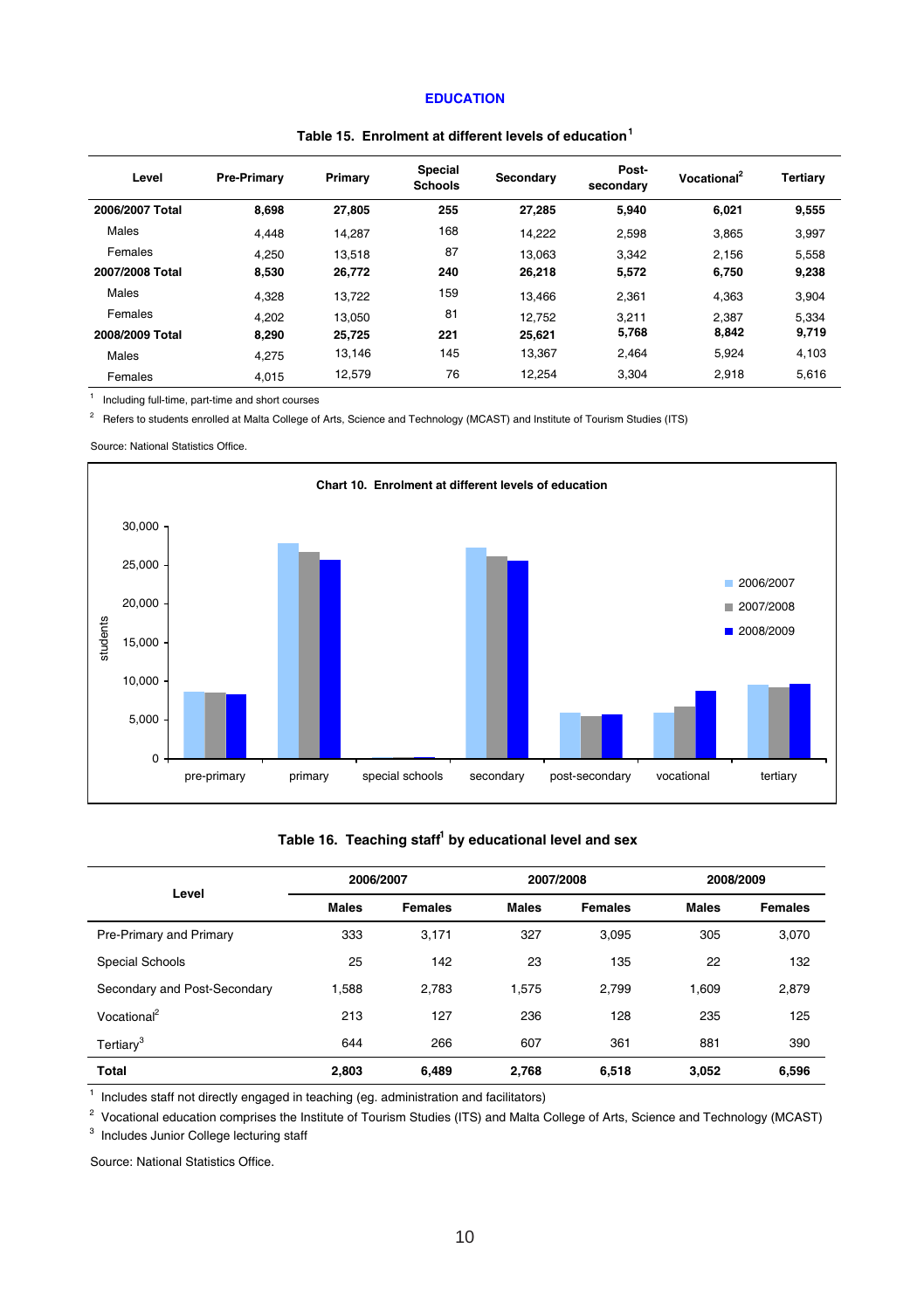<span id="page-30-0"></span>

|                                          | 2006/2007      |                |                          |
|------------------------------------------|----------------|----------------|--------------------------|
| <b>Field of study</b>                    | <b>Males</b>   | <b>Females</b> | Total                    |
| Teacher training and educational science | 44             | 139            | 183                      |
| Humanities and the Arts                  | 137            | 201            | 338                      |
| Social and behavioural science           | 86             | 169            | 255                      |
| Journalism and information               | ÷.             | L.             | $\overline{\phantom{a}}$ |
| Business and administration              | 209            | 271            | 480                      |
| Law                                      | 136            | 179            | 315                      |
| Science, Mathematics and Statistics      | 35             | 62             | 97                       |
| Computing                                | 68             | 18             | 86                       |
| Engineering and engineering trades       | 72             | 19             | 91                       |
| Architecture and building                | 62             | 37             | 99                       |
| Agriculture, forestry and fishery        |                |                |                          |
| Veterinary                               |                |                |                          |
| Health                                   | 77             | 157            | 234                      |
| Social services                          | 3              | $\overline{2}$ | 5                        |
| Personal services                        | 10             | 15             | 25                       |
| Security services                        |                |                |                          |
| <b>Total</b>                             | 939            | 1,269          | 2,208                    |
|                                          |                | 2007/2008      |                          |
| Teacher training and educational science | 57             | 262            | 319                      |
| Humanities and the Arts                  | 164            | 267            | 431                      |
|                                          |                |                |                          |
| Social and behavioural science           | 55             | 103            | 158                      |
| Journalism and information               | 10             | 8              | 18                       |
| Business and administration              | 294            | 322            | 616                      |
| Law                                      | 155            | 259            | 414                      |
| Science, Mathematics and Statistics      | 46             | 37             | 83                       |
| Computing                                | 80             | 27             | 107                      |
| Engineering and engineering trades       | 68             | 16             | 84                       |
| Architecture and building                | 27             | 14             | 41                       |
| Agriculture, forestry and fishery        | $\overline{2}$ |                | $\overline{2}$           |
| Veterinary                               |                |                |                          |
| Health                                   | 96             | 225            | 321                      |
| Social services                          | 11             | 41             | 52                       |
| Personal services                        | 17             | 30             | 47                       |
| Security services                        |                |                |                          |
| <b>Total</b>                             | 1,082          | 1,611          | 2,693                    |
|                                          |                | 2008/2009      |                          |
| Teacher training and educational science | 75             | 289            | 364                      |
| Humanities and the Arts                  | 182            | 277            | 459                      |
| Social and behavioural science           | 67             | 130            | 197                      |
| Journalism and information               | $\overline{4}$ | $\overline{7}$ | 11                       |
| Business and administration              | 237            | 294            | 531                      |
| Law                                      | 156            | 261            | 417                      |
| Science, Mathematics and Statistics      | 60             | 49             | 109                      |
| Computing                                | 122            | 37             | 159                      |
| Engineering and engineering trades       | 100            | 20             | 120                      |
| Architecture and building                | 15             | 25             | 40                       |
| Agriculture, forestry and fishery        | 19             | 3              | 22                       |
| Veterinary                               | $\mathbf{1}$   | $\overline{a}$ | 1                        |
| Health                                   | 76             | 182            | 258                      |
| Social services                          | 27             | 94             | 121                      |
| Personal services                        | 9              | 26             | 35                       |
| Security services                        |                |                | ÷.                       |
| Total                                    | 1.150          | 1.694          | 2.844                    |

#### **Table 17. University of Malta graduates by field of study**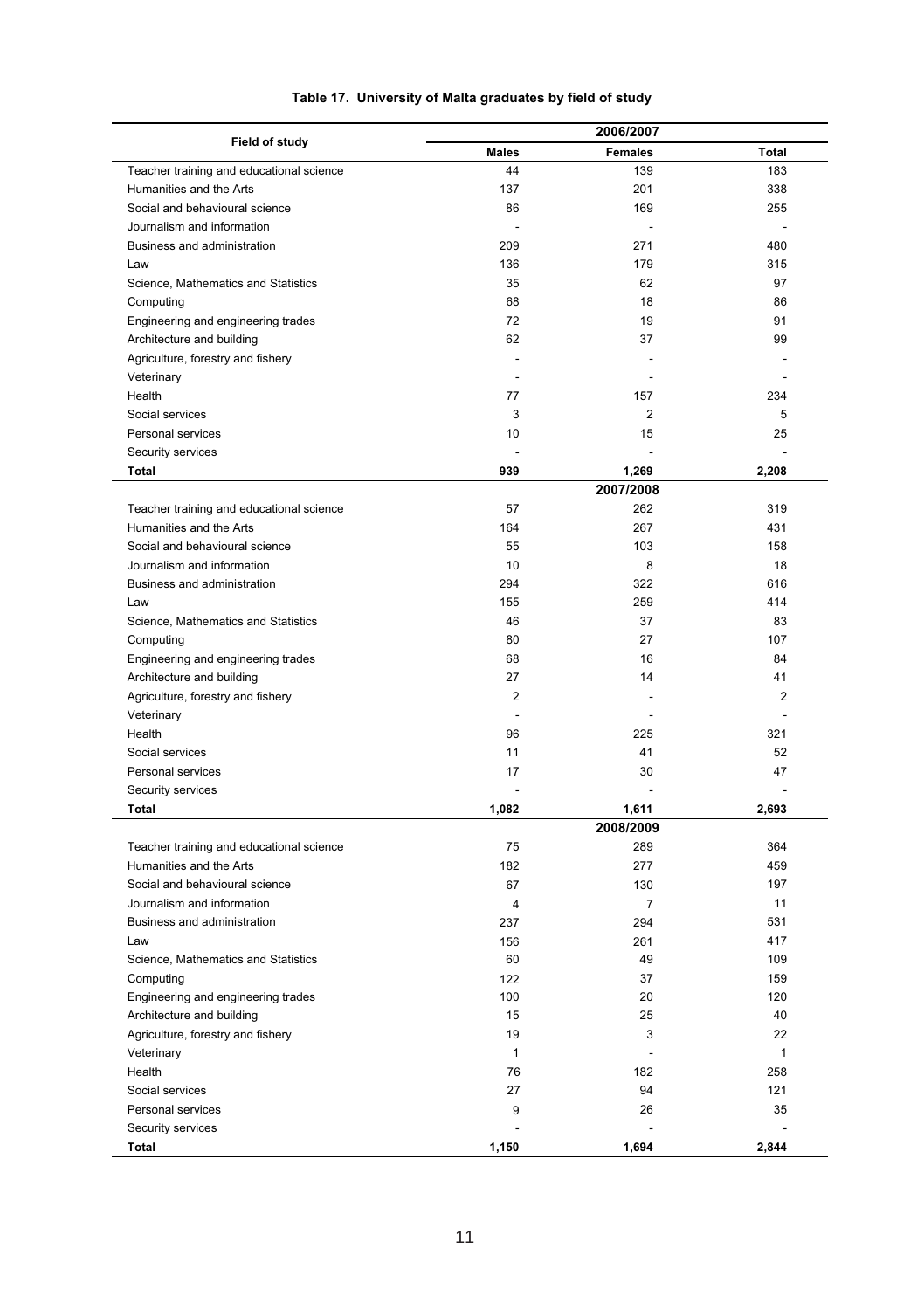<span id="page-31-0"></span>

#### **Table 18. Percentage of early school-leavers**

| Year |              | Sex            | Total |
|------|--------------|----------------|-------|
|      | <b>Males</b> | <b>Females</b> |       |
| 2007 | 41.7         | 36.1           | 39.0  |
| 2008 | 40.3         | 34.9           | 37.7  |
| 2009 | 40.1         | 33.2           | 36.8  |
| 2010 | 40.9         | 32.3           | 36.9  |

Note: The term 'Early school-leavers' refers to persons between 18-24 years of age who have achieved lower secondary school level or less and who are not in further education. Students on holiday are considered as persons in education. This indicator has been calculated as a percentage of the total population in the same age bracket.

Source: National Statistics Office, Labour Force Survey annualised data.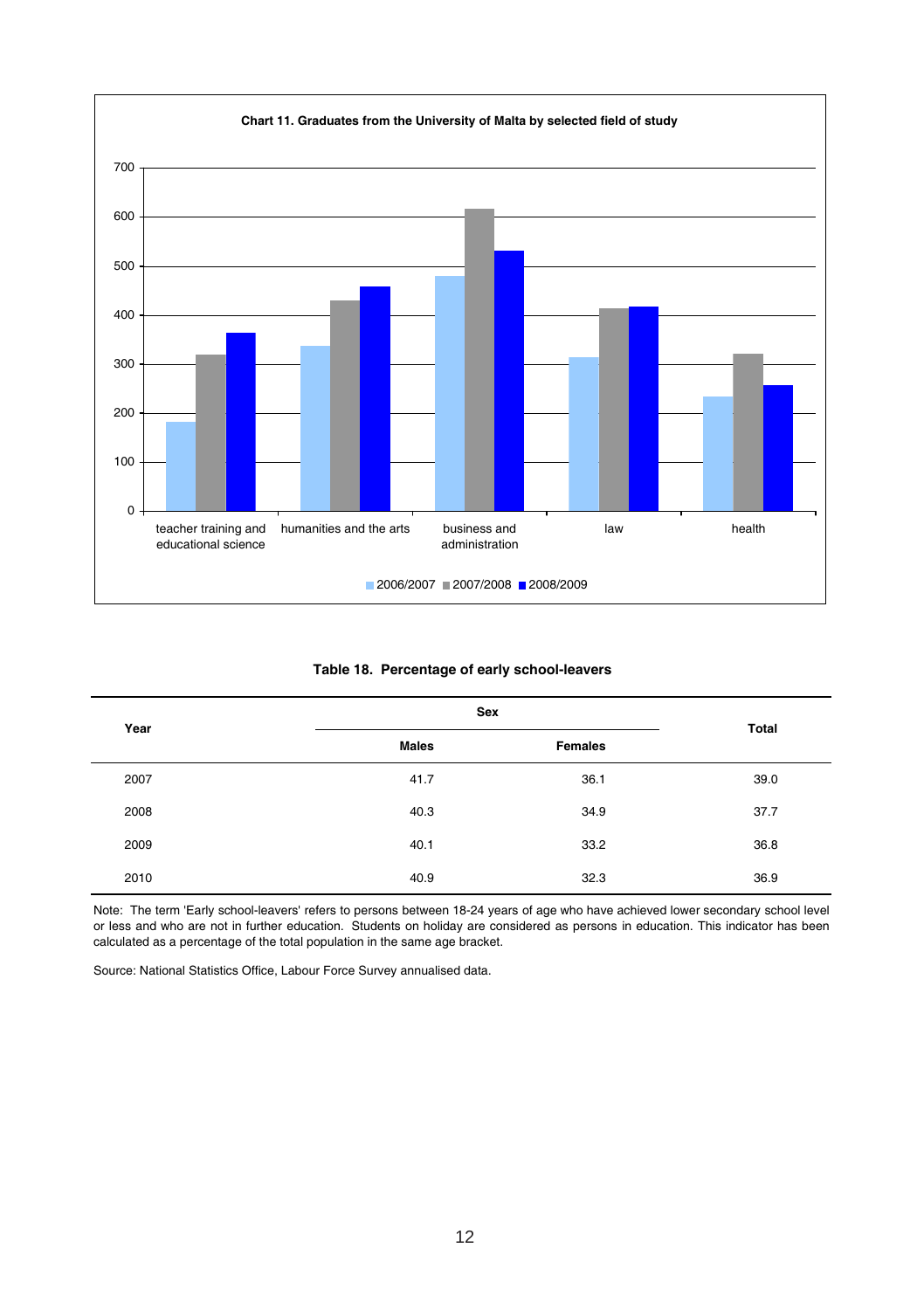#### **HEALTHCARE**

|  | Table 19. Healthcare facilities |
|--|---------------------------------|
|--|---------------------------------|

<span id="page-32-0"></span>

|                                         | 2007 | 2008   | 2009     | 2010     |
|-----------------------------------------|------|--------|----------|----------|
| Acute care hospitals                    |      |        |          |          |
| Average acute care length of stay (LOS) | 4.3  | $4.9*$ | $4.8***$ | $5.0***$ |

<sup>1</sup> Average LOS calculated for state hospitals only

Note: Acute care refers to short stay.

\* 4.9 days refer to actual average LOS in the 2 main acute state hospitals i.e. Mater Dei Hospital and Gozo General Hospital

\*\* 4.8 days refer to actual average LOS in acute state hospitals - i.e. Mater Dei Hospital, Gozo General Hospital, Sir Paul Boffa Hospital

\*\*\* 5.0 days refer to actual average LOS in acute state and private hospitals

Source: Department of Health Information and Research.

#### **Table 20. Healthcare professionals**

|                                             | 2007             | 2008  | 2009               | 2010  |
|---------------------------------------------|------------------|-------|--------------------|-------|
| Physicians                                  | 1.357            | 1,374 | 1.541 <sup>3</sup> | 1,602 |
| Registered dentists                         | 175 <sup>1</sup> | 183   | 200                | 207   |
| Registered pharmacists                      | 630              | 692   | 659                | 925   |
| Registered nurses and midwives <sup>2</sup> | 2,540            | 2,783 | 2.712              | 2,838 |

1 Pharmacy Council and Medical Council registers have been restructured from 2006 and 2007 respectively

 $2$  Up to 2007 figures refer to practising nurses and midwives operating in the public health sector. From 2008 onwards an estimate of practitioners in public and private health was made

<sup>3</sup> Figure refers to individuals who are warranted or licensed to practise as physicians

Sources: Pharmacy Council; Directorate Nursing Services; Department of Health Information and Research.

|                  | 2007 | 2008     | 2009 | 2010 |
|------------------|------|----------|------|------|
|                  |      | Per cent |      |      |
| Diphtheria       | 83.6 | 88.0     | 91.4 | 94.0 |
| Tetanus          | 83.6 | 88.0     | 91.4 | 94.0 |
| Pertussis        | 81.2 | 88.0     | 91.4 | 94.0 |
| Poliomyelitis    | 83.6 | 88.0     | 91.4 | 94.0 |
| HIB <sup>1</sup> | 83.6 | 88.0     | 91.4 | 94.0 |
| MMR <sup>2</sup> | 78.5 | 78.0     | 81.8 | 97.2 |

#### **Table 21. Infant and child vaccinations**

<sup>1</sup> Full appellation is Haemophilus Influenzae B; this leads to croup

<sup>2</sup> Measles, Mumps and Rubella

Source: National Immunisation Service.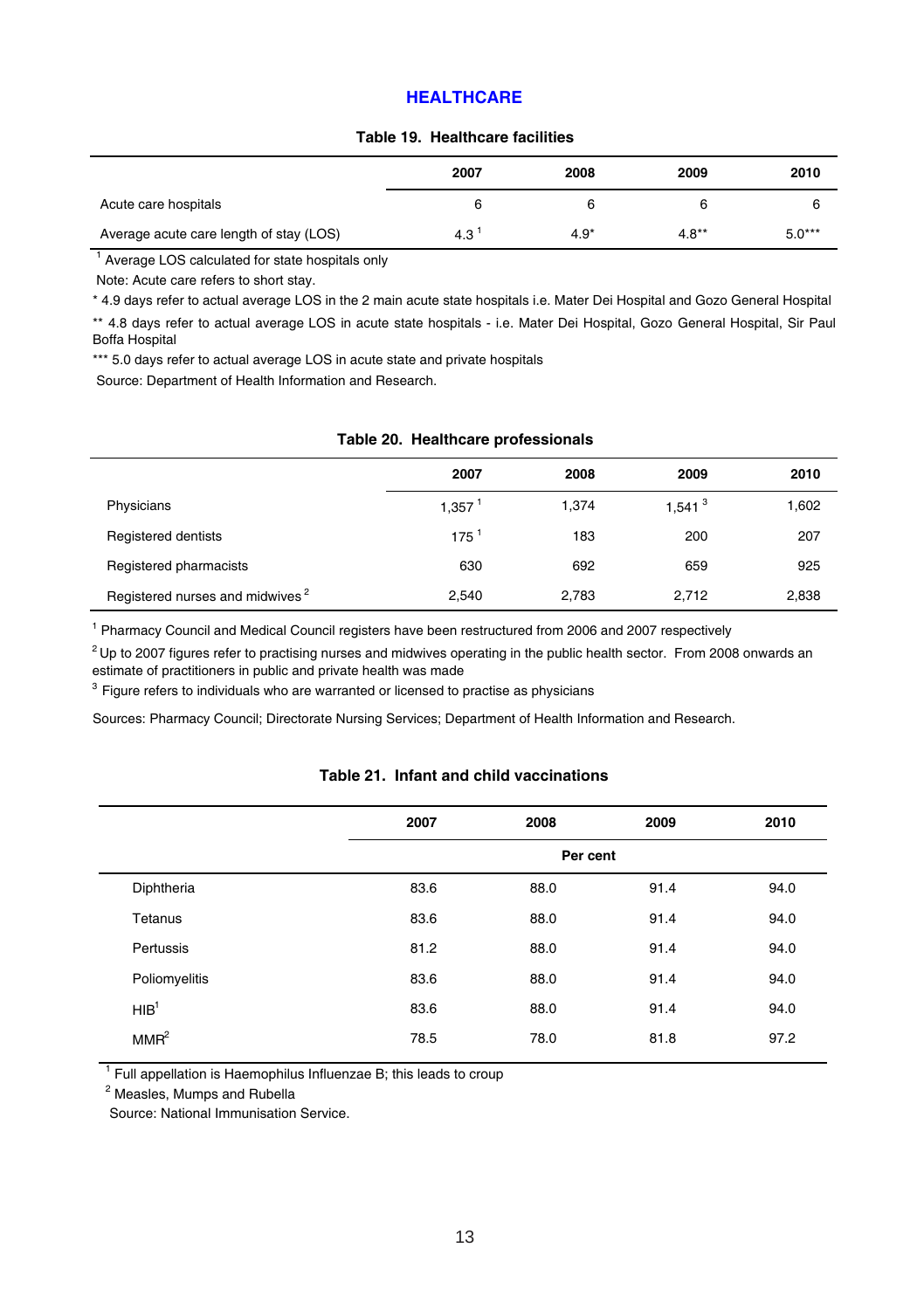## **SOCIAL SECURITY**

#### **Table 22. Claims for short-term benefits**

<span id="page-33-0"></span>

| Type of benefit              | 2007    | 2008    | 2009    | 2010    |
|------------------------------|---------|---------|---------|---------|
| Sickness benefit             | 106.440 | 126.667 | 126.597 | 116.363 |
| Unemployment benefit         | 18.514  | 17.349  | 20.158  | 18,173  |
| Special unemployment benefit | 959     | 878     | 1.078   | 803     |
| Injury benefit               | 4,235   | 3.951   | 3,198   | 3.171   |
| Marriage grant               | 3.404   | 3.180   | 3.177   | 3.514   |
| Total                        | 133,552 | 152.025 | 154.208 | 142,027 |

Source: Department of Social Security.

#### **Table 23. Families receiving child/family benefits**

| <b>Type of benefit</b>   | 2007   | 2008   | 2009   | 2010   |
|--------------------------|--------|--------|--------|--------|
| Child allowance          | 31.951 | 45.188 | 44.663 | 44.079 |
| Disabled child allowance | 682    | 709    | 747    | 768    |
| Maternity benefit        | 2.629  | 2.687  | 2.615  | 2,358  |

Source: Department of Social Security.

#### **Table 24. Persons receiving pensions/assistance**

| <b>Type of benefit</b>              | 2007   | 2008   | 2009   | 2010   |
|-------------------------------------|--------|--------|--------|--------|
| <b>Contributory pension</b>         | 72,202 | 74,377 | 76,221 | 79,182 |
| of which:                           |        |        |        |        |
| retirement pension                  | 9,159  | 9,297  | 9,585  | 9,874  |
| national minimum retirement pension | 8.118  | 8.022  | 8.404  | 8,516  |
| two-thirds pension                  | 24.765 | 27,453 | 29,744 | 32,144 |
| national minimum invalidity pension | 7,059  | 6,640  | 6,014  | 5,454  |
| national minimum widow's pension    | 8,488  | 8,486  | 8,359  | 8,223  |
| other                               | 14,613 | 14,479 | 14,115 | 14,971 |
| Non-contributory pension            | 7,516  | 7.519  | 7,475  | 7,475  |
| of which:                           |        |        |        |        |
| old age                             | 4,885  | 4,883  | 4,874  | 4,913  |
| disabled                            | 2,237  | 2,261  | 2,249  | 2,274  |
| other                               | 394    | 375    | 352    | 370    |
| Non-contributory assistance         | 61,259 | 60,407 | 59,704 | 58.172 |
| of which:                           |        |        |        |        |
| unemployment assistance             | 5,762  | 5,416  | 5,675  | 5,865  |
| social assistance                   | 10,770 | 11,246 | 11,350 | 11,662 |
| sickness assistance                 | 14,712 | 14.332 | 14,079 | 13,830 |
| supplementary allowance             | 29,789 | 29,163 | 28,358 | 26,612 |
| other                               | 226    | 250    | 242    | 203    |

Source: Department of Social Security.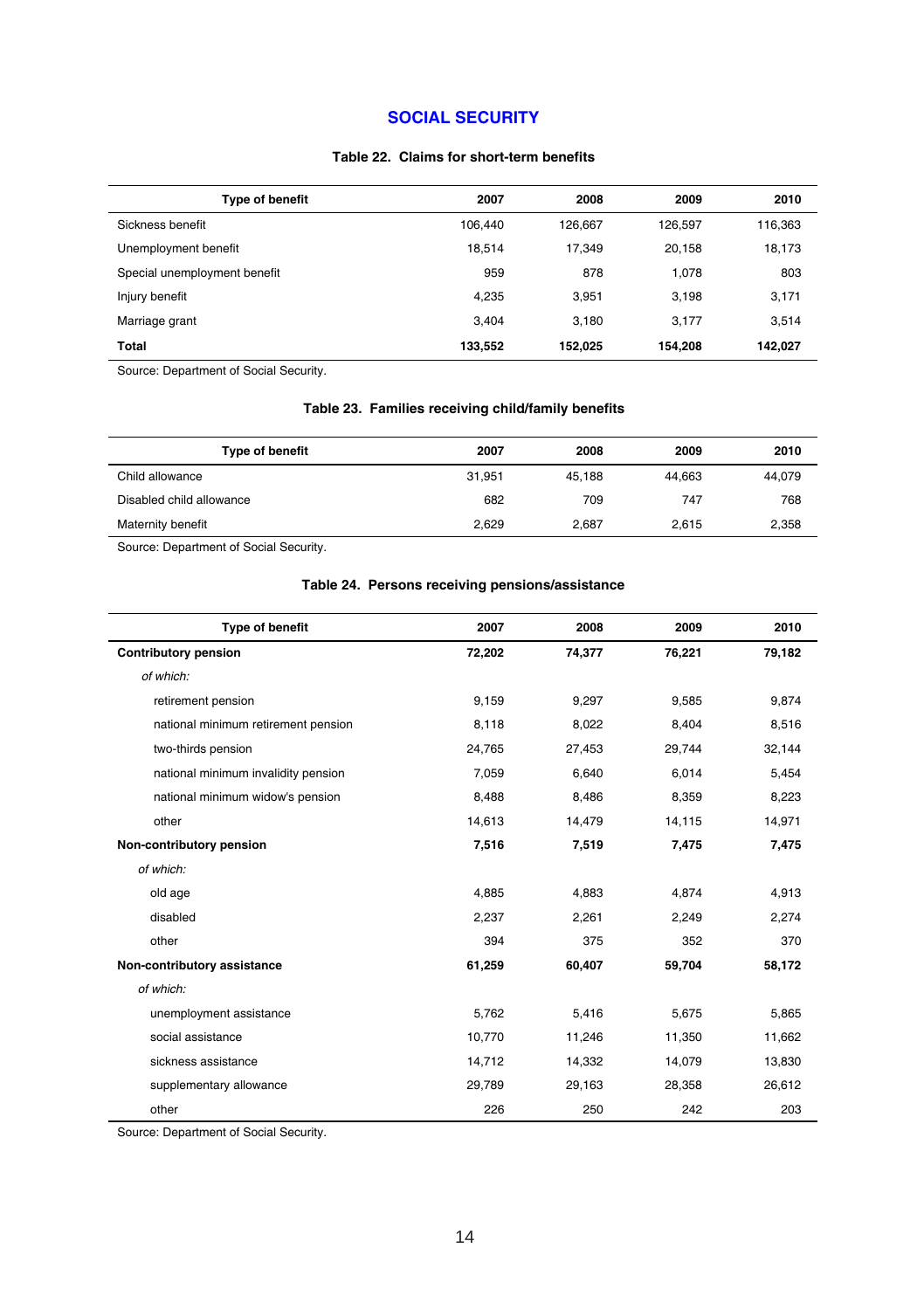<span id="page-34-0"></span>

|                                             |         |         |         | € 000   |
|---------------------------------------------|---------|---------|---------|---------|
| <b>Type of benefit</b>                      | 2007    | 2008    | 2009    | 2010    |
| <b>Total contributory benefits</b>          | 431,064 | 468,882 | 501,933 | 562,437 |
| of which:                                   |         |         |         |         |
| retirement pension                          | 262.147 | 293.990 | 319,507 | 369.892 |
| invalidity pension                          | 37,023  | 34,697  | 31,420  | 29.455  |
| widow's pension                             | 90.040  | 93.854  | 97.508  | 102.277 |
| sickness benefit                            | 6.228   | 6.446   | 6.368   | 6.400   |
| bonus                                       | 28.712  | 32.633  | 38.826  | 46.840  |
| other                                       | 6.915   | 7.261   | 8.303   | 7.573   |
| Total non-contributory benefits             | 141.234 | 155.949 | 159.904 | 168.915 |
| of which:                                   |         |         |         |         |
| children's allowance                        | 29,145  | 40,242  | 39.061  | 38,234  |
| pension in respect of age/visual impairment | 17,573  | 18,012  | 18,490  | 19,717  |
| disability pension                          | 9.340   | 10.226  | 10,365  | 10,966  |
| social assistance                           | 55,124  | 56,270  | 60.546  | 67,194  |
| medical assistance                          | 15,732  | 16.053  | 16.430  | 17,280  |
| bonus                                       | 7.793   | 8.807   | 9.036   | 9,754   |
| supplementary assistance                    | 6.527   | 6.339   | 5.977   | 5.770   |
| <b>Total benefits</b>                       | 572.298 | 624.831 | 661,837 | 731,351 |

#### **Table 25. Social benefits payable under the Social Security Act (Cap. 318)**

Note: Figures have been rounded.

Source: Department of Social Security.

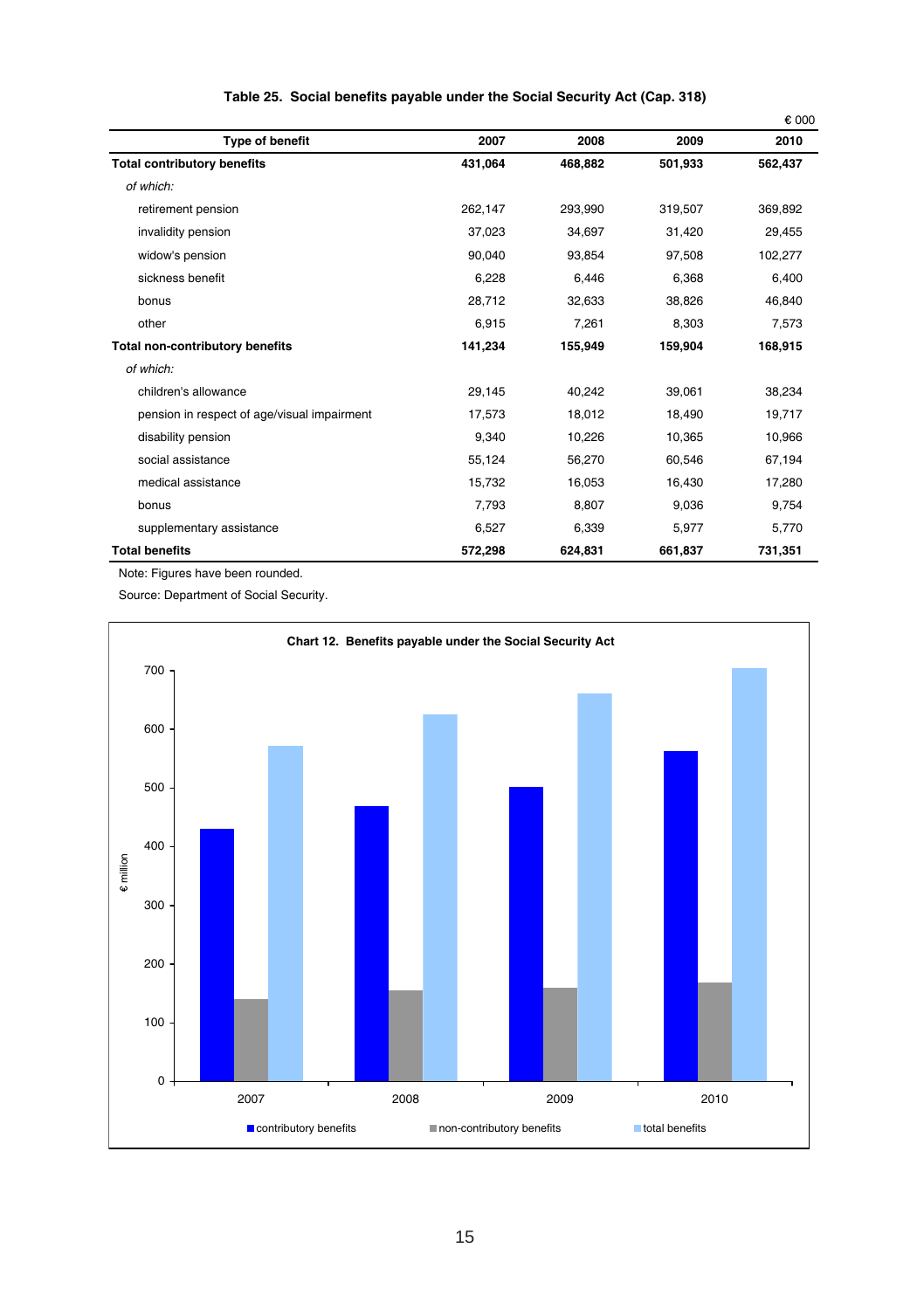### **QUALITY OF LIFE**

#### **Table 26. Information Society: selected indicators**

<span id="page-35-0"></span>

| Indicator                      | 2007    | <b>Per 100</b><br>Population | 2008    | <b>Per 100</b><br>Population | 2009    | Per 100<br>Population | 2010    | <b>Per 100</b><br>Population |
|--------------------------------|---------|------------------------------|---------|------------------------------|---------|-----------------------|---------|------------------------------|
| Fixed telephone subscriptions  | 226.951 | 55.6                         | 244.991 | 59.5                         | 245.852 | 59.5                  | 247.357 | 59.8                         |
| Mobile telephone subscriptions | 371.178 | 91.0                         | 385.092 | 93.5                         | 422.083 | 102.2                 | 455.579 | 110.2                        |
| Pager subscriptions            | 4.752   | 1.2                          | 4.129   | 1.1                          | 3.713   | 0.9                   | 3.694   | 0.9                          |
| Cable TV subscriptions         | 119.552 | 29.3                         | 127.345 | 30.9                         | 139.336 | 33.7                  | 143.753 | 34.8                         |
| Internet subscriptions         | 100.035 | 24.5                         | 111.779 | 27.1                         | 111.543 | 27.0                  | 119.599 | 28.9                         |

Notes: (1) As at end December.

(2) Figures have been rounded.

Source: National Statistics Office.

#### **Table 27. Licensed motor vehicles**

| Type of vehicle     | 2007    | 2008    | 2009    | 2010    |
|---------------------|---------|---------|---------|---------|
| <b>Private Cars</b> | 218.429 | 222.189 | 227.264 | 233,622 |
| Commercial Vehicles | 46.853  | 47,798  | 47.212  | 47,554  |
| Motorcycles         | 12.791  | 14.255  | 14.306  | 14,768  |
| Other               | 9.047   | 9.256   | 8.994   | 8,761   |
| Total               | 287,120 | 293.498 | 297,776 | 304,705 |
|                     |         |         |         |         |

Source: Transport Malta.

#### **Table 28. Road traffic accidents, cases by region**

| Region          | 2007   | 2008   | 2009   | 2010   |
|-----------------|--------|--------|--------|--------|
| Malta           | 15,382 | 14.242 | 14.131 | 13,068 |
| Gozo and Comino | 756    | 765    | 746    | 659    |
| Total           | 16.138 | 15,007 | 14,877 | 13,727 |

Sources: Police Department; Guard and Warden Services Ltd.

#### **Table 29. Road traffic accidents, casualties by region**

| Region          | 2007  | 2008  | 2009  | 2010  |
|-----------------|-------|-------|-------|-------|
| Malta           | 1,156 | 1,107 | 992   | 1,005 |
| Gozo and Comino | 53    | 65    | 77    | 74    |
| Total           | 1,209 | 1,172 | 1,069 | 1,079 |

Sources: Police Department; Guard and Warden Services Ltd.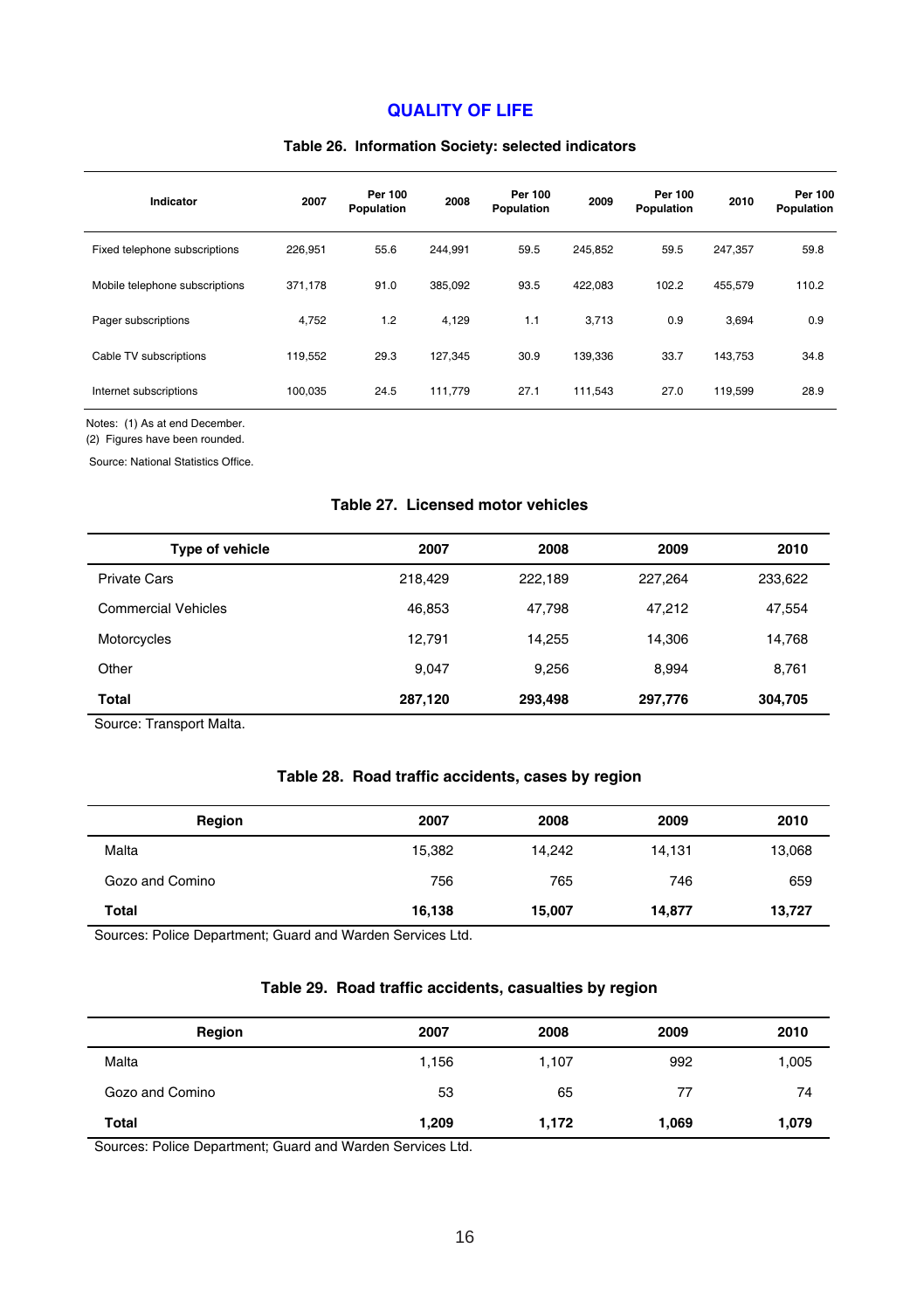|  | Table 30. Rate of motorisation and road accidents |  |  |
|--|---------------------------------------------------|--|--|
|--|---------------------------------------------------|--|--|

|                                                                | 2007    | 2008    | 2009    | 2010    |
|----------------------------------------------------------------|---------|---------|---------|---------|
| <b>Road vehicles</b>                                           |         |         |         |         |
| Licensed vehicles                                              | 287,120 | 293,498 | 297,776 | 304,705 |
| of which:                                                      |         |         |         |         |
| Private passenger cars                                         | 218,429 | 222,189 | 227,264 | 233,622 |
| Rate of motorisation (licensed vehicles per 1,000 inhabitants) | 700     | 710     | 719     | 730     |
| Rate of motorisation (passenger cars per 1,000 inhabitants)    | 532     | 537     | 548     | 559     |
| <b>Road accidents</b>                                          |         |         |         |         |
| Accidents per 1,000 licensed vehicles                          | 56      | 51      | 50      | 45      |
| Casualties per 1,000 inhabitants                               | 2.9     | 2.8     | 2.6     | 2.6     |

Sources: Transport Malta; Police Department; Guard and Warden Services Ltd.

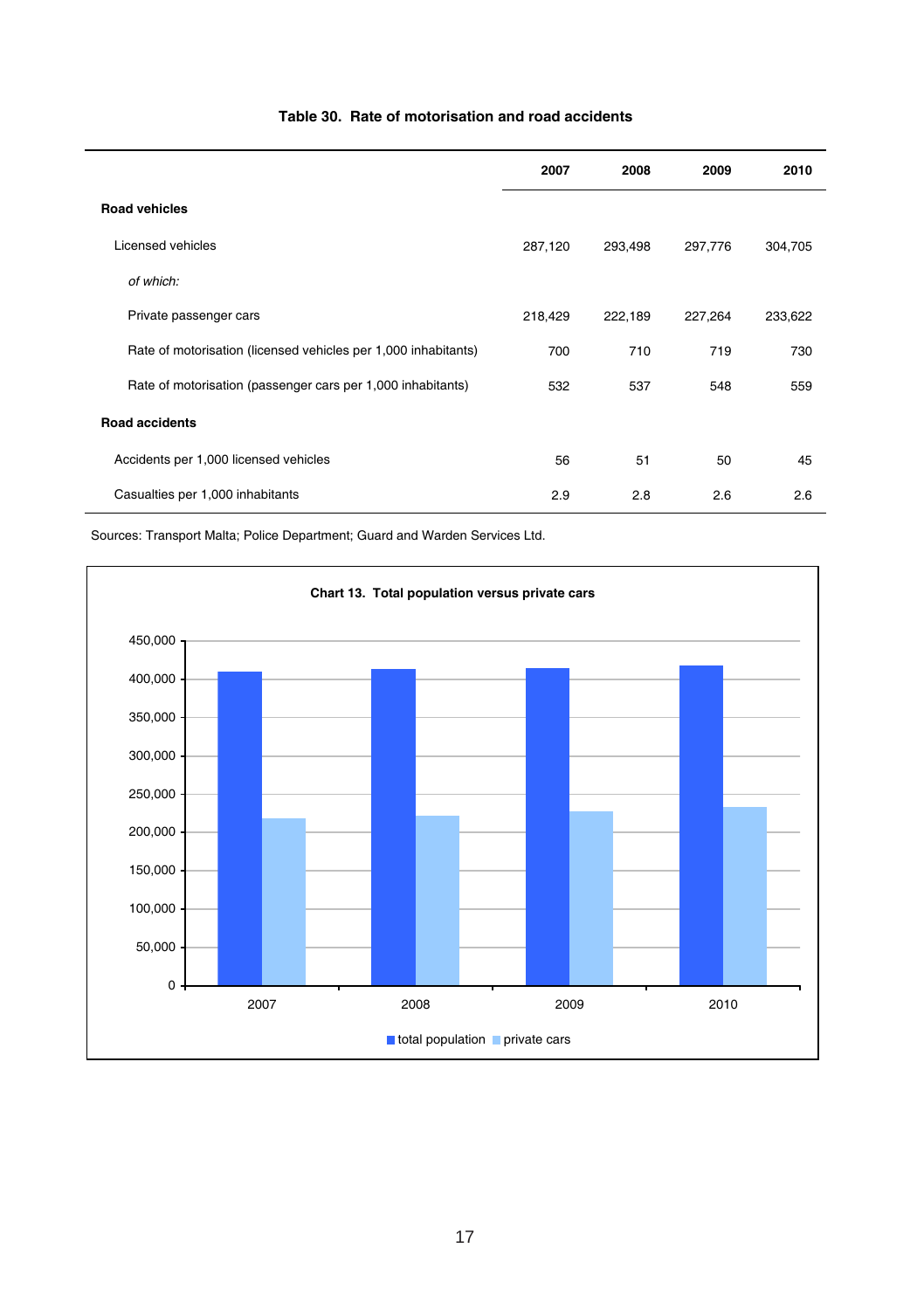## **THE ECONOMY**

## **Table 31. GDP and GNI (ESA 1995)**

|                       |                                                                       |                   |                   |                   | € 000             |
|-----------------------|-----------------------------------------------------------------------|-------------------|-------------------|-------------------|-------------------|
|                       |                                                                       | 2007 <sup>P</sup> | 2008 <sup>P</sup> | 2009 <sup>p</sup> | 2010 <sup>P</sup> |
| <b>ESA 95</b><br>Code |                                                                       |                   |                   |                   |                   |
|                       | PRODUCTION APPROACH                                                   |                   |                   |                   |                   |
| P.1                   | Output of goods and services (at basic prices)                        | 11,072,733        | 11,807,667        | 11,450,023        | 12,212,901        |
| P.2                   | Intermediate consumption (at purchasers' prices)                      | 6,354,935         | 6,710,437         | 6,396,843         | 6,851,230         |
| B.1g                  | Gross value added (at basic prices)                                   | 4,717,798         | 5,097,230         | 5,053,180         | 5,361,671         |
| D.21                  | Taxes on products                                                     | 800,198           | 828,575           | 797,166           | 822,401           |
| D.31                  | Subsidies on products                                                 | 62,923            | 86,023            | 20,072            | 20,419            |
| $B.1*g$               | Gross Domestic Product (ESA 95)                                       | 5,455,072         | 5,839,782         | 5,830,274         | 6,163,653         |
|                       | <b>EXPENDITURE APPROACH</b>                                           |                   |                   |                   |                   |
| P.3                   | Total final consumption expenditure                                   | 4,425,050         | 4,888,750         | 4,983,829         | 5,098,135         |
| P.3                   | Household final consumption expenditure                               | 3,294,738         | 3,584,096         | 3,657,496         | 3,712,777         |
| P.3                   | NPISH final consumption expenditure                                   | 87,994            | 88,541            | 87,634            | 91,842            |
| P.3                   | General government final consumption expenditure                      | 1,042,318         | 1,216,114         | 1,238,700         | 1,293,515         |
| P.5                   | Gross capital formation                                               | 1,158,524         | 1,038,768         | 860,143           | 854,780           |
| P.51                  | Gross fixed capital formation                                         | 1,181,581         | 993,725           | 876,601           | 1,041,282         |
| P.52                  | Changes in inventories                                                | $-32,685$         | 43,740            | $-16,007$         | $-167,609$        |
| P.53                  | Acquisitions less disposals of valuables                              | 9,629             | 1,303             | $-451$            | $-18,893$         |
| P.6                   | Exports of goods and services                                         | 4,867,035         | 5,126,055         | 4,592,944         | 5,435,390         |
| P.7                   | Imports of goods and services                                         | 4,995,537         | 5,213,791         | 4,606,642         | 5,224,652         |
| $B.1*g$               | <b>Gross Domestic Product (ESA 95)</b>                                | 5,455,072         | 5,839,782         | 5,830,274         | 6,163,653         |
|                       | <b>INCOME APPROACH</b>                                                |                   |                   |                   |                   |
| D.1                   | Compensation of employees                                             | 2,418,508         | 2,590,248         | 2,640,829         | 2,694,383         |
| B.2g+B.3g             | Gross operating surplus and mixed income                              | 2,321,942         | 2,516,862         | 2,420,354         | 2,677,776         |
| D.2                   | Taxes on production and imports                                       | 826,678           | 857,730           | 833,065           | 851,790           |
| D.3                   | Subsidies                                                             | 112,052           | 125,056           | 63,973            | 60,299            |
| $B.1*g$               | <b>Gross Domestic Product (ESA 95)</b>                                | 5,455,072         | 5,839,782         | 5,830,274         | 6,163,653         |
| D.1                   | Compensation of employees received from the<br>rest of the world      | 35,989            | 36,305            | 35,921            | 35,676            |
| D.1                   | Compensation of employees paid to the<br>rest of the world            | 32,651            | 32,462            | 30,782            | 27,865            |
| D.2                   | Taxes on production and imports paid to the<br>institutions of the EU | 24,936            | 27,490            | 20,580            | 20,425            |
| D.3                   | Subsidies received from the institutions of the EU                    | 8,239             | 6,029             | 10,802            | 19,780            |
| D.4                   | Property income received from the rest of the world                   | 1,937,540         | 2,175,316         | 1,616,975         | 1,611,163         |
| D.4                   | Property income paid to the rest of the world                         | 2,142,541         | 2,379,956         | 2,108,081         | 2,124,734         |
| $B.5^*g$              | Gross National Income (ESA 95)                                        | 5,236,712         | 5,617,524         | 5,334,529         | 5,657,248         |

<sup>p</sup> provisional<br>Note: Figures in line with news release no. 171/2011.<br>Source: National Statistics Office.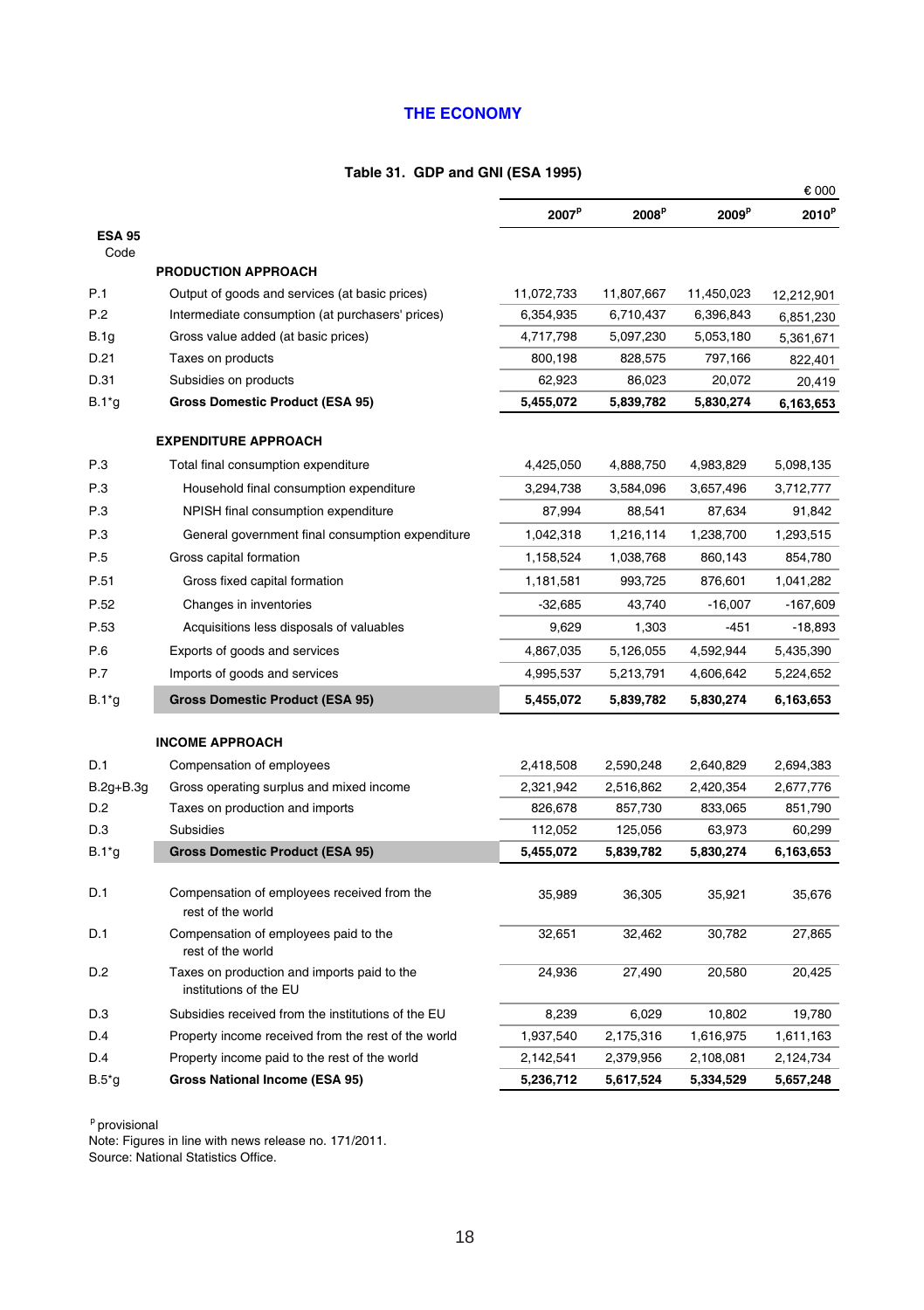|                       |                                      |                   |                      |                   | € 000             |
|-----------------------|--------------------------------------|-------------------|----------------------|-------------------|-------------------|
|                       |                                      |                   | <b>Total economy</b> |                   |                   |
| <b>ESA 95</b>         |                                      | 2007 <sup>p</sup> | 2008 <sup>p</sup>    | 2009 <sup>p</sup> | 2010 <sup>p</sup> |
| Code                  | <b>Production account</b>            |                   |                      |                   |                   |
|                       |                                      |                   |                      |                   |                   |
| P.1                   | Output                               | 11,072,733        | 11,807,667           | 11,450,023        | 12,212,901        |
| P.2                   | Intermediate consumption             | 6,354,935         | 6,710,437            | 6,396,843         | 6,851,230         |
| B.1g                  | Value added, gross                   | 4,717,798         | 5,097,230            | 5,053,180         | 5,361,671         |
| K.1                   | Consumption of fixed capital         | 731,926           | 768,619              | 800,150           | 826,974           |
| B.1n                  | Value added, net                     | 3,985,872         | 4,328,611            | 4,253,030         | 4,534,697         |
|                       | Generation of income account         |                   |                      |                   |                   |
| B.1n                  | Value added, net                     | 3,985,872         | 4,328,611            | 4,253,030         | 4,534,697         |
| D.1                   | Compensation of employees            | 2,418,508         | 2,590,248            | 2,640,829         | 2,694,383         |
| D.29                  | Other taxes on production            | 26,484            | 29,152               | 35,898            | 29,391            |
| D.39                  | Other subsidies on production (-)    | 49,136            | 39,032               | 43,901            | 39,878            |
| <b>B.2</b>            | Operating surplus                    | 1,590,016         | 1,748,243            | 1,620,203         | 1,850,802         |
|                       |                                      |                   |                      |                   |                   |
|                       | <b>Gross Domestic Product</b>        |                   |                      |                   |                   |
|                       |                                      |                   |                      |                   | € '000s           |
| <b>ESA 95</b><br>Code |                                      | 2007 <sup>P</sup> | 2008 <sup>p</sup>    | 2009 <sup>p</sup> | 2010 <sup>p</sup> |
| B.1g                  | Value added, gross (at basic prices) | 4,717,798         | 5,097,230            | 5,053,180         | 5,361,671         |
|                       |                                      |                   |                      |                   |                   |

## **Table 32. Production and generation of income accounts**

|               |                                      |                   |                   |                   | € '000s           |  |
|---------------|--------------------------------------|-------------------|-------------------|-------------------|-------------------|--|
| <b>ESA 95</b> |                                      | 2007 <sup>p</sup> | 2008 <sup>p</sup> | 2009 <sup>p</sup> | 2010 <sup>p</sup> |  |
| Code          |                                      |                   |                   |                   |                   |  |
|               |                                      |                   |                   |                   |                   |  |
| B.1g          | Value added, gross (at basic prices) | 4.717.798         | 5.097.230         | 5.053.180         | 5,361,671         |  |
| D.21          | add Taxes on products                | 800.198           | 828.575           | 797,166           | 822,401           |  |
| D.31          | less Subsidies on products           | 62,923            | 86,023            | 20,072            | 20,419            |  |
| $B.1*g$       | GDP at market prices                 | 5,455,072         | 5,839,782         | 5,830,274         | 6,163,653         |  |
|               |                                      |                   |                   |                   |                   |  |
|               | Rate of growth                       | 7.5%              | 7.1%              | $-0.2%$           | 5.7%              |  |

<sup>p</sup> provisional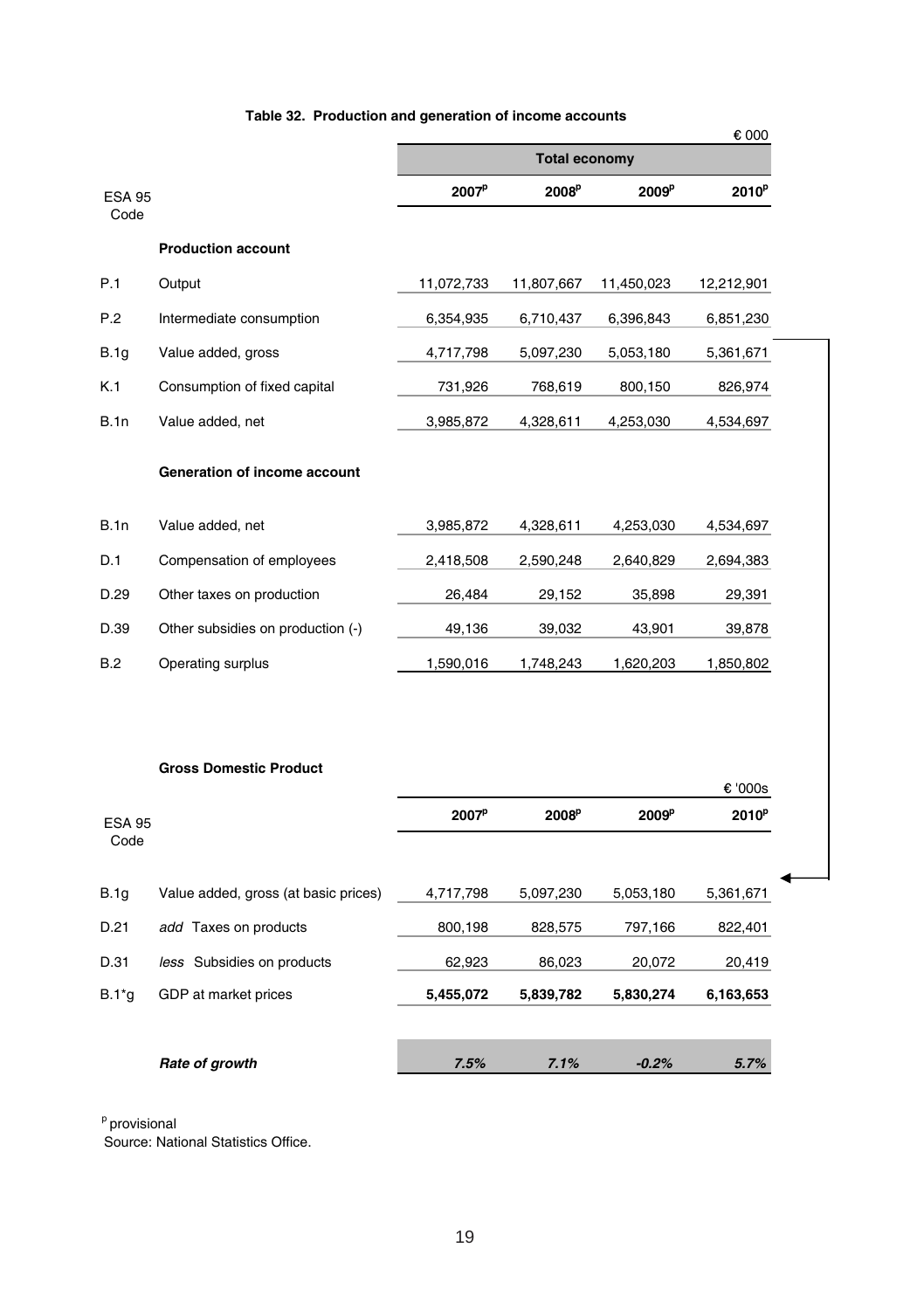## **Table 33. GDP by category of expenditure at constant 2000 prices**

|                       |                                                  |                   |                   |                   | € 000             |
|-----------------------|--------------------------------------------------|-------------------|-------------------|-------------------|-------------------|
|                       |                                                  | 2007 <sup>P</sup> | 2008 <sup>p</sup> | 2009 <sup>p</sup> | 2010 <sup>p</sup> |
| <b>ESA 95</b><br>Code |                                                  |                   |                   |                   |                   |
| P.3                   | Total final consumption expenditure              | 3,754,506         | 3,996,050         | 3,987,933         | 3,954,144         |
| P.3                   | Household final consumption expenditure          | 2,873,461         | 3.018.437         | 3,026,868         | 2,984,330         |
| P.3                   | NPISH final consumption expenditure              | 69,001            | 67,464            | 64,268            | 64,896            |
| P.3                   | General government final consumption expenditure | 812,044           | 910,149           | 896,797           | 904,918           |
| P.5                   | Gross capital formation                          | 957,943           | 787,521           | 609,340           | 556,266           |
| P.51                  | Gross fixed capital formation                    | 977,410           | 747,820           | 622,263           | 694,920           |
| P.52                  | Changes in inventories                           | $-27,857$         | 38,601            | $-12,563$         | $-124,298$        |
| P.53                  | Acquisitions less disposals of valuables         | 8,390             | 1,100             | $-360$            | $-14,356$         |
| P.6                   | Exports of goods and services                    | 4,236,688         | 4,345,826         | 3,957,737         | 4,683,388         |
| P.7                   | Imports of goods and services                    | 4,448,228         | 4,432,096         | 3,982,298         | 4,497,129         |
| $B.1*q$               | Gross Domestic Product (ESA 95)                  | 4,500,909         | 4,697,301         | 4,572,712         | 4,696,669         |
|                       | Rate of growth                                   | 4.3%              | 4.4%              | $-2.7%$           | 2.7%              |

p provisional

Source: National Statistics Office.

## **Table 34. Percentage contribution to Gross Value Added (at basic prices)**

| <b>NACE</b>                                                                                                                                             |                  | 2007 <sup>p</sup> | 2008 <sup>p</sup> | 2009 <sup>p</sup> | 2010 <sup>p</sup> |
|---------------------------------------------------------------------------------------------------------------------------------------------------------|------------------|-------------------|-------------------|-------------------|-------------------|
| Agriculture, forestry and fishing                                                                                                                       | A                | 2.14              | 1.58              | 1.77              | 1.63              |
| Mining and quarrying; manufacturing; electricity, gas<br>steam and air conditioning supply; water supply;<br>sewerage, waste management and remediation | B E<br>of which: | 17.82             | 17.49             | 15.78             | 15.80             |
| activities                                                                                                                                              | C                | 15.52             | 15.52             | 12.94             | 13.08             |
| Construction                                                                                                                                            | F                | 4.62              | 4.56              | 4.28              | 3.95              |
| Wholesale and retail trade; repair of motor vehicles<br>and motorcycles; transportation and storage;<br>accomodation and food service activities        | GI               | 24.40             | 23.06             | 21.92             | 21.79             |
| Information and communication                                                                                                                           | J                | 5.35              | 5.42              | 5.28              | 5.03              |
| Financial and insurance activities<br>Real estate activities                                                                                            | Κ<br>L           | 4.89<br>6.50      | 4.54<br>6.25      | 6.15<br>6.49      | 7.37<br>6.35      |
| Professional, scientific and technical activities;<br>administrative and support service activities                                                     | M <sub>N</sub>   | 7.54              | 7.47              | 8.26              | 8.39              |
| Public administration and defence; compulsory<br>social security; education; human health and social<br>work activities                                 | O Q              | 18.65             | 18.48             | 19.59             | 19.51             |
| Arts, entertainment and recreation, repair of<br>household goods and other services                                                                     | R U              | 8.09              | 11.16             | 10.48             | 10.18             |
| <b>Gross Value Added</b>                                                                                                                                |                  | 100.00            | 100.00            | 100.00            | 100.00            |

<sup>p</sup> provisional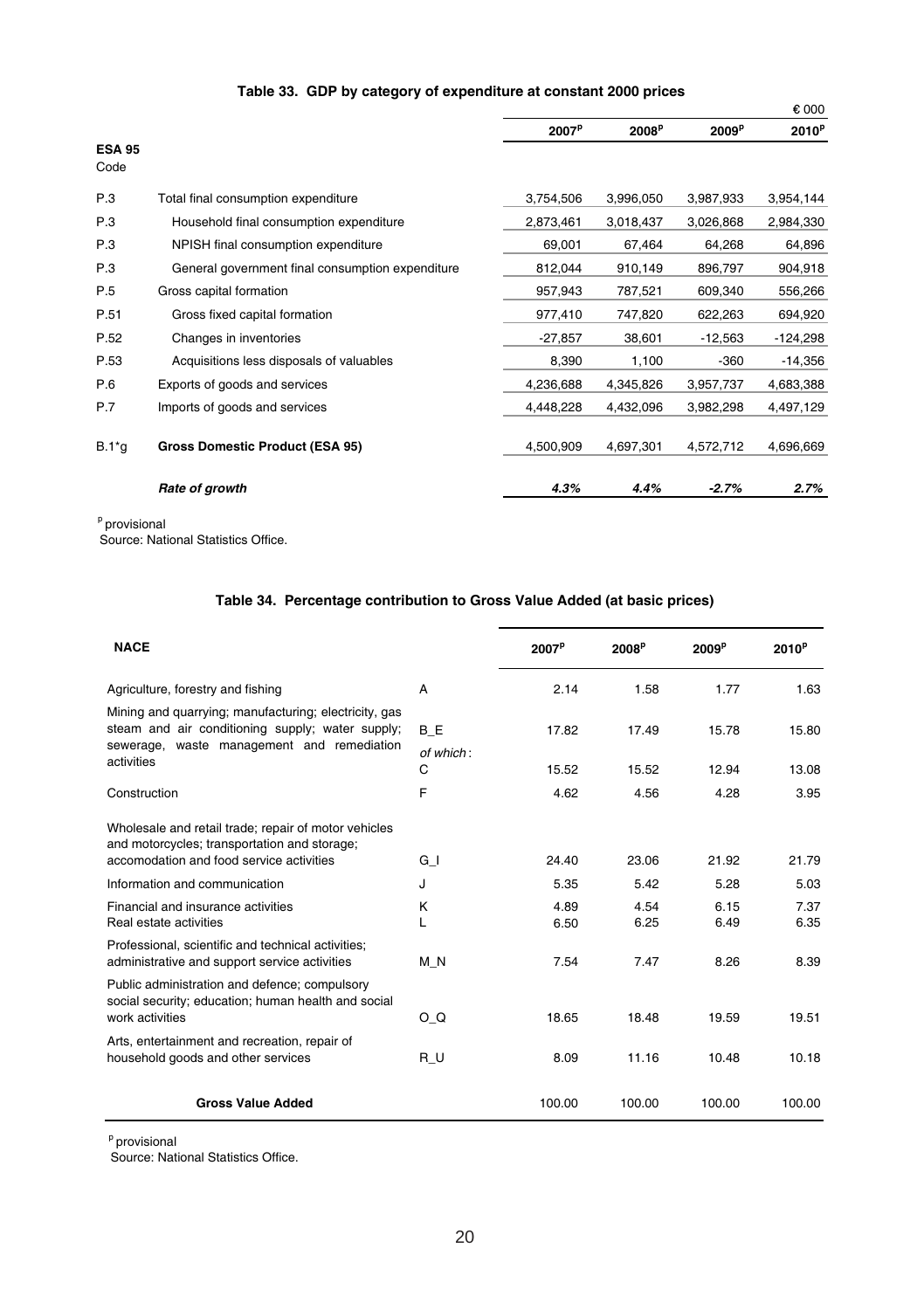

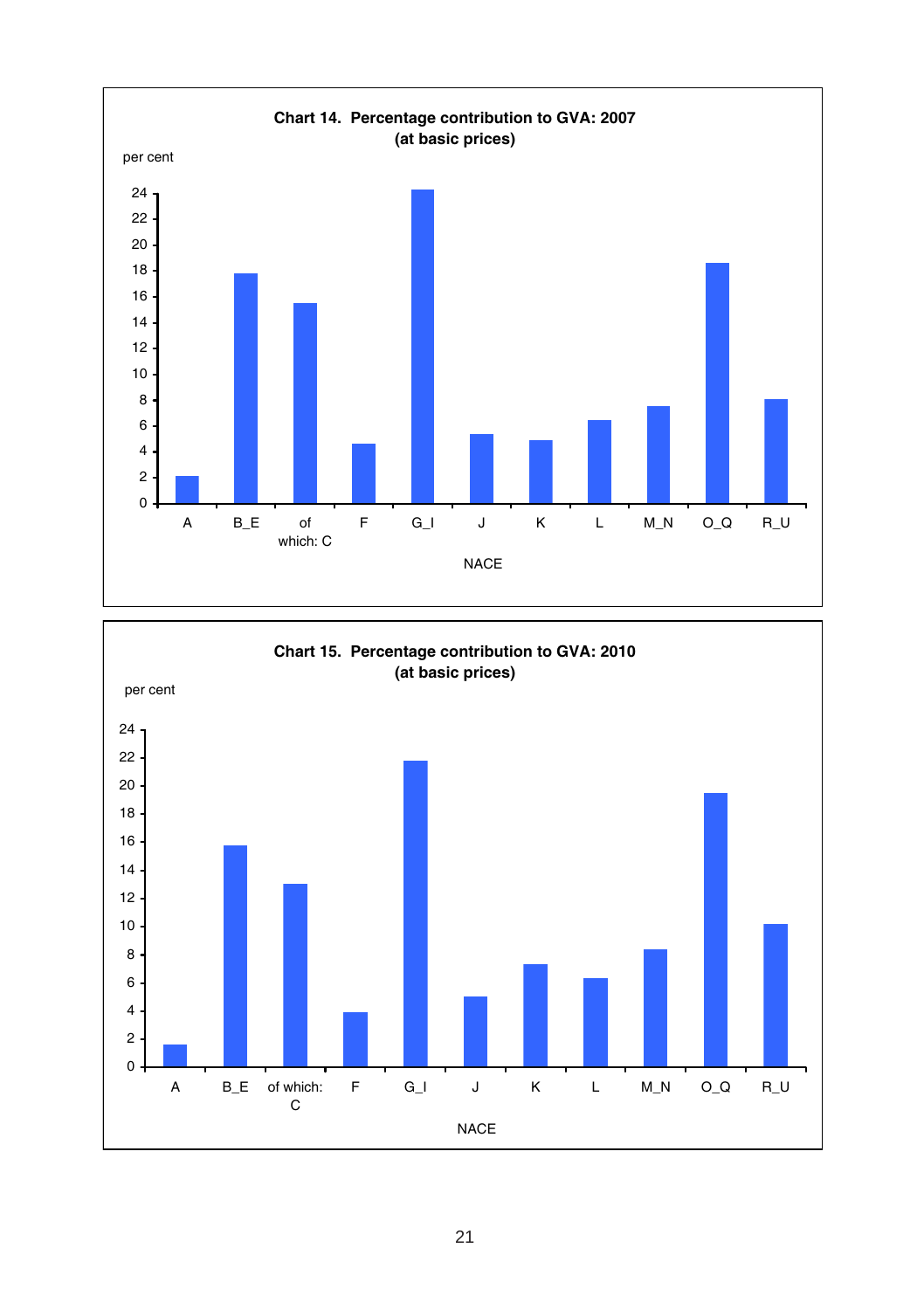#### **Table 35. Gross Domestic Product per capita in Purchasing Power Standards <sup>1</sup>**

|                          |        | GDP per head in PPS $^2$ |        |        |      | $(EU27=100)^3$ |      |      |
|--------------------------|--------|--------------------------|--------|--------|------|----------------|------|------|
| Country                  | 2007   | 2008                     | 2009   | 2010   | 2007 | 2008           | 2009 | 2010 |
| <b>EU Member States</b>  |        |                          |        |        |      |                |      |      |
| Euro area (16 countries) | 27,300 | 27,200                   | 25,500 | 26,400 | 109  | 109            | 109  | 108  |
| Austria (AT)             | 30,900 | 31,100                   | 29,300 | 30,800 | 124  | 124            | 125  | 126  |
| Belgium (BE)             | 28,900 | 28,900                   | 27,400 | 2,900  | 116  | 115            | 117  | 119  |
| Cyprus (CY)              | 23,100 | 24,200                   | 23,000 | 23,800 | 92   | 97             | 98   | 97   |
| Finland (FI)             | 29,400 | 29,600                   | 26,900 | 28,300 | 118  | 119            | 114  | 116  |
| France (FR)              | 26,900 | 26,500                   | 25,100 | 26,100 | 108  | 106            | 107  | 107  |
| Germany (DE)             | 28,900 | 28,900                   | 27,100 | 28,700 | 116  | 115            | 115  | 117  |
| Greece (EL)              | 22,500 | 23,100                   | 21,800 | 21,500 | 90   | 92             | 93   | 88   |
| Ireland (IE)             | 26,900 | 33,300                   | 30,000 | 31,100 | 148  | 133            | 128  | 127  |
| Italy (IT)               | 25,900 | 26,000                   | 24,400 | 24,300 | 104  | 104            | 104  | 100  |
| Luxembourg (LU)          | 68,600 | 69,600                   | 62,800 | 67,000 | 275  | 278            | 267  | 274  |
| Malta (MT)               | 19,100 | 19,600                   | 18,900 | 20,200 | 76   | 78             | 80   | 83   |
| The Netherlands (NL)     | 33,100 | 33,400                   | 30,700 | 32,600 | 132  | 133            | 131  | 133  |
| Portugal (PT)            | 19,600 | 19,500                   | 18,900 | 19,800 | 79   | 78             | 80   | 81   |
| Slovakia (SK)            | 17,000 | 18,100                   | 17,200 | 18,100 | 68   | 72             | 73   | 74   |
| Slovenia (SI)            | 22,100 | 22,800                   | 20,700 | 20,900 | 88   | 91             | 88   | 86   |
| Spain (ES)               | 26,200 | 25,900                   | 24,300 | 24,700 | 105  | 103            | 103  | 101  |
| Non euro area            |        |                          |        |        |      |                |      |      |
| Bulgaria (BG)            | 10,000 | 10,900                   | 10,400 | 10,600 | 40   | 43             | 44   | 44   |
| Czech Republic (CZ)      | 20,700 | 21,000                   | 19,900 | 20,100 | 83   | 84             | 84   | 82   |
| Denmark (DK)             | 30,600 | 30,800                   | 28,400 | 30,400 | 123  | 123            | 121  | 125  |
| Estonia (EE)             | 17,500 | 17,200                   | 15,000 | 15,700 | 70   | 69             | 64   | 64   |
| Hungary (HU)             | 15,400 | 16,000                   | 15,000 | 15,500 | 62   | 64             | 64   | 63   |
| Latvia (LV)              | 13,900 | 14,000                   | 12,200 | 12,600 | 56   | 56             | 52   | 52   |
| Lithuania (LT)           | 14,800 | 15,400                   | 12,900 | 14,200 | 59   | 61             | 55   | 58   |
| Poland (PL)              | 13,600 | 14,100                   | 14,300 | 15,300 | 54   | 56             | 61   | 62   |
| Romania (RO)             | 10,400 | 11,700                   | 10,900 | 11,000 | 42   | 47             | 46   | 45   |
| Sweden (SE)              | 31,200 | 30,800                   | 28,000 | 30,100 | 125  | 123            | 119  | 123  |
| United Kingdom (UK)      | 29,000 | 28,500                   | 26,500 | 27,900 | 116  | 114            | 113  | 114  |
|                          |        |                          |        |        |      |                |      |      |

<sup>1</sup> PPS is the artificial common reference currency unit used in the EU to express the volume of economic aggregates for the purpose of spatial comparisons - the basic figures are expressed in PPS, i.e a common currency that eliminates the differences in price levels between countries allowing volume comparisons between countries

<sup>2</sup> GDP in terms of current prices, expressed in millions of PPS (Purchasing Power Standards). Expressing GDP in PPS (Purchasing Power Standards) eliminates differences in price levels between countries, and calculations on a per head basis allows for the comparison of economies significantly different in absolute size

<sup>3</sup> This is the volume index of GDP per capita in Purchasing Power Standards (PPS); it should be noted that this indicator has been rescaled i.e. data is now expressed in relation to the European Union average set to equal 100 (EU27=100): thus they are not comparable with data based on EU25 = 100. The per capita volume index represents the real volume of GDP in per capita terms in relation to the European Union (EU27) average set equal  $100$ 

#### f Forecast

Source: Eurostat database (indicators) as at 12/10/2011.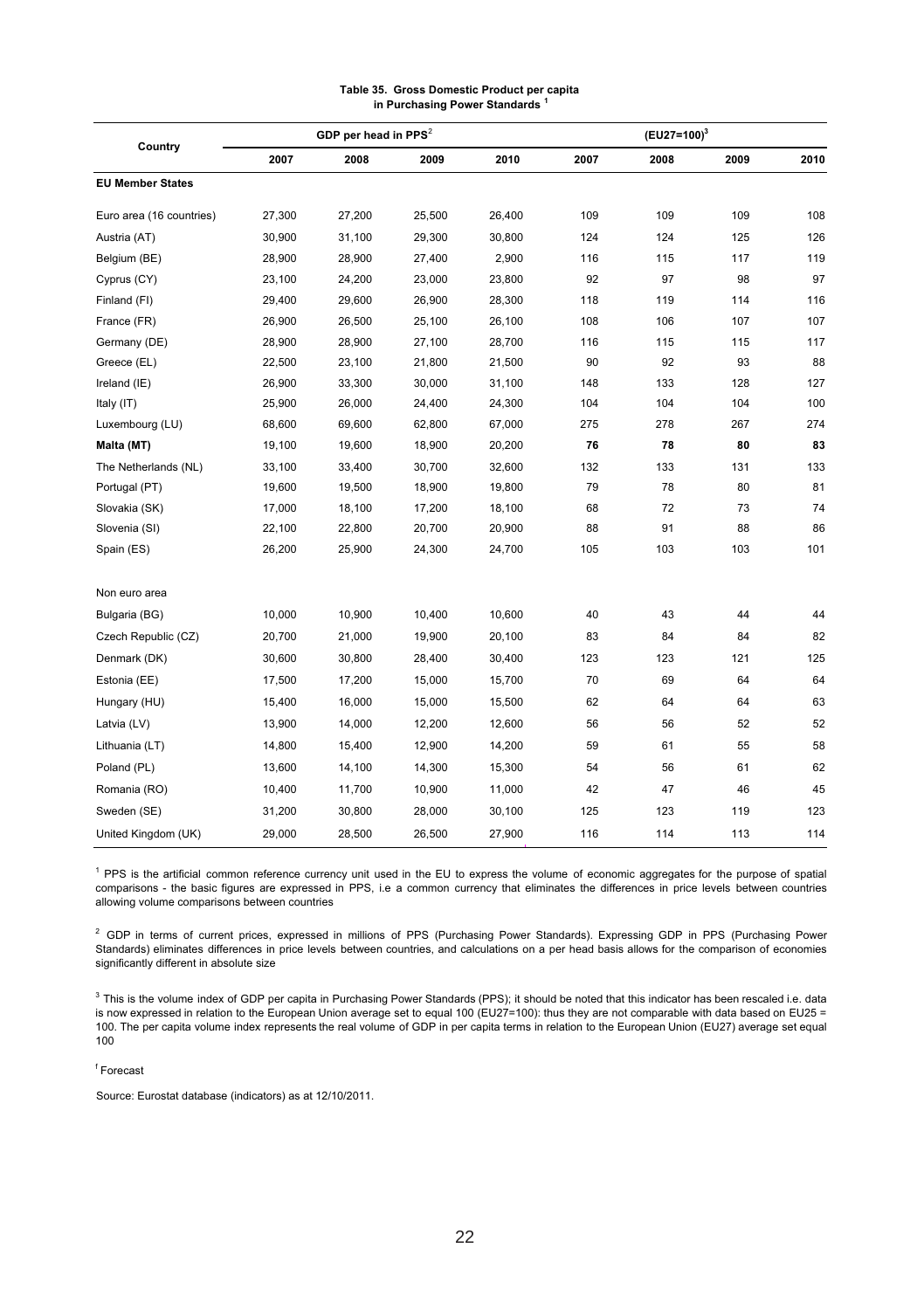#### **GOVERNMENT FINANCE**

#### **Table 36. Consolidated Fund data**

|                                                    |             |            |            | € 000      |
|----------------------------------------------------|-------------|------------|------------|------------|
| Aggregates                                         | 2007        | 2008       | 2009       | 2010       |
| Total revenue                                      | 2,365,394   | 2,621,197  | 2,829,358  | 3,103,043  |
| less loans                                         | 126,040     | 285,735    | 455,793    | 577,687    |
| less sale of shares                                |             |            |            |            |
| less other extraordinary receipts                  | 14,894      | 33,318     | 2,795      |            |
| Revenue (less financial transactions)              | 2,224,459   | 2,302,145  | 2,370,770  | 2,525,356  |
| of which:                                          |             |            |            |            |
| Grants                                             | 56,314      | 30,223     | 72,912     | 91,934     |
| <b>Customs and Excise</b>                          | 184,978     | 177,775    | 174,371    | 187,739    |
| Value Added Tax                                    | 421,775     | 455,349    | 454,027    | 482,538    |
| Income tax                                         | 663,430     | 735,899    | 739,443    | 801,231    |
| Social security                                    | 480,243     | 510,143    | 526,100    | 552,076    |
| Others                                             | 417,720     | 392,756    | 403,916    | 409,837    |
| Total expenditure                                  | 2,354,806   | 2,653,155  | 2,937,764  | 3,031,978  |
| less contribution to Sinking Fund in respect of    |             |            |            |            |
| local and foreign loans                            | 21,214      | 18,199     | 16,968     | 16,198     |
| less direct loan repayment                         |             | 93,176     | 252,464    | 191,242    |
| less equity ecquisition                            |             | 6,500      | 541        | 200        |
| less loans                                         |             |            | ä,         | 19,770     |
| Total expenditure (less financial transactions)    | 2,333,593   | 2,535,281  | 2,667,791  | 2,804,568  |
| consisting of:                                     |             |            |            |            |
| Recurrent expenditure                              | 1,896,636   | 2,124,093  | 2,204,421  | 2,296,343  |
| of which:                                          |             |            |            |            |
| Education                                          | 123,854     | 129,098    | 134,494    | 141,931    |
| Social security (benefits)                         | 572,298     | 624,831    | 661,837    | 731,351    |
| Others                                             | 1,200,483   | 1,370,165  | 1,408,090  | 1,423,060  |
| Interest payments                                  | 179,053     | 189,038    | 192,023    | 196,755    |
| Capital programme                                  | 257,904     | 222,150    | 271,346    | 311,470    |
| Productive investment                              | 47,781      | 51,118     | 85,331     | 57,734     |
| Infrastructure                                     | 113,418     | 115,696    | 121,874    | 199,725    |
| Social                                             | 96,704      | 55,336     | 64,142     | 54,011     |
| Balance of recurrent revenue and total expenditure | $-109, 133$ | $-233,136$ | $-297,021$ | $-279,212$ |

Note: (1) For comparability with the Maastricht deficit criteria refer to Table 37 - 'Transition between the Consolidated Fund and the General Government Sector'.

Source: The Treasury.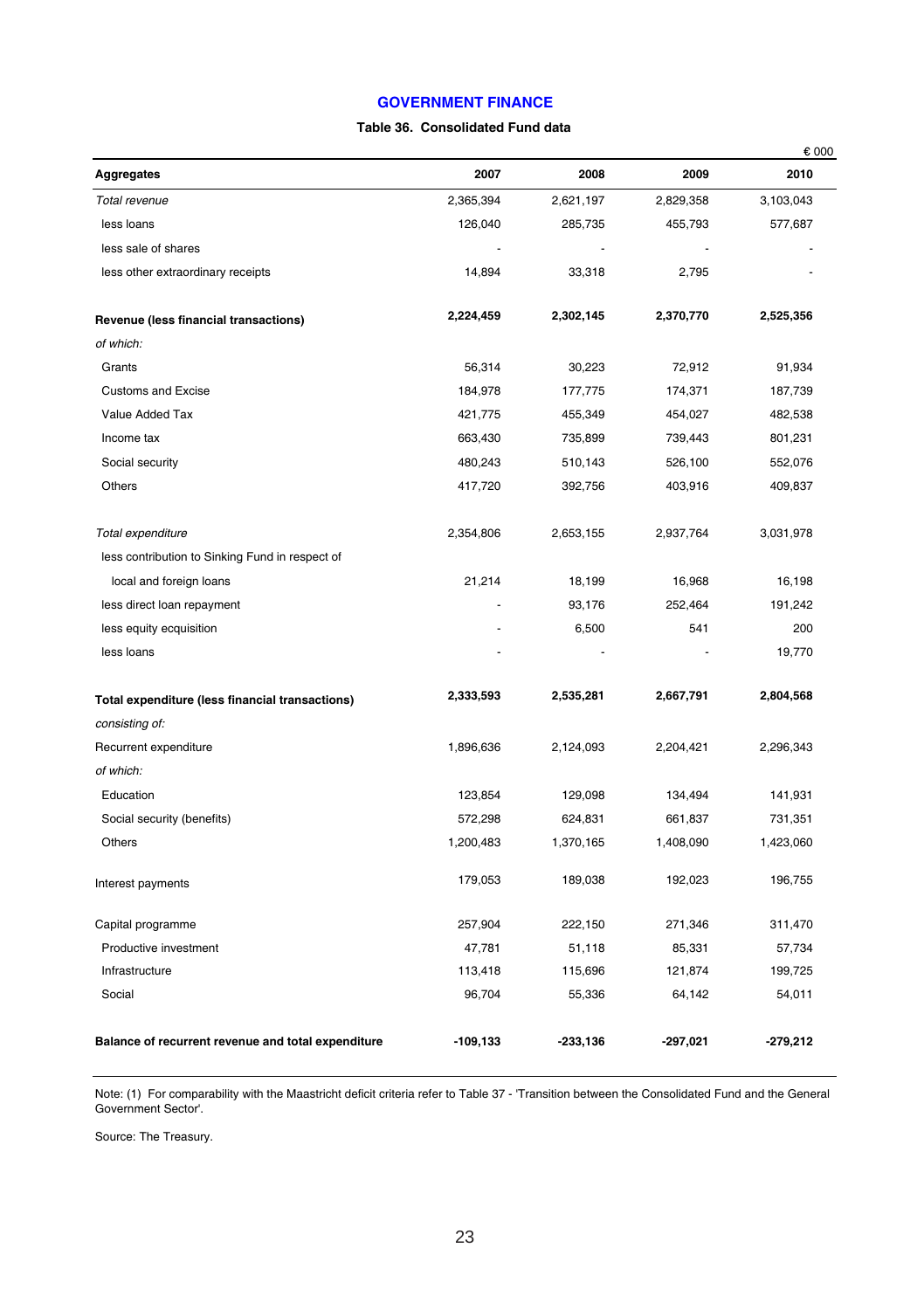|                                                                                              |             |            |            |             | € UUU |
|----------------------------------------------------------------------------------------------|-------------|------------|------------|-------------|-------|
|                                                                                              | 2007        | 2008       | 2009       | 2010        |       |
| <b>Structural Deficit of Consolidated Fund</b>                                               | $-109, 133$ | -233,136   | -297,021   | $-279,212$  |       |
| As a percentage of GDP                                                                       | 2.0         | 4.0        | 5.1        | 4.5         |       |
| Adjustments to the Consolidated Fund:                                                        |             |            |            |             |       |
| Loans granted $(+)$                                                                          | 0           | 0          | 0          | $\mathbf 0$ |       |
| Loans repayments (-)                                                                         | $-1.165$    | 0          | 0          | $\Omega$    | 2     |
| Equities, acquisitions (+)                                                                   | 3,480       | 3,078      | 1,539      | 2,311       | 3     |
| Equities, sales (-)                                                                          | 0           | $\Omega$   | 0          | 0           |       |
| Other financial transactions                                                                 | $-16,942$   | $-9,141$   | $\Omega$   | $-1,209$    | 4     |
| Difference between interest paid (+) and interest accrued (-)                                | $-3,758$    | $-2,770$   | 223        | 1,512       | 5     |
| Other accounts receivable (+) and payable (-)                                                | $-30,628$   | 42,800     | $-17,658$  | 62,785      | 6     |
| Time adjusted cash                                                                           | 15,132      | 11,201     | 24,308     | $-31,960$   | 7     |
| Net Borrowing (-) / Net Lending (+) of public entities forming<br>part of Central Government | $-27,903$   | $-38,042$  | 82,015     | $-12,386$   | 8     |
| Other adjustments $(+/-)$                                                                    |             |            |            |             |       |
| Treasury Clearance Fund flows in non-financial transactions                                  | 15,179      | $-55,636$  | $-15,814$  | 35,108      |       |
| Sinking Fund interests' received                                                             | 8,037       | 6,344      | 1,394      | 993         |       |
| Interest received not included in consolidated fund                                          | 242         | 1.462      | 535        | 261         |       |
| Interest receivable                                                                          | $-1,330$    | $-315$     | $-5$       | 165         |       |
| Adjustment Stock premium proceeds                                                            | $-3,476$    | 5,637      | 2,882      | $-278$      |       |
| Time Adjustment re Sale of Land                                                              | 23,993      | 0          | 0          | $\Omega$    |       |
| Net Borrowing (-) / Net Lending (+) of Central Government<br>(S.1311)                        | $-128,272$  | $-268,516$ | $-217,604$ | $-221,911$  |       |
| Net Borrowing (-) / Net Lending (+) of Local Government (S.1313)                             | $-215$      | 223        | 860        | $-313$      | 10    |
| Net Borrowing (-) / Net Lending (+) of General Government<br>(S.13)                          | $-128,487$  | -268,293   | -216,744   | -222,224    |       |
| As a percentage of GDP                                                                       | 2.4         | 4.6        | 3.7        | 3.6         |       |

#### **Table 37. Transition between Consolidated Fund and General Government Sector 1**

 $0.000$ 

1. Data in tables 36 and 37 are in line with the EDP submission of September 2011, as reported in News Release No. 201/2011 of 21 October 2011.

2. Repayments of loans made by Water Services Corporation.

3. Acquisition of shares in international agencies.

4. Non-trading profits included in Central Bank of Malta transfers to Government. For 2007, it also includes privatisation receipts amounting to €10.0 million.

5. Difference between the interest paid and accrued of the Treasury Bills, Malta Government Stocks and Foreign Loans.

6. Accruals adjustment: including all Budgetary Central Government.

7. In line with Council Regulation 2516/2000, the method of recording of taxes and social contributions is the time-adjusted method.

8. The aggregated net borrowing (-) / net lending (+) of the extra budgetary units forming part of the Central Government Sector (based on a delimitation exercise).

 ownership of the land. 9. Although this amount was received in 2006, according to ESA95 rules revenue it is accounted for after the actual transfer

10. The aggregated net borrowing (-) / net lending (+) of the 68 local councils.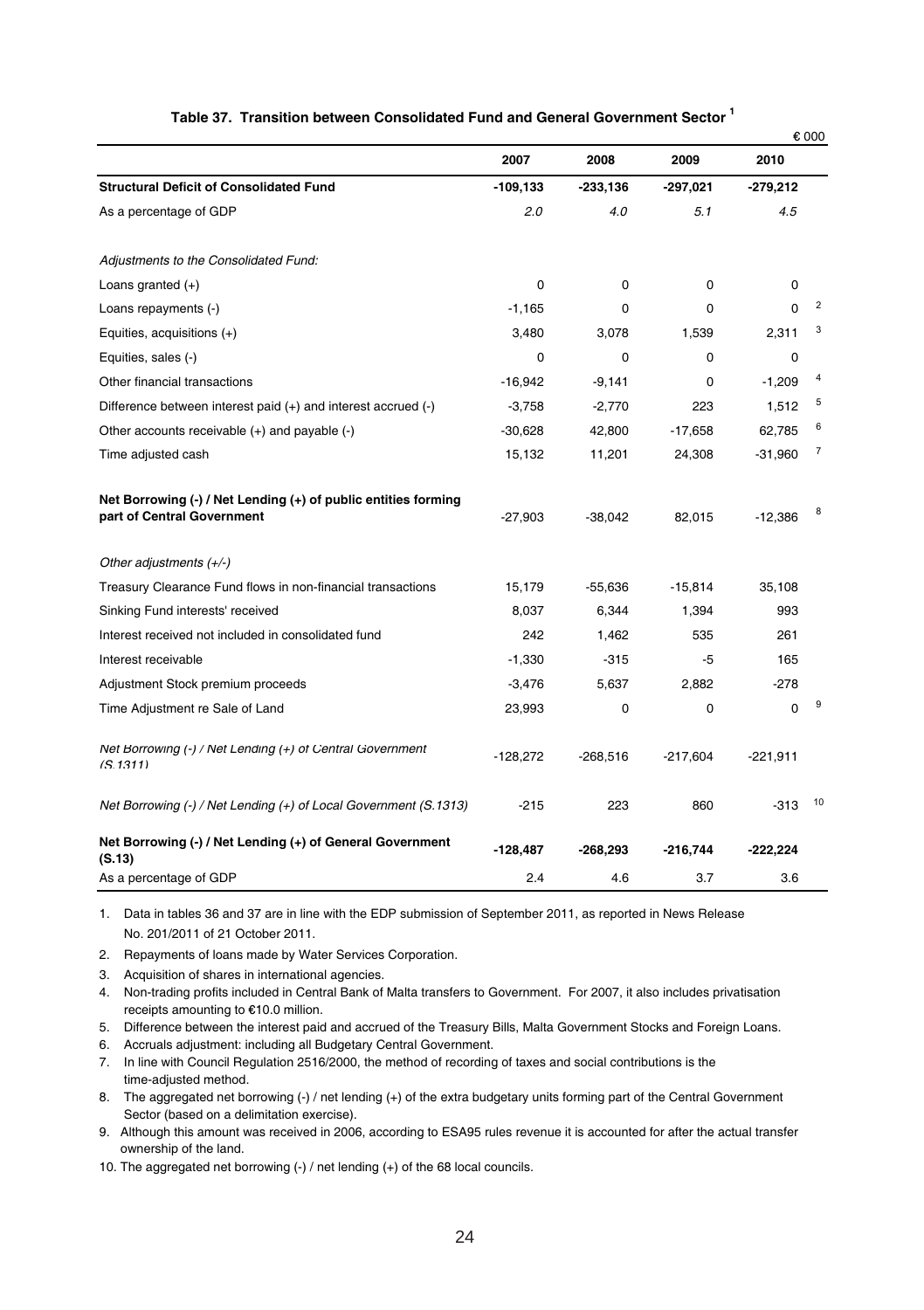|                                                   | Table 38. General Government Debt |           |           |           |
|---------------------------------------------------|-----------------------------------|-----------|-----------|-----------|
|                                                   |                                   |           |           | € 000     |
|                                                   | 2007                              | 2008      | 2009      | 2010      |
| General Government debt position                  | 3,385,035                         | 3,632,489 | 3,954,037 | 4,250,398 |
| consisting of:                                    |                                   |           |           |           |
| Treasury bills (a)                                | 354.936                           | 365.804   | 474.137   | 377.760   |
| Government stock (b)                              | 2,753,324                         | 2,954,420 | 3,216,381 | 3,603,616 |
| Foreign borrowing                                 | 121,247                           | 114.071   | 100.631   | 87,701    |
| Other debt assumptions (c)                        | 57,033                            | 56,391    | 55,150    | 56,374    |
| Euro coins issued in the name of the Treasury (d) | 8.318                             | 31.171    | 37.154    | 40.957    |
| <b>Extra Budgetary Units</b>                      | 87.310                            | 107.979   | 67.706    | 80,380    |
| <b>Local Councils</b>                             | 2,867                             | 2,654     | 2,878     | 3,610     |
|                                                   |                                   |           |           |           |

## **Table 38. General Government Debt**

(a) Treasury bills are quoted at nominal prices.

(b) Consolidated between the different sub-sectors of General Government. (c) Includes loans of Ex-Malta Drydocks and Ex-Malta Shipbuilding.

(d) Euro coins issued in the name of the Treasury are being considered as a currency liability pertaining to the Central Government.

**General Government debt as a percentage of GDP** 62.1 62.2 67.8 69.0

Note: (1) The General Government debt is in line with Maastricht debt criteria.

Source: Central Bank of Malta, quoting data from The Treasury and the Malta Stock Exchange.

|                                  |           |           | € 000     |
|----------------------------------|-----------|-----------|-----------|
| <b>COFOG</b>                     | 2007      | 2008      | 2009      |
| General public services          | 347,339   | 395,800   | 420.942   |
| Defence                          | 35,601    | 38,103    | 51,935    |
| Public order and safety          | 80,263    | 86,256    | 90,242    |
| Economic affairs                 | 324,965   | 432,062   | 293,572   |
| Environment protection           | 86,962    | 94,863    | 103,459   |
| Housing and community amenities  | 33,595    | 40,134    | 16,923    |
| Health                           | 315,643   | 316,008   | 324,140   |
| Recreation, culture and religion | 31,602    | 36,178    | 35,807    |
| Education                        | 295,812   | 311,328   | 321,731   |
| Social protection                | 772,703   | 822,037   | 866,762   |
| Total                            | 2,324,485 | 2,572,769 | 2,525,513 |

## **Table 39. General Government expenditure by function**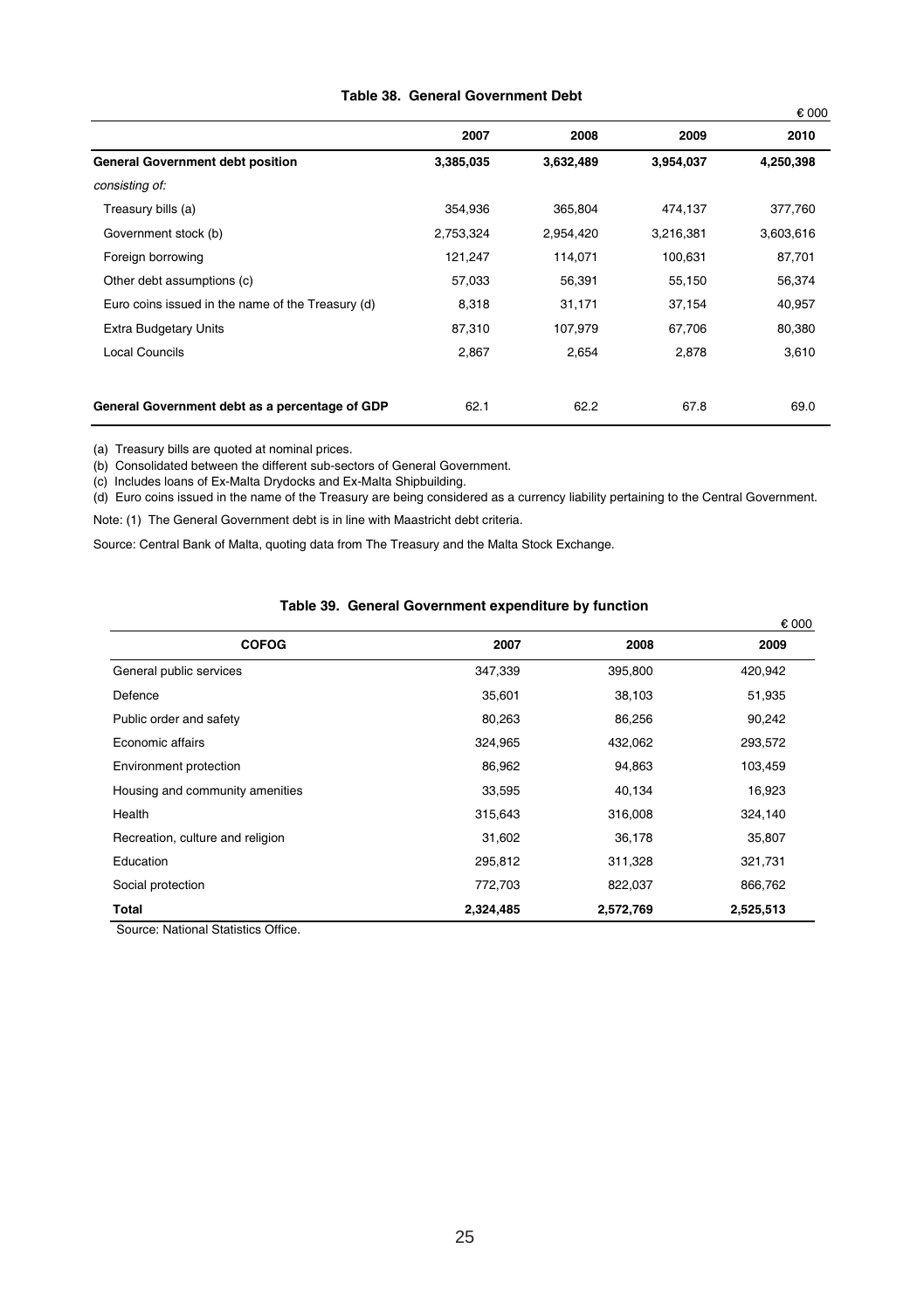|                            | 2007           | 2008  | 2009 | 2010  |
|----------------------------|----------------|-------|------|-------|
| <b>Total</b>               | 982            | 1,074 | 955  | 1,015 |
| Full-time                  | 30             | 47    | 54   | 47    |
| Part-time                  | 952            | 1,027 | 901  | 968   |
| <b>PhD Researchers</b>     |                |       |      |       |
| Total                      | 439            | 465   | 408  | 434   |
| Full-time                  | $\overline{2}$ | 8     | 8    | 9     |
| Part-time                  | 437            | 457   | 400  | 425   |
| <b>Non PhD Researchers</b> |                |       |      |       |
| Total                      | 299            | 345   | 263  | 284   |
| Full-time                  | 12             | 16    | 14   | 11    |
| Part-time                  | 287            | 329   | 249  | 273   |
| <b>Technicians</b>         |                |       |      |       |
| Total                      | 88             | 83    | 90   | 90    |
| Full-time                  | 14             | 14    | 15   | 15    |
| Part-time                  | 74             | 69    | 75   | 75    |
| <b>Support Staff</b>       |                |       |      |       |
| Total                      | 156            | 181   | 194  | 207   |
| Full-time                  | $\overline{2}$ | 9     | 17   | 12    |
| Part-time                  | 154            | 172   | 177  | 195   |

# **Table 40. General Government employment in R&D**

Source: National Statistics Office.

# **Table 41. General Government expenditure on R&D**

|                              |        |        |        | € 000  |
|------------------------------|--------|--------|--------|--------|
|                              | 2007   | 2008   | 2009   | 2010   |
| <b>Recurrent expenditure</b> | 10.614 | 10,535 | 11,012 | 12,207 |
| Labour costs                 | 6.930  | 7.514  | 8,475  | 9,242  |
| Other recurrent expenditure  | 3.684  | 3,020  | 2.537  | 2,966  |
| Capital expenditure          | 334    | 712    | 625    | 3,508  |
| Land and buildings           | 205    | 451    | 462    | 1,159  |
| Instruments and equipment    | 129    | 260    | 163    | 2,349  |
| Total expenditure            | 10,948 | 11,247 | 11,637 | 15,715 |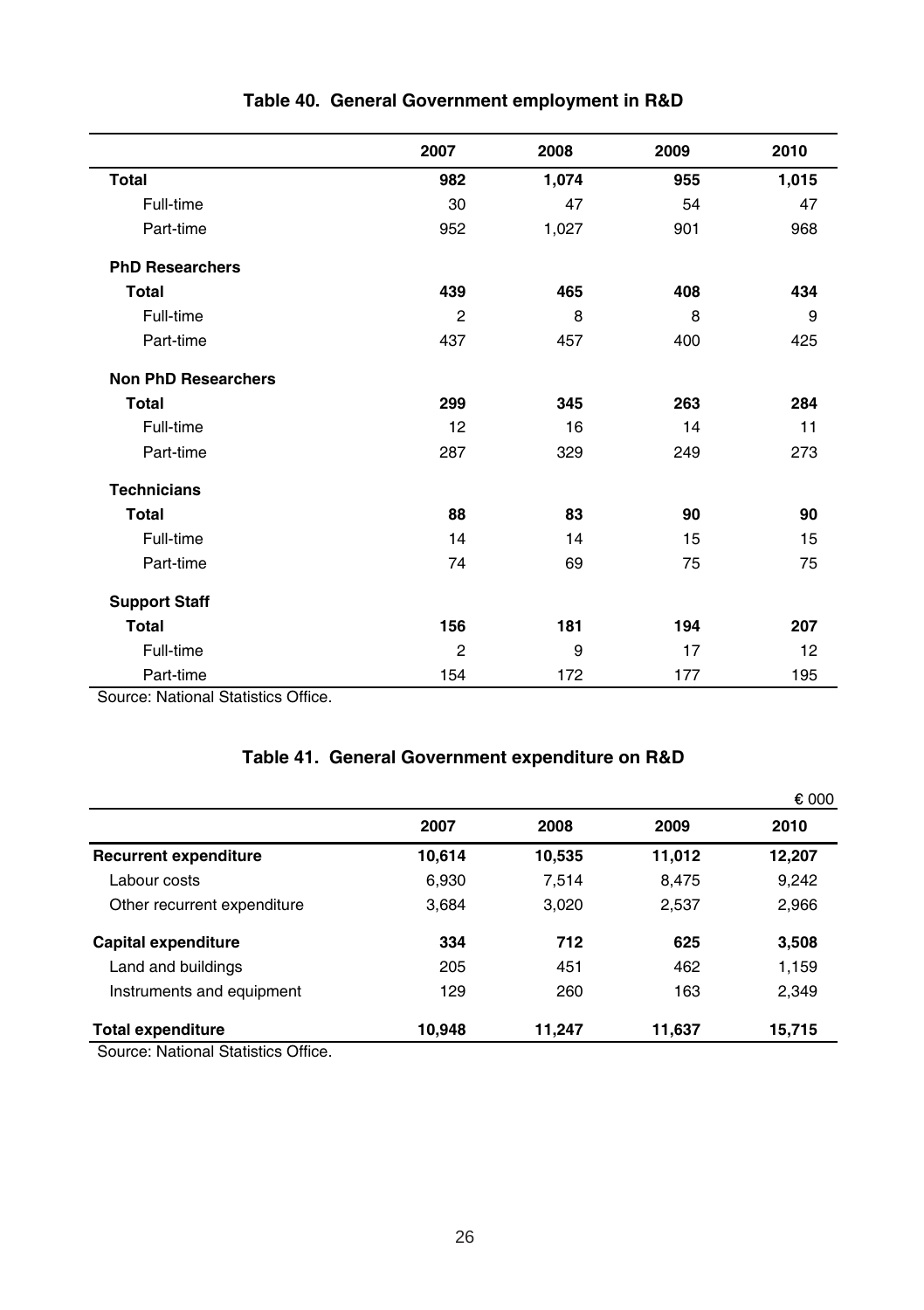## **BALANCE OF PAYMENTS**

## **Table 42. Balance of Payments**

|                                      | 2007 <sup>p</sup>        |                | 2008 <sup>p</sup>        |                          | 2009 <sup>p</sup>        |                          | 2010 <sup>p</sup>        | € 000                    |
|--------------------------------------|--------------------------|----------------|--------------------------|--------------------------|--------------------------|--------------------------|--------------------------|--------------------------|
|                                      |                          |                |                          |                          |                          |                          |                          |                          |
|                                      | Credit                   | <b>Debit</b>   | Credit                   | <b>Debit</b>             | Credit                   | <b>Debit</b>             | Credit                   | Debit                    |
| <b>Current Account</b>               | $\overline{\phantom{a}}$ | 343,200        | $\overline{\phantom{a}}$ | 295,043                  | $\overline{\phantom{a}}$ | 426,728                  | $\overline{\phantom{a}}$ | 243.480                  |
| Goods, Services and Income           | 6,864,940                | 7,179,309      | 7,337,662                | 7,626,201                | 6,245,835                | 6,715,180                | 7,082,224                | 7,353,980                |
| <b>Goods and Services</b>            | 4,891,412                | 5,004,121      | 5,126,043                | 5,213,785                | 4,592,939                | 4,576,318                | 5,435,386                | 5,201,384                |
| Goods                                | 2,406,704                | 3,388,198      | 2,174,098                | 3,399,157                | 1,735,207                | 2,758,999                | 2,333,680                | 3,296,321                |
| <b>Services</b>                      | 2,484,707                | 1,615,923      | 2,951,945                | 1,814,627                | 2,857,732                | 1,817,319                | 3,101,706                | 1,905,062                |
| Transport                            | 308,886                  | 222,864        | 348,710                  | 206,236                  | 323,718                  | 205,632                  | 295,244                  | 273,215                  |
| Travel                               | 702,239                  | 172,695        | 729,230                  | 209,503                  | 639,820                  | 206,976                  | 813,854                  | 233,488                  |
| Other services                       | 1,473,582                | 1,220,363      | 1,874,005                | 1,398,889                | 1,894,194                | 1,404,711                | 1,992,608                | 1,398,359                |
| Income                               | 1,973,529                | 2,175,189      | 2,211,620                | 2,412,417                | 1,652,896                | 2,138,862                | 1.646.838                | 2,152,597                |
| Compensation of employees            | 35,989                   | 32,646         | 36,305                   | 32,462                   | 35,921                   | 30,782                   | 35,676                   | 27,864                   |
| Investment income                    | 1,937,540                | 2,142,542      | 2,175,315                | 2,379,955                | 1,616,975                | 2,108,080                | 1,611,163                | 2,124,733                |
| <b>Current Transfers</b>             | 639,533                  | 668,363        | 903,808                  | 910,317                  | 1,430,974                | 1,388,361                | 1,298,812                | 1,270,532                |
| <b>Capital and Financial Account</b> | 353,419                  | ٠              | 266,263                  | $\overline{\phantom{a}}$ | 249,820                  | ٠                        | $\blacksquare$           | 28,737                   |
| <b>Capital Account</b>               | 68,679                   |                | 24,577                   |                          | 100,756                  |                          | 106,450                  |                          |
| <b>Financial Account</b>             | 284,740                  |                | 241,686                  |                          | 149,064                  |                          |                          | 135,187                  |
| <b>Direct Investment</b>             | 724,243                  | ٠              | 363,058                  | ٠                        | 537,019                  | ٠                        | 722,404                  |                          |
| Abroad                               | $\overline{\phantom{a}}$ | 10.185         | $\overline{\phantom{a}}$ | 209.963                  | $\overline{\phantom{a}}$ | 96,407                   | $\overline{\phantom{a}}$ | 66,142                   |
| In Malta                             | 734.429                  | ٠              | 573,021                  |                          | 633.426                  | $\overline{\phantom{a}}$ | 788.545                  | $\overline{\phantom{a}}$ |
| <b>Portfolio Investment</b>          | 367,496                  | ٠              | 367,624                  |                          | $\overline{\phantom{a}}$ | 1,914,756                | $\overline{a}$           | 3,229,906                |
| Assets                               | 367,741                  | ٠              | 200,666                  |                          | $\overline{\phantom{a}}$ | 1,883,489                | $\blacksquare$           | 3,226,518                |
| Liabilities                          | $\blacksquare$           | 245            | 166,958                  |                          | $\blacksquare$           | 31,266                   | $\blacksquare$           | 3,388                    |
| <b>Financial Derivatives</b>         | 120,177                  | $\overline{a}$ | $\overline{\phantom{a}}$ | 343,045                  | ٠                        | 70,402                   | 31,025                   | $\blacksquare$           |
| Assets                               | $\blacksquare$           | 134,603        | 3,189                    |                          | L.                       | 6,584                    | $\overline{\phantom{a}}$ | 43,918                   |
| Liabilities                          | 254,780                  |                |                          | 346,233                  |                          | 63,819                   | 74,943                   |                          |
| <b>Other Investments</b>             | $\blacksquare$           | 600,703        | $\overline{\phantom{a}}$ | 254,627                  | 1,599,623                | $\blacksquare$           | 2,364,939                |                          |
| Assets                               | $\blacksquare$           | 7,614,443      | $\overline{\phantom{a}}$ | 4,456,173                | 3,676,649                | ٠                        | 522,631                  |                          |
| Liabilities                          | 7,013,740                |                | 4,201,546                |                          |                          | 2,077,026                | 1,842,308                |                          |
| <b>Reserve Assets</b>                |                          | 326,473        | 108,676                  |                          | $\blacksquare$           | 2,420                    |                          | 23,649                   |
| <b>Net Errors and Omissions</b>      |                          | 10,219         | 28,780                   |                          | 176,907                  |                          | 272,217                  |                          |

<sup>p</sup> provisional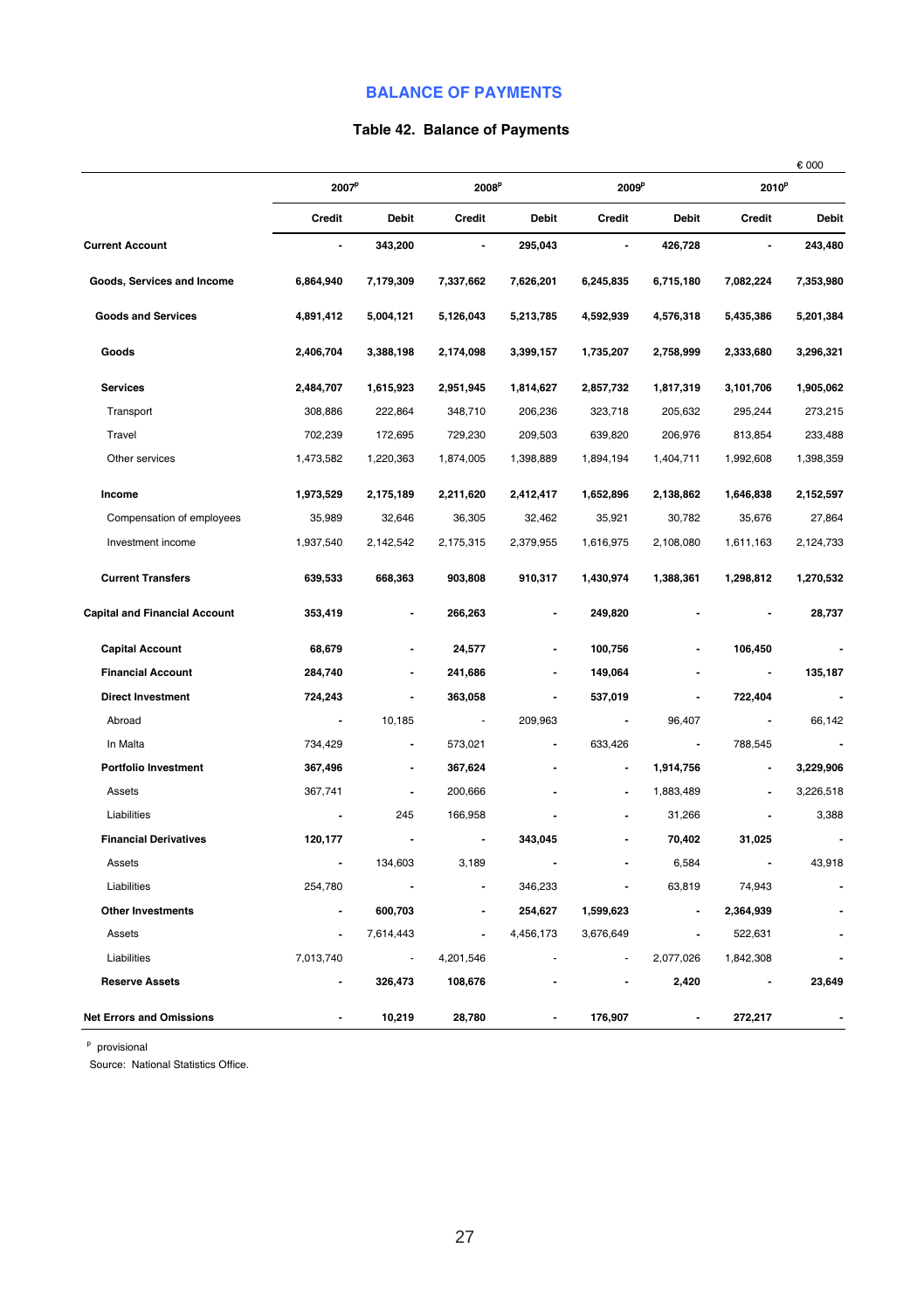

**Table 43. Direct investment**

|          |                   |                   |                   | $\epsilon$ million |
|----------|-------------------|-------------------|-------------------|--------------------|
|          | 2007 <sup>P</sup> | 2008 <sup>p</sup> | 2009 <sup>p</sup> | 2010 <sup>p</sup>  |
| In Malta | 734.4             | 573.0             | 633.4             | 788.5              |
| Abroad   | 10.2              | 210.0             | 96.4              | 66.1               |

p provisional

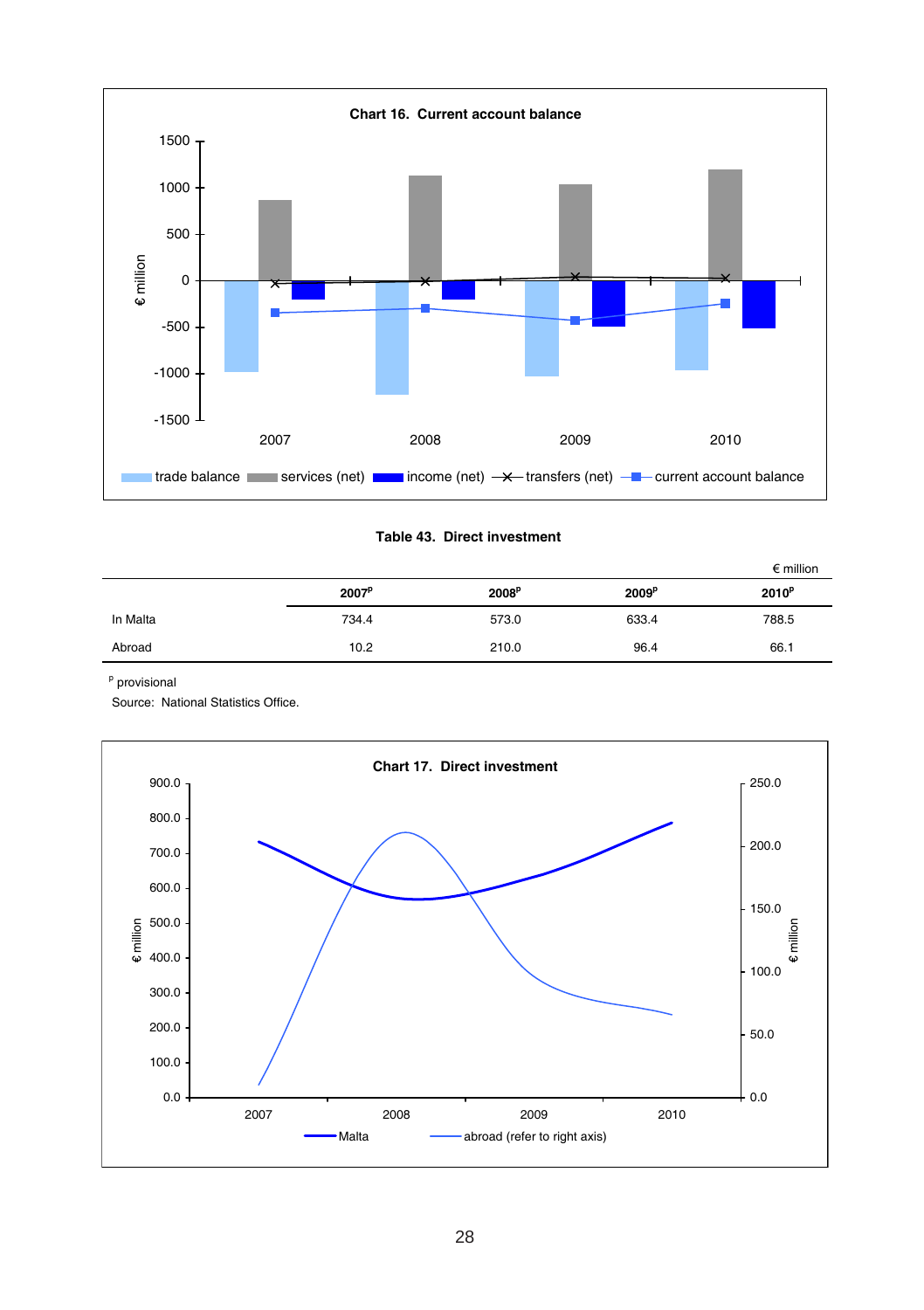## **INTERNATIONAL TRADE**

Important note: Data presented in this section are in line with News Release No. 215/2011 dated 9 November 2011.

#### **Table 44. International trade: an overview**

|                             |              |              |              | € 000        |
|-----------------------------|--------------|--------------|--------------|--------------|
| <b>Imports/Exports</b>      | 2007         | 2008         | 2009         | 2010         |
| Imports                     | 3.603.847    | 3,896,819    | 3,452,597    | 4.244.344    |
| by broad economic category: |              |              |              |              |
| Industrial supplies         | 1.610.650    | 1.569.653    | 1.213.929    | 1.499.113    |
| Capital goods               | 635.779      | 610.170      | 691.593      | 837.712      |
| Consumer goods              | 913.737      | 972.636      | 889.940      | 932.254      |
| Fuels/lubricants            | 443.680      | 744.359      | 657.135      | 975.264      |
| <b>Exports</b>              | 2.584.350    | 2.413.561    | 2.040.731    | 2.744.322    |
| Visible trade gap           | $-1,019,497$ | $-1,483,258$ | $-1,411,866$ | $-1,500,022$ |

Source: National Statistics Office.

#### **Table 45. Imports by sector**

|                                                   |           |           |           | € 000     |
|---------------------------------------------------|-----------|-----------|-----------|-----------|
| Sector                                            | 2007      | 2008      | 2009      | 2010      |
| Food and live animals                             | 412,553   | 435.750   | 386.813   | 393.340   |
| Beverages and tobacco                             | 50.544    | 62,050    | 59.504    | 62,635    |
| Crude materials, inedible, except fuels           | 26,814    | 25.944    | 31,289    | 31,350    |
| Mineral fuels, lubricants and related materials   | 447,063   | 757,628   | 657,758   | 977,378   |
| Animal and vegetable oils, fats and waxes         | 8.515     | 9.047     | 6.902     | 6.926     |
| Chemicals and related products, n.e.s.            | 336.632   | 347.677   | 315,810   | 376,086   |
| Manufactured goods classified chiefly by material | 349.658   | 355.479   | 288.316   | 325,610   |
| Machinery and transport equipment                 | 1,520,270 | 1.452.710 | 1,325,129 | 1,639,142 |
| Miscellaneous manufactured articles               | 420,755   | 424.874   | 358,761   | 392,684   |
| Commodities and transactions n.e.c.               | 31.045    | 25.659    | 22.314    | 39.192    |
| <b>TOTAL</b>                                      | 3,603,847 | 3,896,819 | 3,452,597 | 4.244.344 |

Source: National Statistics Office.

## **Table 46. Exports by sector**

|                                                   |           |           |           | € 000     |
|---------------------------------------------------|-----------|-----------|-----------|-----------|
| <b>Sector</b>                                     | 2007      | 2008      | 2009      | 2010      |
| Food and live animals                             | 158.445   | 161,277   | 69,576    | 135.694   |
| Beverages and tobacco                             | 16,099    | 15,843    | 17,666    | 22,502    |
| Crude materials, inedible, except fuels           | 14,244    | 12,517    | 9,602     | 13,718    |
| Mineral fuels, lubricants and related materials   | 348,509   | 369.824   | 401.643   | 657,158   |
| Animal and vegetable oils, fats and waxes         | 7         | 524       | 39        | 5         |
| Chemicals and related products, n.e.s.            | 201,221   | 224,324   | 205,098   | 273,648   |
| Manufactured goods classified chiefly by material | 115,333   | 112,884   | 89,016    | 123,550   |
| Machinery and transport equipment                 | 1,373,364 | 1,173,546 | 939,026   | 1,177,204 |
| Miscellaneous manufactured articles               | 355,328   | 335,702   | 307,169   | 331,302   |
| Commodities and transactions n.e.c.               | 1,801     | 7,120     | 1,895     | 9,541     |
| TOTAL                                             | 2.584.350 | 2.413.561 | 2,040,731 | 2.744.322 |

Note: Totals may not add up due to rounding.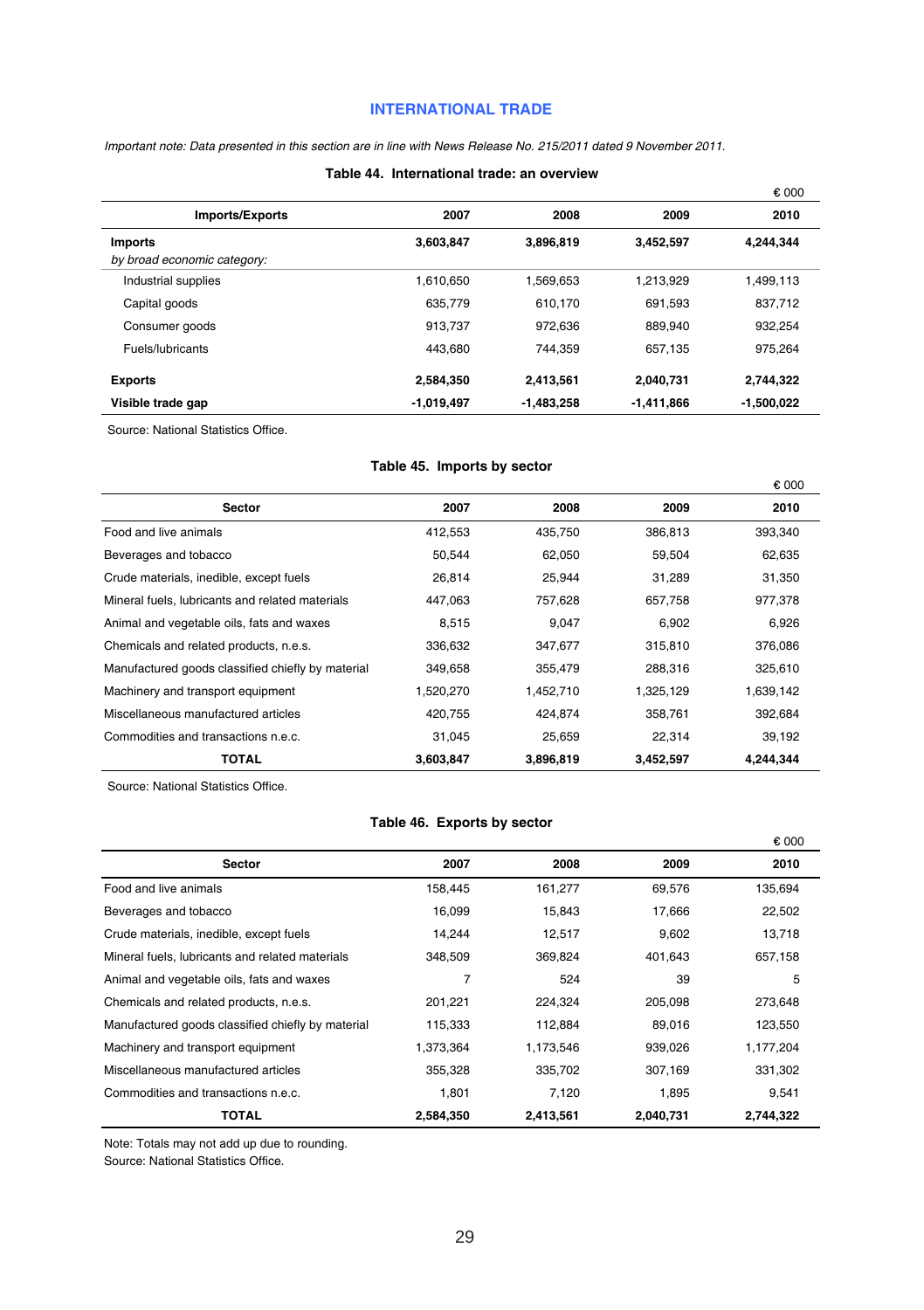|                                        |           |           |           | € 000     |
|----------------------------------------|-----------|-----------|-----------|-----------|
|                                        | 2007      | 2008      | 2009      | 2010      |
| Imports                                |           |           |           |           |
| Europe                                 | 2,726,824 | 3,023,884 | 2,680,106 | 3,162,620 |
| of which:                              |           |           |           |           |
| European Union                         | 2,591,518 | 2,755,395 | 2,403,172 | 2,674,651 |
| of which:                              |           |           |           |           |
| United Kingdom                         | 499,515   | 457,329   | 377,719   | 356,797   |
| Euro Area                              | 1,988,559 | 2,160,838 | 1,915,910 | 2,156,067 |
| <b>EFTA Countries</b>                  | 72,780    | 75,555    | 110,245   | 110,149   |
| <b>Other European Countries</b>        | 62,526    | 192,935   | 166,689   | 377,821   |
| Africa                                 | 29,322    | 128,487   | 72,366    | 151,484   |
| America                                | 241,408   | 132,884   | 229,476   | 276,936   |
| Asia                                   | 597,246   | 597,773   | 457,693   | 571,218   |
| Australia and Oceania                  | 8,864     | 12,990    | 10,689    | 80,150    |
| Total                                  | 3,603,847 | 3,896,819 | 3,452,597 | 4,244,344 |
| <b>Exports</b>                         |           |           |           |           |
| Europe                                 | 1,135,321 | 993,621   | 855,304   | 1,162,603 |
| of which:                              |           |           |           |           |
| European Union                         | 1,108,783 | 953,864   | 819,243   | 1,112,520 |
| of which:                              |           |           |           |           |
| United Kingdom                         | 222,054   | 165,320   | 99,067    | 128,139   |
| Euro Area                              | 800,487   | 722,070   | 656,391   | 873,526   |
| <b>EFTA Countries</b>                  | 13,641    | 17,628    | 16,402    | 26,515    |
| Other European Countries               | 12,897    | 22,128    | 19,659    | 23,568    |
| Africa                                 | 121,300   | 132,423   | 137,165   | 154,273   |
| America                                | 279,721   | 209,527   | 185,297   | 228,778   |
| Asia                                   | 719,861   | 713,926   | 528,100   | 686,467   |
| Australia and Oceania                  | 6,751     | 4,848     | 4,513     | 11,149    |
| Ships and aircraft stores, and bunkers | 321,395   | 359,216   | 330,352   | 501,052   |
| Total                                  | 2,584,350 | 2,413,561 | 2,040,731 | 2,744,322 |

#### **Table 47. Direction of trade**

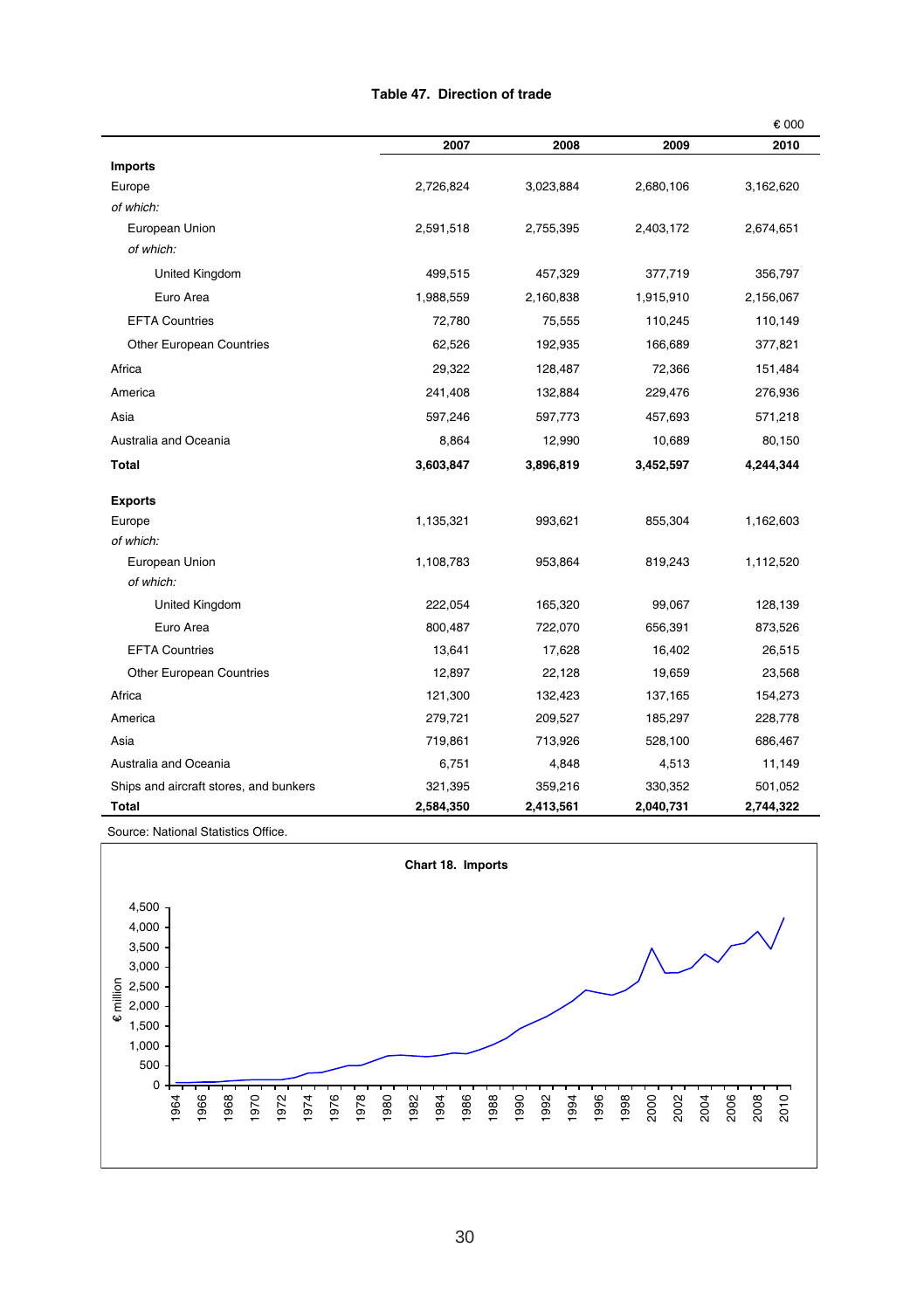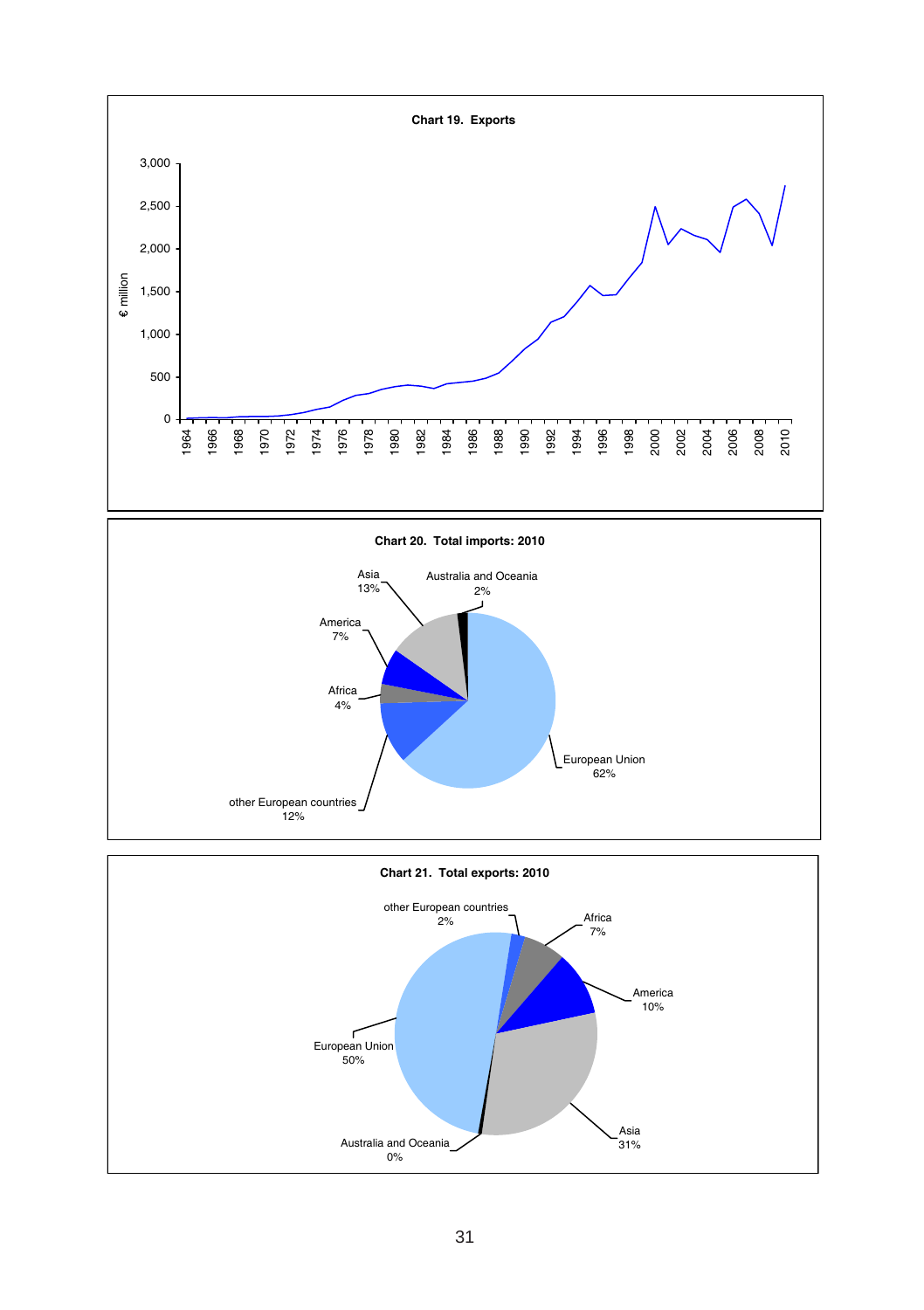## **AGRICULTURE AND FISHERIES**

#### **Table 48. Land under cultivation**

| Region | Total agricultural land (Ha) |        |          |        |  |  |
|--------|------------------------------|--------|----------|--------|--|--|
|        | <b>Irrigated land</b>        | %      | Dry land | %      |  |  |
| Malta  | 2,886                        | 90.10  | 5.148    | 72.27  |  |  |
| Gozo   | 317                          | 9.90   | 1.975    | 27.73  |  |  |
| Total  | 3,203                        | 100.00 | 7,123    | 100.00 |  |  |

Source: National Statistics Office, Farm Structure Survey 2007.

| Table 49. Marketed vegetables and fruit |  |
|-----------------------------------------|--|
|-----------------------------------------|--|

|                |      |      |      | '000 tonnes |
|----------------|------|------|------|-------------|
| Produce        | 2007 | 2008 | 2009 | 2010        |
| Vegetables     | 44.6 | 44.2 | 39.8 | 41.2        |
| Potato exports | 2.6  | 2.7  | 2.0  | 1.8         |
| Fruit          | 2.2  | 3.1  | 3.1  | 2.6         |

Source: National Statistics Office.

## **Table 50. Meat, milk and egg production**

| 2010<br>2009      |
|-------------------|
|                   |
| 1,422<br>1.543    |
| 7,511<br>7.369    |
| 4.686<br>4,398    |
| 40,895            |
| 79.644<br>108.813 |
| 38.301            |

Source: National Statistics Office.

## **Table 51. Fish landings**

|               |      |      |      | tonnes |
|---------------|------|------|------|--------|
| Quantity      | 2007 | 2008 | 2009 | 2010   |
| Swordfish     | 213  | 261  | 237  | 331    |
| Dorado        | 264  | 245  | 332  | 430    |
| Blue-fin Tuna | 124  | 142  | 185  | 131    |
| Other         | 247  | 269  | 479  | 412    |

Source: National Statistics Office.

## **Table 52. Fish price index**

|                           | 2007   | 2008   | 2009   | 2010   |
|---------------------------|--------|--------|--------|--------|
| Fish price index 2005=100 | 129.26 | 133.05 | 113.97 | 117.56 |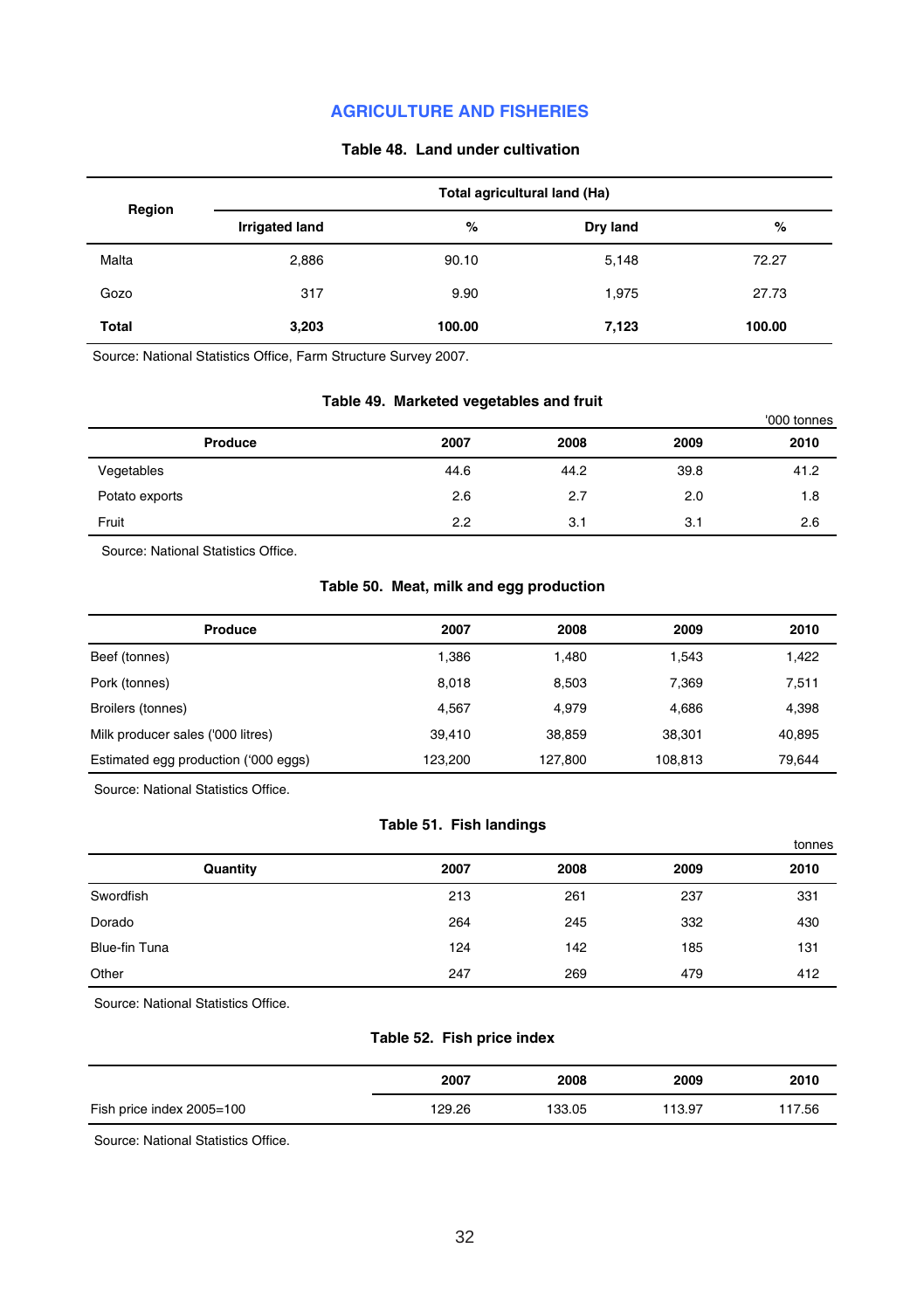|  |  |  | Table 53. Fish volume index |  |
|--|--|--|-----------------------------|--|
|--|--|--|-----------------------------|--|

|                            | 2007  | 2008  | 2009  | 2010  |
|----------------------------|-------|-------|-------|-------|
| Fish volume index 2005=100 | 63.48 | 68.60 | 92.33 | 97.49 |

Source: National Statistics Office.

 $\overline{a}$ 

|  |  |  |  |  |  | Table 54.  Agriculture and fishing: contribution to total Gross Value Added |
|--|--|--|--|--|--|-----------------------------------------------------------------------------|
|--|--|--|--|--|--|-----------------------------------------------------------------------------|

|                               |           |           |           | € 000     |
|-------------------------------|-----------|-----------|-----------|-----------|
|                               | 2007      | 2008      | 2009      | 2010      |
| Total Value Added, gross      | 4,717,798 | 5,097,230 | 5,053,180 | 5,361,671 |
| Agriculture and fishing       | 101.068   | 80.323    | 89,478    | 87,211    |
| % of Total Value Added, gross | 2.14      | 1.58      | 1.77      | 1.63      |
| Compensation of employees     | 22,382    | 21,721    | 27.866    | 29,463    |
| % of Total Value Added, gross | 0.47      | 0.43      | 0.55      | 0.55      |
| Operating surplus             | 72.164    | 52,770    | 55,177    | 51,315    |
| % of Total Value Added, gross | 1.53      | 1.04      | 1.09      | 0.96      |

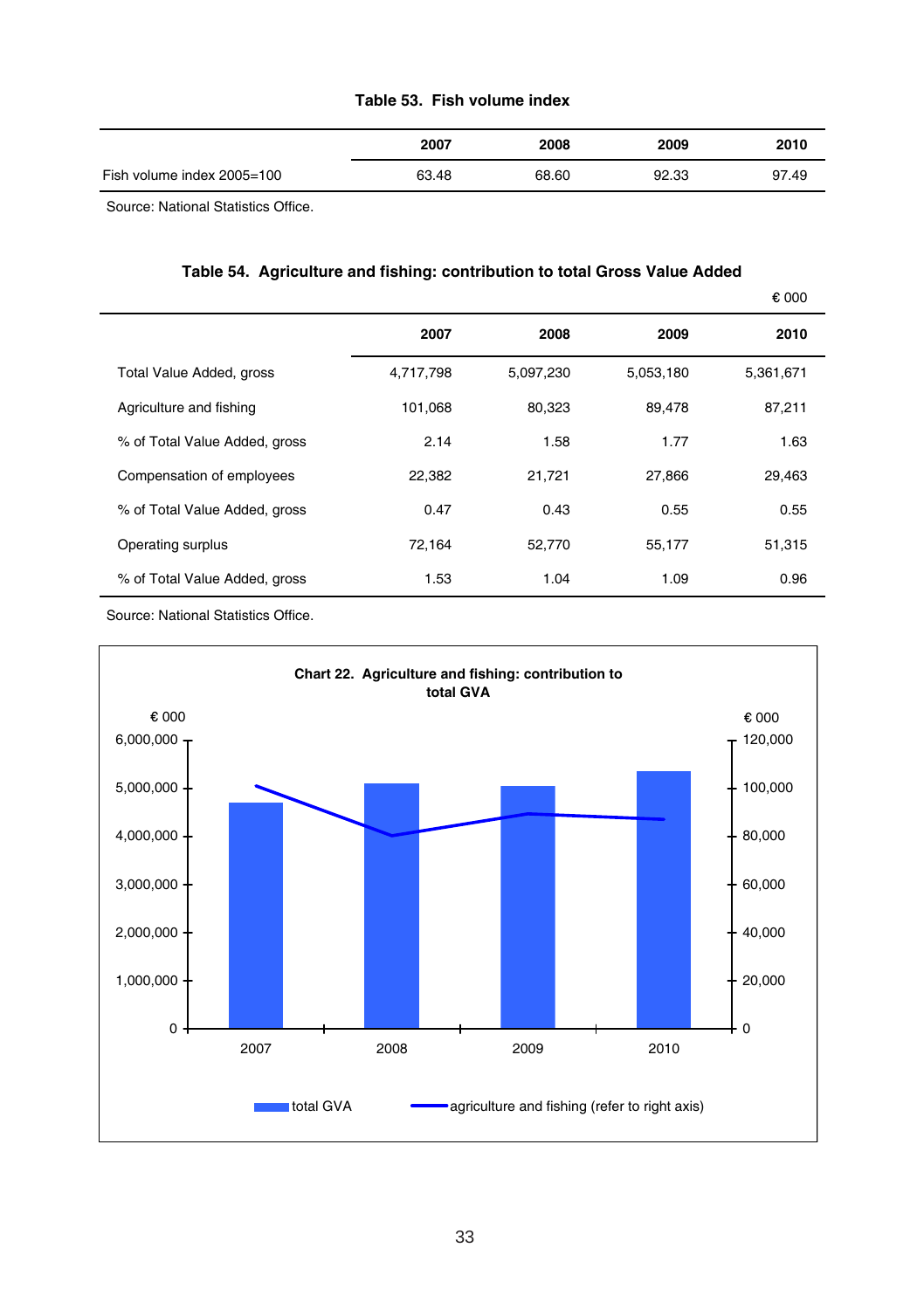#### **Table 55. Agricultural price indices based on economic accounts for agriculture (2000=100)**

|                                       | 2007   | 2008   | 2009   | 2010 <sup>p</sup> |
|---------------------------------------|--------|--------|--------|-------------------|
| Agricultural output                   | 110.29 | 115.69 | 117.31 | 116.02            |
| Forage                                | 85.45  | 77.76  | 76.59  | 74.91             |
| Vegetables and horticultural products | 115.61 | 121.16 | 137.64 | 138.05            |
| Potatoes                              | 134.86 | 116.11 | 141.89 | 83.86             |
| Fruit                                 | 103.06 | 106.97 | 98.63  | 108.69            |
| Animals                               | 109.51 | 111.48 | 116.83 | 117.65            |
| Animal products                       | 110.73 | 132.21 | 130.09 | 126.84            |

Source: National Statistics Office.

#### **Table 56. Agricultural volume indices based on economic accounts for agriculture (2000=100)**

|                                       | 2007   | 2008   | 2009   | 2010 <sup>p</sup> |
|---------------------------------------|--------|--------|--------|-------------------|
| Agricultural output                   | 93.62  | 98.77  | 91.76  | 89.93             |
| Forage                                | 96.66  | 116.58 | 113.78 | 128.00            |
| Vegetables and horticultural products | 108.77 | 113.44 | 103.23 | 101.79            |
| Potatoes                              | 47.40  | 47.26  | 33.74  | 28.11             |
| Fruit                                 | 109.92 | 157.41 | 160.40 | 143.88            |
| Animals                               | 90.37  | 93.81  | 89.77  | 89.05             |
| Animal products                       | 95.75  | 96.80  | 91.96  | 89.75             |

Source: National Statistics Office.

#### **Table 57. Agricultural value indices based on economic accounts for agriculture (2000=100)**

|                                       | 2007   | 2008   | 2009   | 2010 <sup>p</sup> |
|---------------------------------------|--------|--------|--------|-------------------|
| Agricultural output                   | 103.30 | 114.36 | 107.73 | 104.39            |
| Forage                                | 82.58  | 90.68  | 87.14  | 95.85             |
| Vegetables and horticultural products | 125.80 | 137.50 | 142.04 | 140.48            |
| Potatoes                              | 63.87  | 54.87  | 47.84  | 23.54             |
| Fruit                                 | 113.38 | 168.60 | 158.48 | 156.74            |
| Animals                               | 99.01  | 104.55 | 104.87 | 104.76            |
| Animal products                       | 106.10 | 127.96 | 119.52 | 113.66            |
|                                       |        |        |        |                   |

<sup>p</sup> provisional

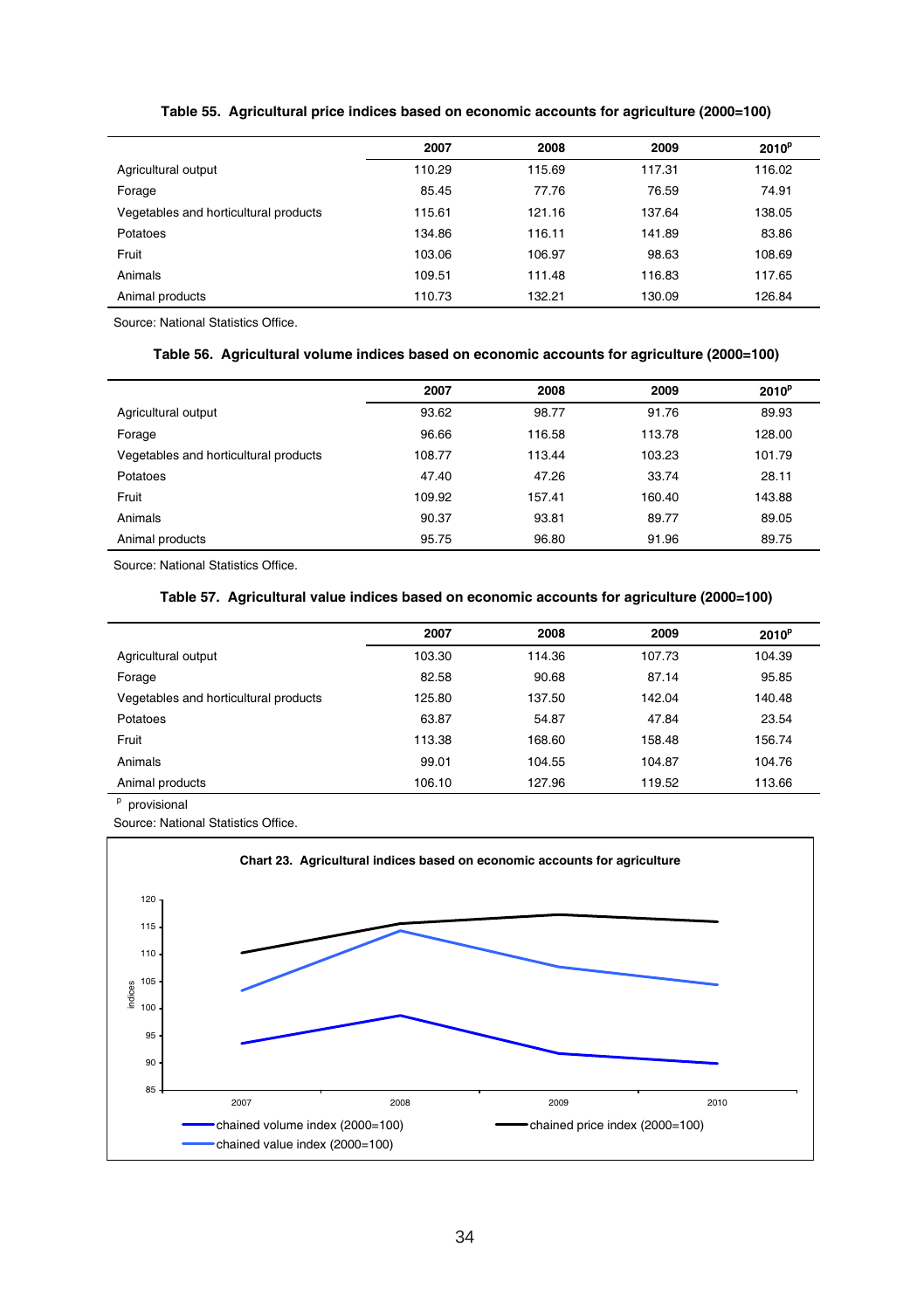## **TOURISM**

# **Table 58. Departing tourists from Malta by country of origin**

| Country of origin | 2007      | 2008      | 2009      | 2010      |
|-------------------|-----------|-----------|-----------|-----------|
| Total             | 1,243,510 | 1.290.856 | 1,182,490 | 1.334.229 |
| United Kingdom    | 482.405   | 454.356   | 398.472   | 415,191   |
| Germany           | 130.049   | 150.793   | 127.373   | 126.132   |
| Italy             | 113.651   | 144.456   | 161,737   | 216.191   |
| France            | 75.149    | 81,152    | 71.930    | 86.475    |
| The Netherlands   | 34.783    | 36,920    | 33.419    | 33.425    |
| Libya             | 9.259     | 9.403     | 14.281    | 15.864    |
| Other             | 398.214   | 413.776   | 375.278   | 440.951   |

(air and sea)

Source: National Statistics Office.



**Table 59. Average length of stay of tourists by type of accommodation**

| <b>Accommodation categories</b> | 2007 | 2008 | 2009 | 2010 |
|---------------------------------|------|------|------|------|
| Total                           | 8.9  | 8.5  | 8.4  | 8.3  |
| Private accommodation           | 11.6 | 11.1 | 11.5 | 12.0 |
| Collective accommodation        | 8.1  | 7.8  | 7.5  | 7.3  |
| Hotels                          | 8.0  | 7.6  | 7.3  | 7.1  |
| 5-star                          | 6.4  | 6.1  | 6.0  | 5.8  |
| 4-star                          | 8.4  | 8.3  | 8.0  | 7.9  |
| 3-star                          | 9.0  | 8.1  | 7.8  | 7.5  |
| 2-star                          | 8.1  | 7.5  | 7.8  | 5.9  |
| Other collective accommodation  | 9.6  | 9.3  | 9.4  | 9.2  |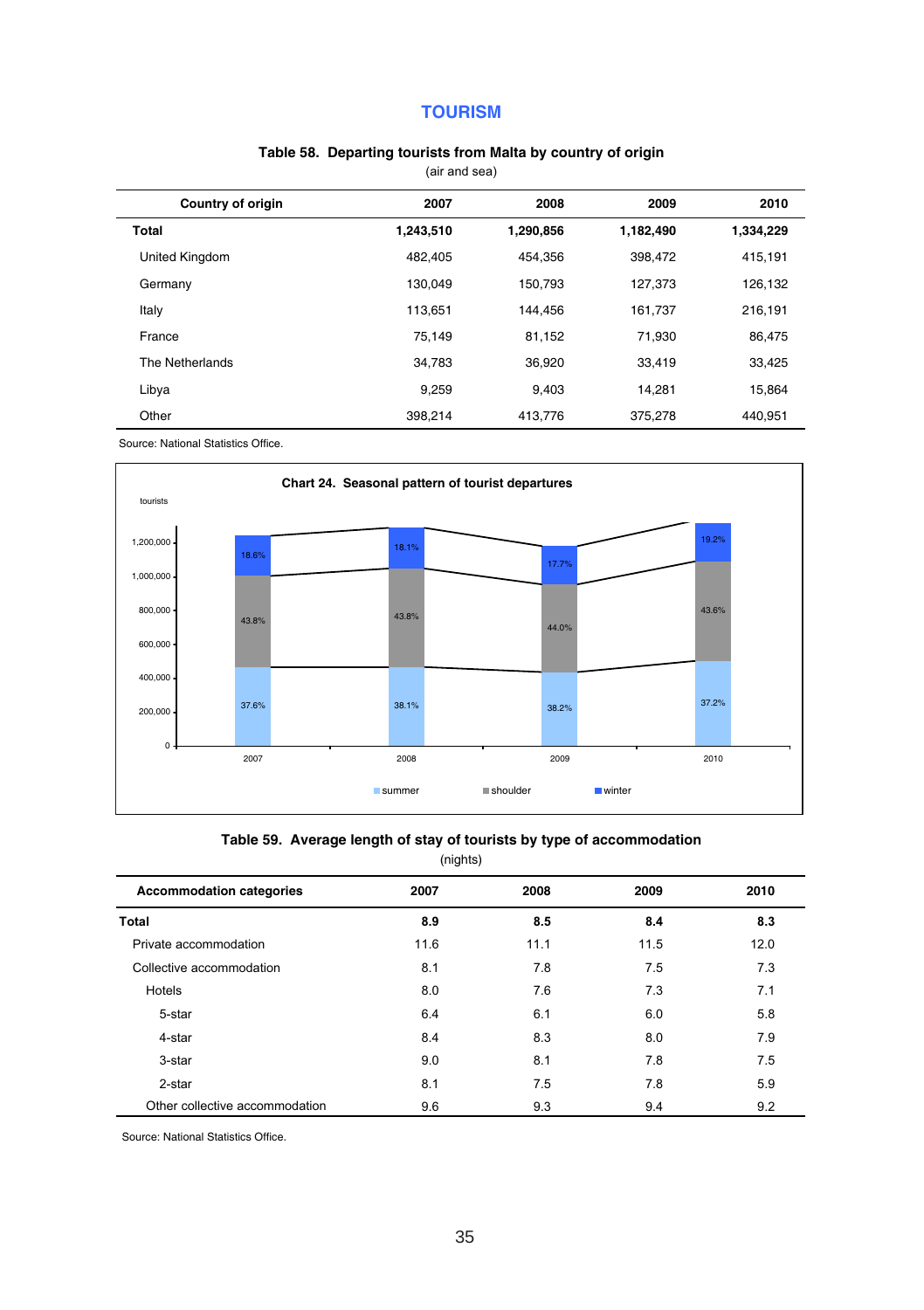|                                    | 2007<br>2008     |                      |                  | 2009                 |                  |                      | 2010             |                      |
|------------------------------------|------------------|----------------------|------------------|----------------------|------------------|----------------------|------------------|----------------------|
| <b>Collective</b><br>accommodation | No. of<br>hotels | No. of<br>bed-places | No. of<br>hotels | No. of<br>bed-places | No. of<br>hotels | No. of<br>bed-places | No. of<br>hotels | No. of<br>bed-places |
| Total                              | 165              | 41,152               | 161              | 39,265               | 161              | 39,801               | 159              | 40,135               |
| <b>Hotels</b>                      | 107              | 34,387               | 102              | 32,345               | 104              | 33,159               | 102              | 33,681               |
| 5-star                             | 14               | 6,486                | 15               | 7,500                | 16               | 7,611                | 15               | 7,423                |
| 4-star                             | 41               | 15,753               | 41               | 15,245               | 41               | 15,103               | 43               | 16,251               |
| 3-star                             | 42               | 11,432               | 38               | 8,898                | 40               | 9,844                | 38               | 9,468                |
| 2-star                             | 10               | 716                  | 8                | 702                  | $\overline{7}$   | 601                  | 6                | 539                  |
| Other collective accommodation     | 58               | 6,765                | 59               | 6,920                | 57               | 6,642                | 57               | 6,454                |
| Aparthotels                        | 28               | 5,242                | 29               | 5,254                | 28               | 4,961                | 26               | 4,680                |
| Guesthouse                         | 24               | 679                  | 23               | 641                  | 22               | 633                  | 24               | 718                  |
| Hostel                             | 6                | 844                  | 7                | 1,025                | 7                | 1,048                | 7                | 1,056                |

## **Table 60. Collective accommodation establishments and bed-places**

Note: Figures as at end August (peak month).

Source: National Statistics Office.

| <b>Collective</b>              |      | Annual |      |      | August (peak month) |      |      |      |
|--------------------------------|------|--------|------|------|---------------------|------|------|------|
| accommodation                  | 2007 | 2008   | 2009 | 2010 | 2007                | 2008 | 2009 | 2010 |
| Total                          | 60.2 | 57.9   | 51.1 | 54.4 | 89.3                | 86.2 | 77.5 | 85.1 |
| Hotels                         | 62.6 | 59.4   | 52.4 | 56.7 | 92.0                | 89.0 | 79.3 | 87.9 |
| 5-star                         | 62.0 | 56.4   | 55.5 | 59.5 | 97.2                | 87.7 | 93.7 | 92.8 |
| 4-star                         | 69.0 | 67.7   | 61.4 | 66.3 | 94.0                | 93.2 | 89.2 | 93.7 |
| 3-star                         | 54.5 | 49.2   | 35.8 | 40.4 | 88.3                | 85.1 | 54.2 | 74.1 |
| 2-star                         | 38.1 | 41.0   | 35.8 | 35.3 | 59.1                | 60.8 | 61.6 | 87.0 |
| Other collective accommodation | 49.1 | 50.2   | 44.6 | 42.4 | 75.7                | 73.3 | 68.2 | 70.5 |
| Aparthotels                    | 49.5 | 52.7   | 46.7 | 46.0 | 79.6                | 78.8 | 71.8 | 75.6 |
| Guesthouse                     | 35.5 | 33.3   | 31.2 | 29.1 | 57.0                | 46.3 | 46.9 | 49.4 |
| Hostel                         | 56.4 | 48.0   | 43.1 | 36.1 | 66.6                | 61.8 | 64.0 | 62.5 |

#### **Table 61. Bed-place occupancy in collective accommodation establishments**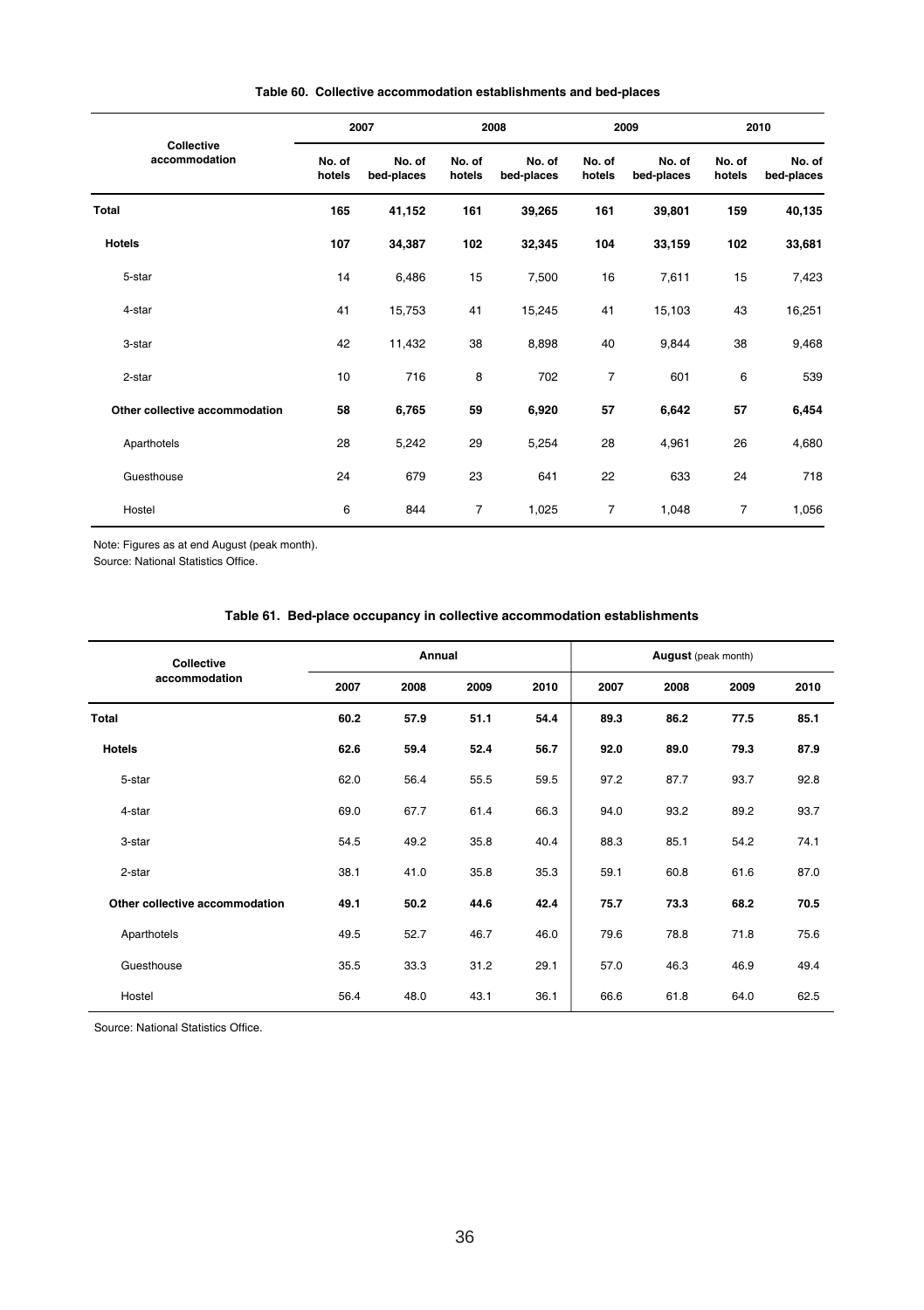|                                           | 2007    | 2008    | 2009    | 2010    |
|-------------------------------------------|---------|---------|---------|---------|
| Total                                     | 488,170 | 555,840 | 439,630 | 491,201 |
| Embarked                                  | 8,780   | 14,245  | 14,092  | 14,779  |
| Landed                                    | 8,939   | 14,466  | 14,230  | 14,583  |
| Transit                                   | 470,452 | 527,129 | 411,308 | 461,839 |
| Major markets:<br>by country of residence |         |         |         |         |
| France                                    | 33,607  | 30,438  | 39,587  | 62,733  |
| Germany                                   | 85,343  | 56,859  | 68,344  | 76,258  |
| Italy                                     | 116,732 | 105,224 | 89,857  | 121,942 |
| Spain                                     | 97,582  | 110,512 | 33,945  | 31,428  |
| United Kingdom                            | 37,709  | 64,803  | 35,058  | 37,300  |
| <b>United States</b>                      | 38,915  | 73,676  | 67,840  | 44,388  |

## **Table 62. Cruise passenger traffic**

Source: Transport Malta.

## **Table 63. Travel account in the Balance of Payments**

|                                                          |            |            |           | € 000      |
|----------------------------------------------------------|------------|------------|-----------|------------|
|                                                          | 2007       | 2008       | 2009      | 2010       |
| <b>Travel receipts</b>                                   | 702,239    | 729,230    | 639,820   | 813,854    |
| Travel expenditures                                      | 172,695    | 209,503    | 206,976   | 233,488    |
| Net travel account                                       | 529,544    | 519,727    | 432,844   | 580,366    |
| Net amount for all economic<br>sectors (current account) | $-343,200$ | $-295,043$ | -426,728  | $-243,480$ |
| Services receipts from abroad                            | 2,484,707  | 2,951,945  | 2,857,732 | 3,101,706  |
| Travel receipts as a percentage of<br>services receipts  | 28.3       | 24.7       | 22.4      | 26.2       |
| Travel ratio <sup>1</sup>                                | 4.1        | 3.5        | 3.1       | 3.5        |
| Normalised travel ratio <sup>2</sup>                     | 0.6        | 0.6        | 0.5       | 0.6        |

<sup>1</sup> measured by dividing credits by debits. A ratio greater than 1 indicates a country is a net exporter of tourism (receipts are greater than expenditures)

 $2$  measured as follows: (credits - debits/credits + debits). A ratio equal to +1 indicates a country exporting only tourism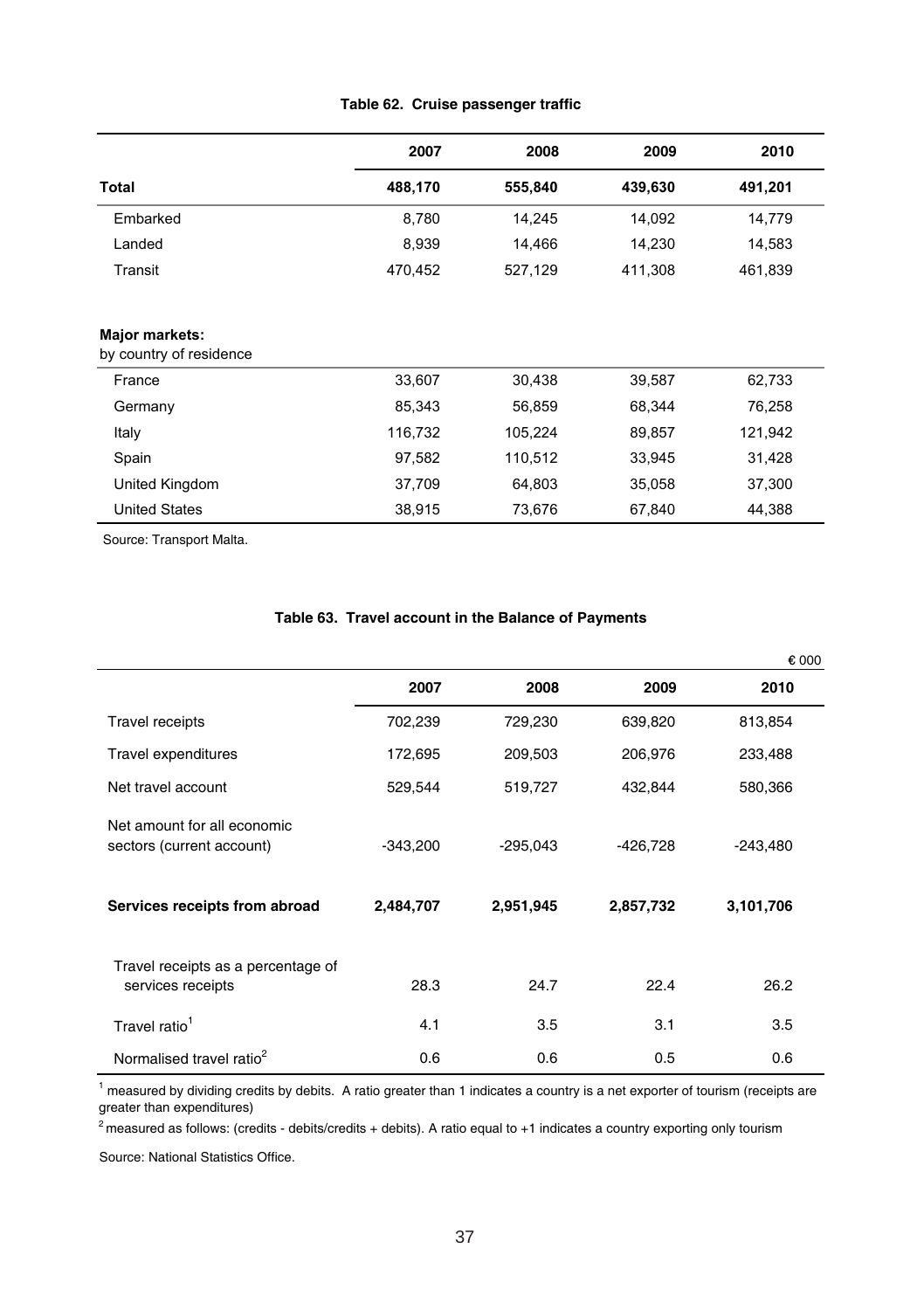| Sex     | 2007 (revised) | 2008 (revised) | 2009  | 2010  |
|---------|----------------|----------------|-------|-------|
| Total   | 9,762          | 10,132         | 9,745 | 9,490 |
| Males   | 6,727          | 6,899          | 6,685 | 6,529 |
| Females | 3,035          | 3,233          | 3,060 | 2,961 |

#### **Table 64. Full-time employment in hotels and restaurants**

Notes: (1) The annual average data for 2006 and 2007 is as per NSO News Release No. 153/2010.

(2) The annual average data for 2008 and 2009 is as per NSO News Release No. 167/2010.

(3) The data for 2009 are provisional and subject to revision.

Source: Employment and Training Corporation (ETC).



## **Table 65. Maltese travelling abroad by air**

|                                                    | 2007 <sup>P</sup> | 2008 <sup>p</sup> | 2009 <sup>p</sup> | $2010^p$ |
|----------------------------------------------------|-------------------|-------------------|-------------------|----------|
| Maltese going abroad                               | 246.994           | 298.995           | 301.711           | 298,095  |
| Expenditure on travel abroad ( $\epsilon$ million) | 172.7             | 209.5             | 207.0             | 233.5    |

<sup>p</sup> provisional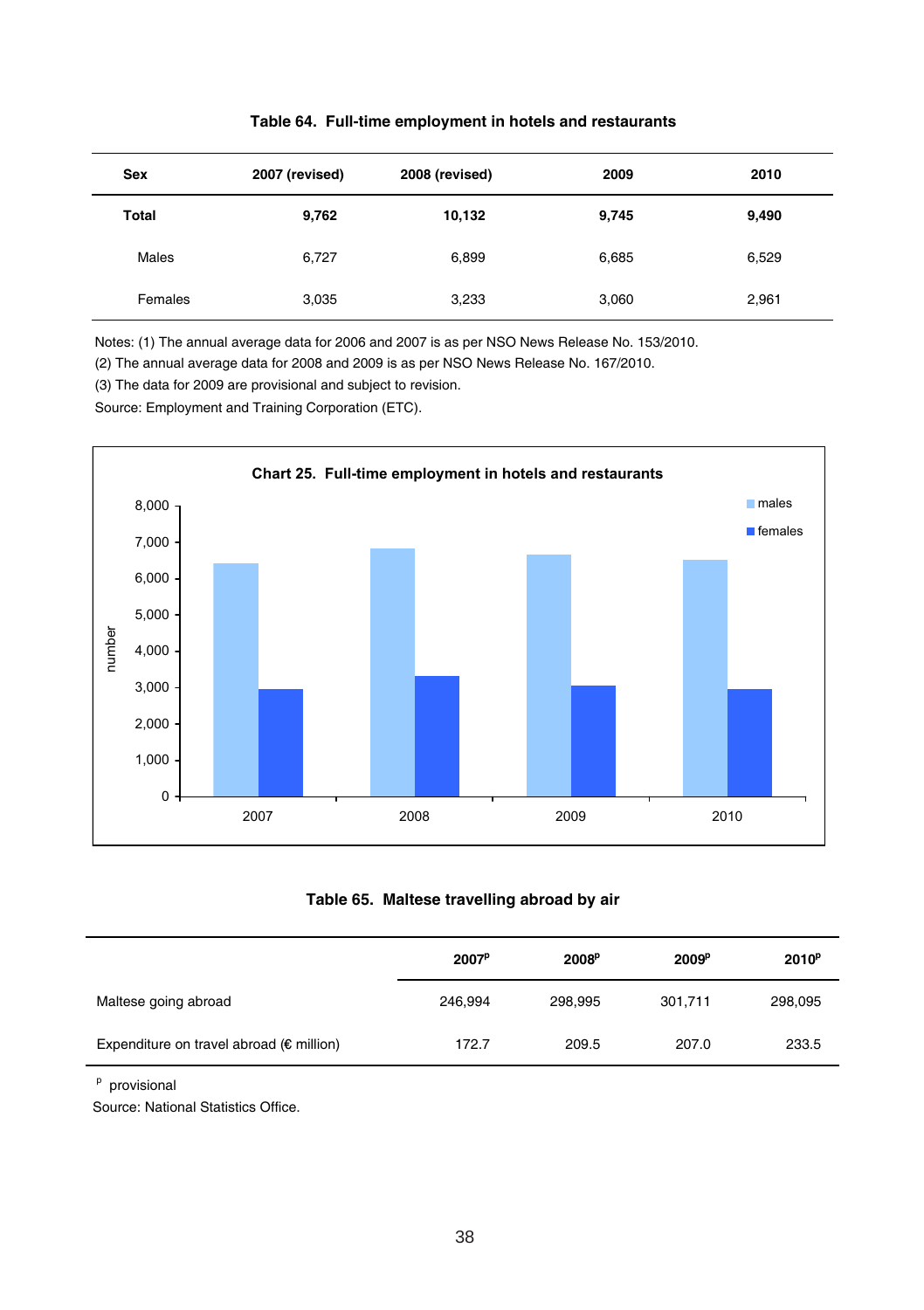## **INDUSTRY**

## **Table 66. Turnover in industry by main industrial grouping and flow**

(2005=100)

|                            |       | Turnover |       |       |
|----------------------------|-------|----------|-------|-------|
| Main industrial grouping   | 2007  | 2008     | 2009  | 2010  |
| <b>TOTAL</b>               | 110.3 | 109.4    | 96.8  | 114.6 |
| Intermediate goods         | 113.0 | 102.3    | 83.7  | 99.2  |
| Energy                     | 119.9 | 154.9    | 159.4 | 204.6 |
| Capital goods              | 111.3 | 91.9     | 64.7  | 80.8  |
| Consumer goods             | 99.3  | 96.5     | 87.4  | 91.3  |
| Durable consumer goods     | 86.2  | 79.0     | 52.6  | 50.5  |
| Non-durable consumer goods | 100.6 | 98.3     | 90.9  | 95.4  |
| <b>DOMESTIC</b>            | 104.6 | 121.4    | 119.5 | 138.2 |
| Intermediate goods         | 108.8 | 126.1    | 107.6 | 105.6 |
| Energy                     | 119.9 | 154.9    | 159.4 | 204.6 |
| Capital goods              | 110.2 | 103.6    | 95.9  | 98.7  |
| Consumer goods             | 81.8  | 77.2     | 76.6  | 73.7  |
| Durable consumer goods     | 90.2  | 74.8     | 67.3  | 64.8  |
| Non-durable consumer goods | 80.5  | 77.6     | 78.0  | 75.1  |
| NON-DOMESTIC               | 120.5 | 102.5    | 82.8  | 100.1 |
| Intermediate goods         | 120.3 | 97.2     | 78.7  | 97.8  |
| Energy                     |       |          |       |       |
| Capital goods              | 113.6 | 92.5     | 61.7  | 79.8  |
| Consumer goods             | 125.2 | 122.6    | 106.0 | 118.4 |
| Durable consumer goods     | 73.1  | 90.0     | 17.7  | 17.7  |
| Non-durable consumer goods | 127.8 | 124.2    | 110.3 | 123.3 |

## **Table 67. Industrial production by main industrial grouping**

(2005=100)

| Main industrial grouping   | Industrial production |       |      |       |  |
|----------------------------|-----------------------|-------|------|-------|--|
|                            | 2007                  | 2008  | 2009 | 2010  |  |
| <b>TOTAL</b>               | 118.2                 | 109.3 | 93.2 | 99.4  |  |
| Intermediate goods         | 114.9                 | 114.6 | 95.3 | 113.7 |  |
| Energy                     | 102.2                 | 101.4 | 96.5 | 94.2  |  |
| Capital goods              | 135.3                 | 116.5 | 88.5 | 94.9  |  |
| Consumer goods             | 118.5                 | 103.8 | 92.1 | 89.1  |  |
| Durable consumer goods     | 87.8                  | 88.8  | 90.9 | 65.5  |  |
| Non-durable consumer goods | 122.6                 | 105.8 | 92.3 | 92.3  |  |

#### **Table 68. Industrial producer prices by main industrial grouping** (2005=100)

|                            | Industrial producer prices |       |       |       |  |
|----------------------------|----------------------------|-------|-------|-------|--|
| Main industrial grouping   | 2007                       | 2008  | 2009  | 2010  |  |
| <b>TOTAL</b>               | 100.6                      | 99.2  | 98.1  | 99.4  |  |
| Intermediate goods         | 96.4                       | 89.4  | 82.9  | 78.1  |  |
| Energy                     | 120.5                      | 145.1 | 167.2 | 196.6 |  |
| Capital goods              | 97.9                       | 95.3  | 94.8  | 95.2  |  |
| Consumer goods             | 101.6                      | 102.2 | 103.5 | 106.8 |  |
| Durable consumer goods     | 101.7                      | 102.2 | 102.6 | 98.3  |  |
| Non-durable consumer goods | 101.5                      | 102.2 | 103.6 | 107.8 |  |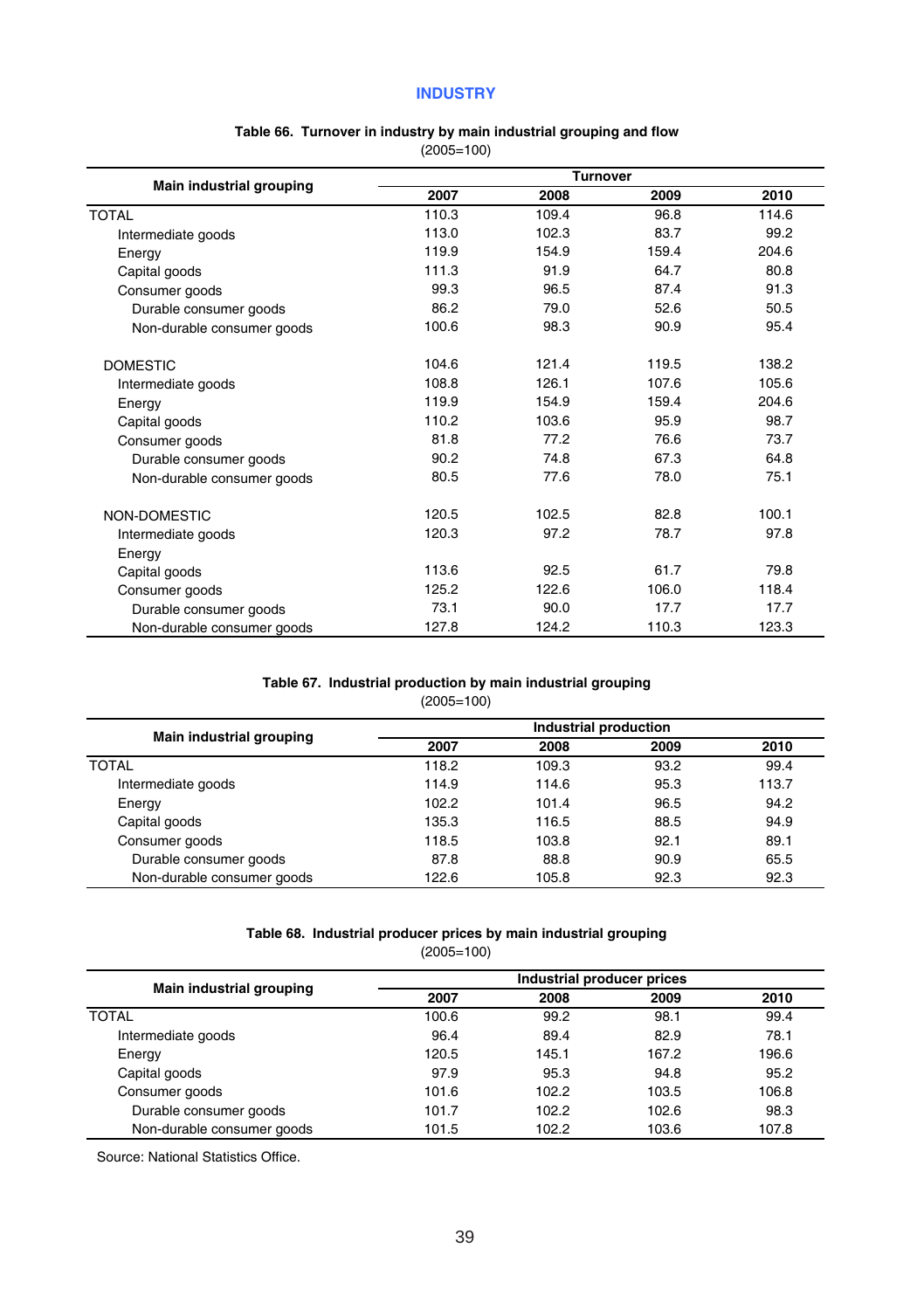# **Table 69. Employment in industry by main industrial grouping**

|                          |      | Employment |      |      |
|--------------------------|------|------------|------|------|
| Main industrial grouping | 2007 | 2008       | 2009 | 2010 |
| TOTAL                    | 89.1 | 83.8       | 75.8 | 73.6 |
| Intermediate goods       | 92.7 | 88.5       | 79.2 | 76.5 |
| Energy                   | 91.9 | 87.9       | 84.1 | 81.1 |
| Capital goods            | 99.4 | 91.3       | 68.3 | 65.3 |
| Consumer goods           | 80.7 | 75.2       | 73.8 | 72.6 |

#### **Table 70. Hours worked in industry by main industrial grouping**  $(2005=100)$

| Main industrial grouping | <b>Hours worked</b> |      |      |      |  |
|--------------------------|---------------------|------|------|------|--|
|                          | 2007                | 2008 | 2009 | 2010 |  |
| <b>TOTAL</b>             | 96.6                | 86.5 | 73.4 | 71.9 |  |
| Intermediate goods       | 95.1                | 89.8 | 77.0 | 77.4 |  |
| Energy                   | 95.2                | 91.7 | 80.7 | 75.8 |  |
| Capital goods            | 125.6               | 99.1 | 66.0 | 62.5 |  |
| Consumer goods           | 81.0                | 73.8 | 71.9 | 70.8 |  |

#### **Table 71. Wages and salaries in industry by main industrial grouping** (2005=100)

| <b>Wages and salaries</b> |       |       |       |
|---------------------------|-------|-------|-------|
| 2007                      | 2008  | 2009  | 2010  |
| 98.9                      | 104.5 | 92.5  | 91.1  |
| 102.5                     | 99.3  | 87.0  | 92.1  |
| 106.4                     | 111.2 | 107.3 | 107.3 |
| 104.9                     | 136.1 | 89.9  | 69.6  |
| 88.2                      | 87.7  | 93.1  | 95.7  |
|                           |       |       |       |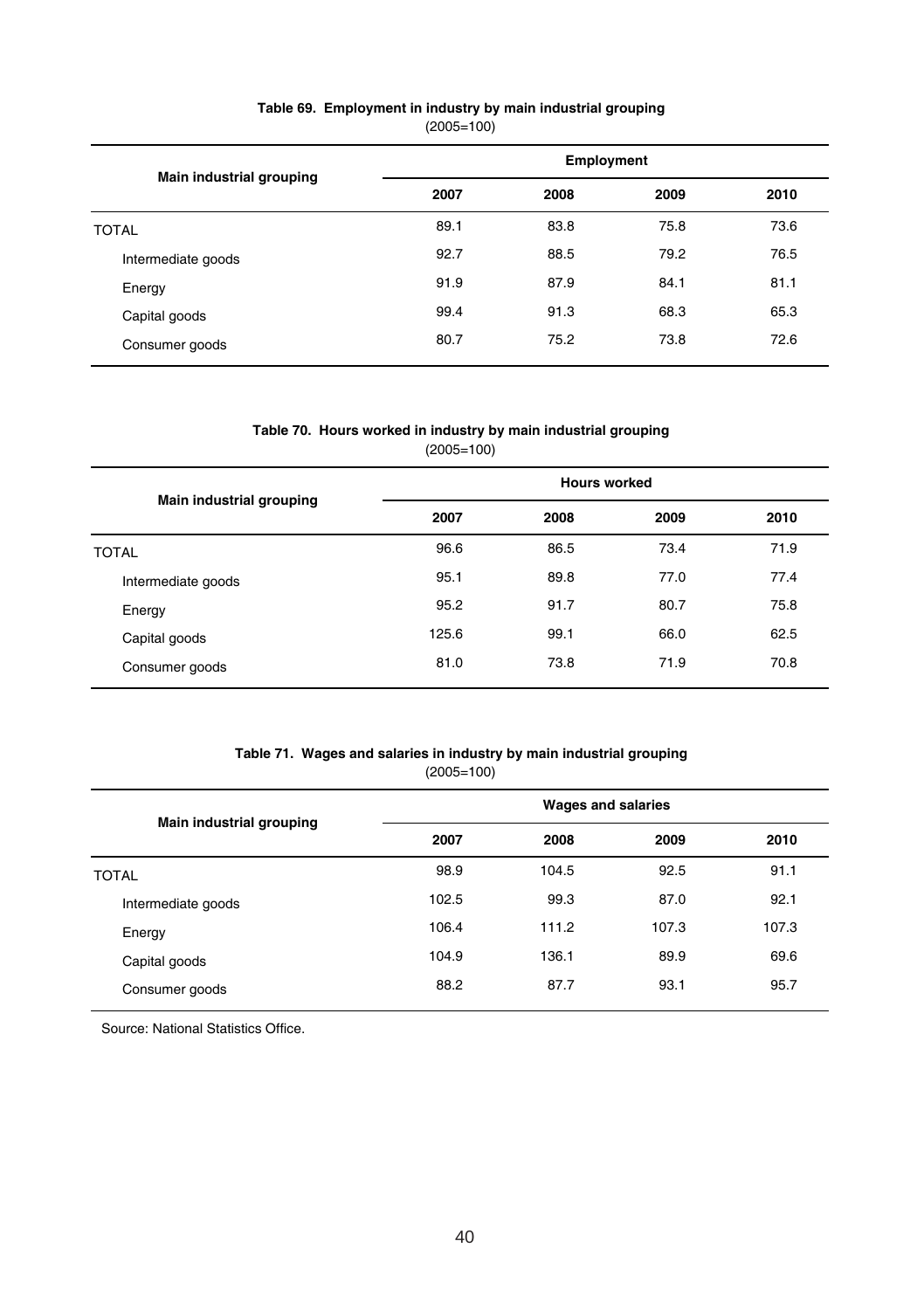## **CONSTRUCTION**

|  | Table 72. Employment in construction by NACE division |
|--|-------------------------------------------------------|
|--|-------------------------------------------------------|

(2005=100)

| <b>NACE division</b>                | Employment |       |       |       |  |
|-------------------------------------|------------|-------|-------|-------|--|
|                                     | 2007       | 2008  | 2009  | 2010  |  |
| <b>TOTAL</b>                        | 111.4      | 109.7 | 102.1 | 94.2  |  |
| Construction of buildings           | 134.5      | 136.5 | 126.9 | 115.8 |  |
| Civil engineering                   | 107.8      | 125.7 | 153.7 | 147.1 |  |
| Specialised construction activities | 95.4       | 89.1  | 79.5  | 73.8  |  |

## **Table 73. Hours worked in construction by NACE division**

| $(2005=100)$                        |                     |       |       |       |  |
|-------------------------------------|---------------------|-------|-------|-------|--|
| <b>NACE division</b>                | <b>Hours worked</b> |       |       |       |  |
|                                     | 2007                | 2008  | 2009  | 2010  |  |
| <b>TOTAL</b>                        | 116.9               | 115.2 | 109.1 | 100.5 |  |
| Construction of buildings           | 137.1               | 132.4 | 129.0 | 116.0 |  |
| Civil engineering                   | 108.5               | 142.2 | 157.8 | 154.8 |  |
| Specialised construction activities | 97.1                | 92.0  | 79.0  | 74.0  |  |

#### **Table 74. Wages and salaries in construction by NACE division** (2005=100)

| <b>NACE division</b>                | <b>Wages and salaries</b> |       |       |       |
|-------------------------------------|---------------------------|-------|-------|-------|
|                                     | 2007                      | 2008  | 2009  | 2010  |
| TOTAL                               | 113.8                     | 114.1 | 113.0 | 108.5 |
| Construction of buildings           | 128.3                     | 136.2 | 127.3 | 120.9 |
| Civil engineering                   | 113.2                     | 149.9 | 207.3 | 198.3 |
| Specialised construction activities | 100.7                     | 88.0  | 83.5  | 81.6  |

# **Table 75. New permits for residential buildings, excluding residences for communities**

**by construction classification**

(2005=100)

| <b>Construction classification</b>          | <b>New Permits</b> |      |      |      |
|---------------------------------------------|--------------------|------|------|------|
|                                             | 2007               | 2008 | 2009 | 2010 |
| <b>TOTAL</b>                                | 124.9              | 75.3 | 58.3 | 48.9 |
| One dwelling residential buildings          | 70.8               | 42.3 | 44.2 | 45.9 |
| Two and more dwelling residential buildings | 136.0              | 82.0 | 61.2 | 49.6 |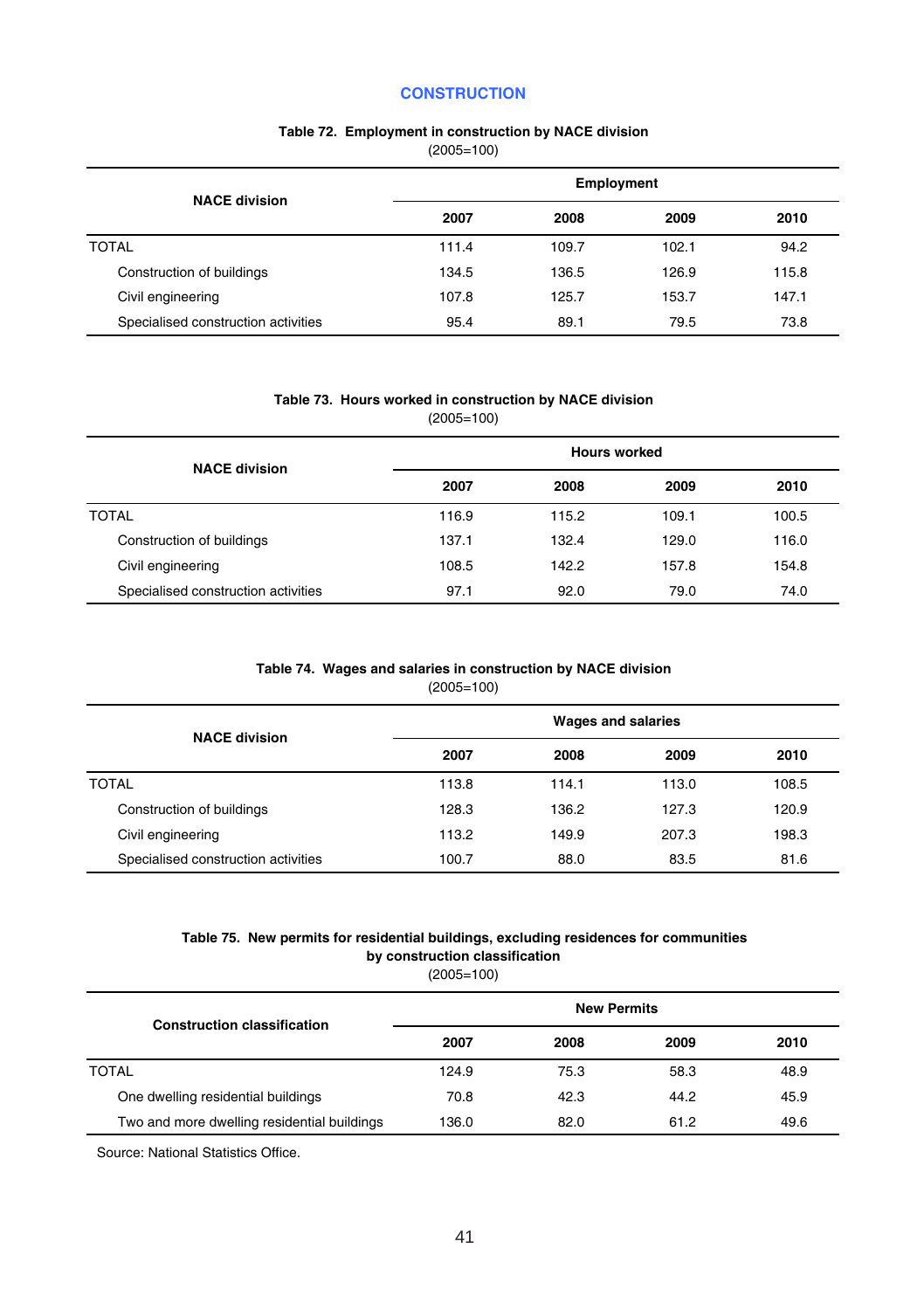## **SERVICES**

## **Table 76. Turnover in services by NACE section**

(2005=100)

|                                                   | Turnover |       |       |       |
|---------------------------------------------------|----------|-------|-------|-------|
| <b>NACE</b> section                               | 2007     | 2008  | 2009  | 2010  |
| <b>TOTAL</b>                                      | 112.6    | 113.4 | 106.1 | 108.4 |
| Wholesale and retail; repair of motor vehicles    |          |       |       |       |
| and motorcycles                                   | 112.4    | 113.1 | 104.0 | 105.8 |
| Transportation and storage                        | 115.1    | 125.3 | 115.7 | 121.1 |
| Accommodation and food services activities        | 108.7    | 111.0 | 95.7  | 96.4  |
| Information and communication                     | 114.2    | 113.2 | 117.3 | 114.2 |
| Professional, scientific and technical activities | 127.1    | 120.4 | 122.9 | 130.1 |
| Administrative and support services activities    | 94.0     | 83.0  | 87.7  | 95.0  |

| Table 77. Employment in services by NACE section |  |
|--------------------------------------------------|--|
|                                                  |  |

(2005=100)

| <b>NACE</b> section                               | Employment |       |       |       |  |
|---------------------------------------------------|------------|-------|-------|-------|--|
|                                                   | 2007       | 2008  | 2009  | 2010  |  |
| TOTAL                                             | 98.0       | 97.2  | 97.6  | 96.9  |  |
| Wholesale and retail; repair of motor vehicles    |            |       |       |       |  |
| and motorcycles                                   | 100.4      | 97.6  | 99.5  | 100.0 |  |
| Transportation and storage                        | 88.4       | 85.3  | 86.3  | 86.0  |  |
| Accommodation and food services activities        | 94.0       | 95.7  | 93.2  | 90.4  |  |
| Information and communication                     | 108.7      | 109.2 | 107.9 | 102.8 |  |
| Professional, scientific and technical activities | 99.3       | 94.5  | 99.9  | 106.3 |  |
| Administrative and support services activities    | 99.6       | 106.0 | 103.8 | 99.2  |  |

**Table 78. Hours worked in services by NACE section**

(2005=100)

| <b>NACE</b> section                               | <b>Hours worked</b> |       |       |       |
|---------------------------------------------------|---------------------|-------|-------|-------|
|                                                   | 2007                | 2008  | 2009  | 2010  |
| TOTAL                                             | 95.7                | 96.9  | 98.0  | 98.6  |
| Wholesale and retail; repair of motor vehicles    |                     |       |       |       |
| and motorcycles                                   | 92.9                | 95.9  | 98.4  | 101.3 |
| Transportation and storage                        | 89.3                | 85.9  | 85.0  | 86.6  |
| Accommodation and food services activities        | 95.2                | 97.1  | 94.5  | 94.2  |
| Information and communication                     | 109.4               | 117.2 | 125.9 | 120.4 |
| Professional, scientific and technical activities | 99.1                | 97.5  | 92.3  | 96.1  |
| Administrative and support services activities    | 103.5               | 98.1  | 103.9 | 97.6  |

 $\frac{2}{3}$ **Table 79. Wages and salaries in services by NACE section**

| 2005=100) |  |
|-----------|--|
|-----------|--|

| <b>NACE</b> section                               | <b>Wages and salaries</b> |       |       |       |
|---------------------------------------------------|---------------------------|-------|-------|-------|
|                                                   | 2007                      | 2008  | 2009  | 2010  |
| TOTAL                                             | 104.4                     | 112.8 | 118.3 | 121.0 |
| Wholesale and retail; repair of motor vehicles    |                           |       |       |       |
| and motorcycles                                   | 111.2                     | 114.4 | 123.4 | 127.9 |
| Transportation and storage                        | 98.3                      | 104.7 | 108.7 | 110.7 |
| Accommodation and food services activities        | 99.1                      | 106.1 | 106.9 | 104.2 |
| Information and communication                     | 93.8                      | 118.9 | 123.3 | 123.9 |
| Professional, scientific and technical activities | 112.4                     | 120.8 | 128.3 | 138.2 |
| Administrative and support services activities    | 111.4                     | 123.6 | 129.3 | 133.3 |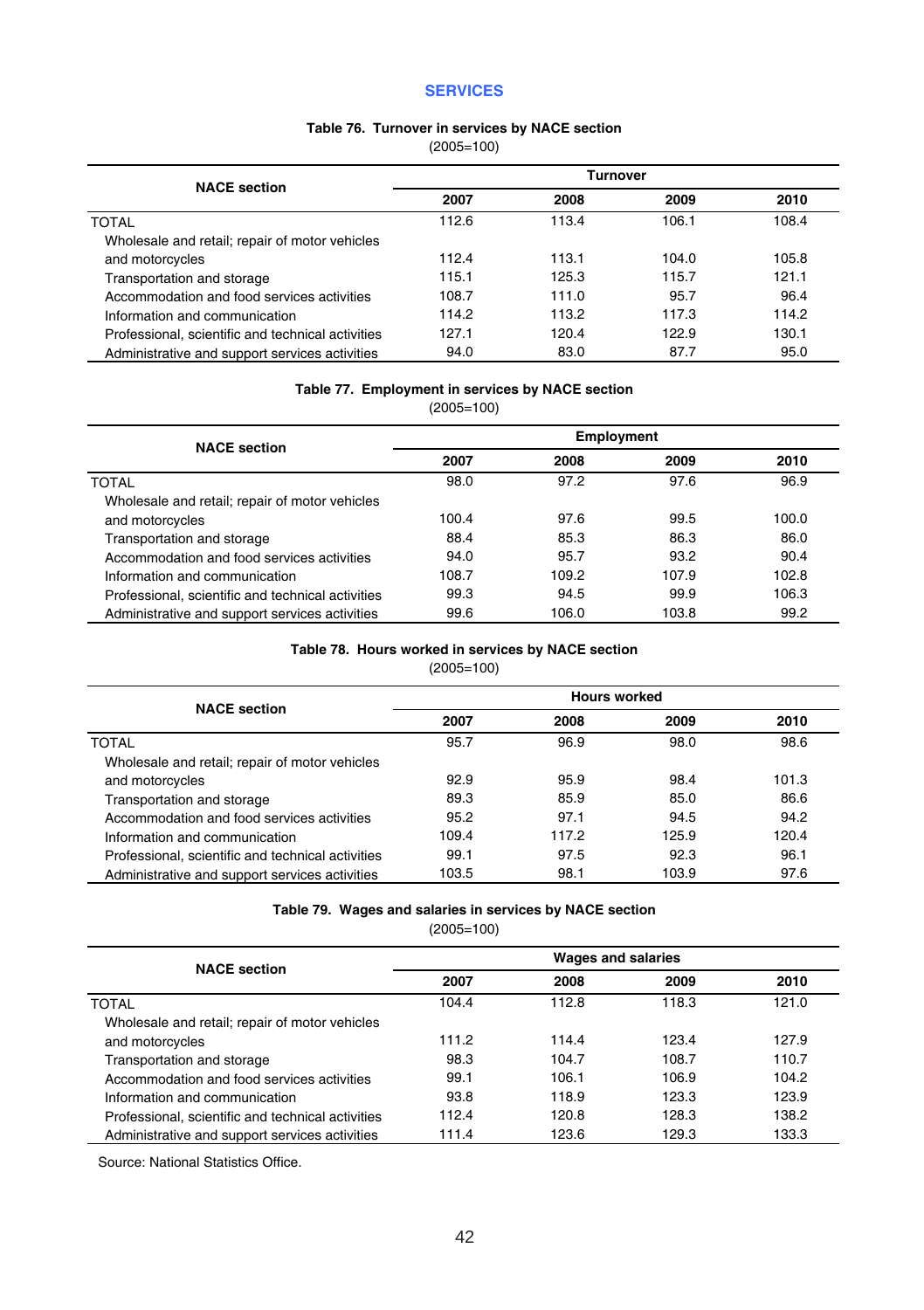#### **Methodological Notes**

- 1. The short-term indicators comprise a number of business cycle indicators showing the evolution of the market of goods and services in the economy. The indicators record the evolution of turnover, production, producer prices, employment, wages and salaries, and hours worked over long periods of time. The objective of these indicators is to measure the market activity in the industrial, construction and services sectors. These indicators are compiled as a "fixed-base-year Laspeyres type indices". The current base year is 2005. The data are not seasonally and working-day adjusted.
- 2. Industrial activities are in line with section B, C, D and E of the statistical classificatin of economic activities. NACE divisions 09, 19, 24 and and NACE group 30.90 have been excluded because of their negligible activity. Construction activities covered are in line with Section F. Services activities are covered by Sections G to N with the exception of sections J and L. In line with the Short-term Statistics Regulation, the term 'Services' excludes, inter alia, Financial and Insurance Activities, Real Estate Activities and Gambling and Betting Activities.
- 3. Whereas industrial indicators are broken down by MIG (main industrial grouping) classification, Construction and Services activities are broken down by NACE division (2-digit) and section levels respectively. The MIGs are broken down as follows:
	- Intermediate goods;
	- Energy;
	- Capital goods;
	- Durable consumer goods;
	- Non-durable consumer goods.
- 4. The data for industry are collected by means of a representative sample of approximately 400 enterprises every month. The data are then grossed up to represent the entire industrial population. The data on services and construction are collected every quarter be means of another sample consisting of approximately 1,000 enterprises. The data on new permits are obtained from the Malta Environment and Planning Authority (MEPA).
- 5. Figures for the last 2 years, including the reference year, are to be considered as provisional and are subject to revision.

#### **Summary definitions of key variables**

- 1. Turnover: Includes total sales and other income and is expressed net of VAT. Turnover is presented in current prices.
- 2. Employment: Covers all persons employed, regardless of whether they are part-time or full-time, and includes paid employees as well as working proprietors and unpaid family workers.
- 3. Hours worked: Covers total amount of hours actually worked; regular working hours and also during overtime; during nights, Sundays or Public holidays. Hours worked but not paid are also considered.
- 4. Wages and Salaries: Covers wages and salaries including bonuses, weekly allowances (cost of living allowances), overtime and national social security contributions by the employee. It does not include employer's social security contributions.
- 5. Producer prices cover the ex-factory price for a product excluding VAT.
- 6. New permits for dwellings cover rooms or suites or rooms and its accessories in a permanent building or structurally separated part thereof that, by the way it has been built, rebuilt, converted and so on, is intended for private habitation.
- 7. Production covers the major products produced by leading enterprises. Furthermore, industrial production is also estimated for certain enterprises by having their turnover deflated by the industrial producer price index. Other estimates of production include the usage of hours worked where production methods span over long periods of time.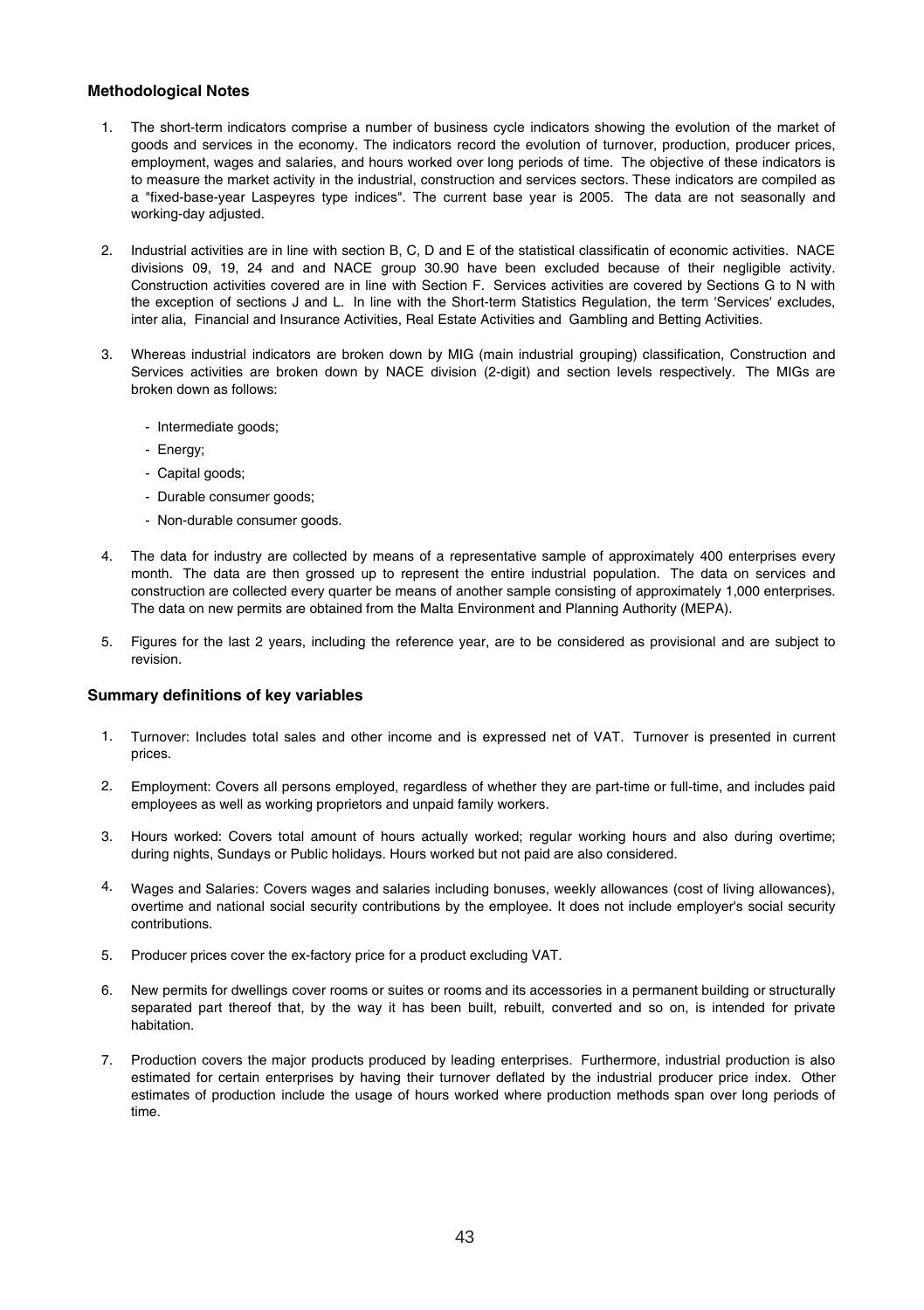## **EMPLOYMENT**

## **Table 80. Labour status**

| Labour        |              | 2007           |            | 2008         |                |         |  |  |
|---------------|--------------|----------------|------------|--------------|----------------|---------|--|--|
| <b>Status</b> | <b>Males</b> | <b>Females</b> | Total      | <b>Males</b> | <b>Females</b> | Total   |  |  |
| Employed      | 106,308      | 49,995         | 156,303    | 106,935      | 53,140         | 160,075 |  |  |
| Unemployed    | 6,690        | 4,141          | 10,831     | 6,373        | 3,925          | 10,298  |  |  |
| Inactive      | 55,669       | 118,478        | 174,147    | 56,974       | 117,242        | 174,216 |  |  |
| Total         | 168,667      | 172,614        | 341,281    | 170,282      | 174,306        | 344,589 |  |  |
|               |              |                | percentage |              |                |         |  |  |
| Employed      | 63.0         | 29.0           | 45.8       | 62.8         | 30.5           | 46.5    |  |  |
| Unemployed    | 4.0          | 2.4            | 3.2        | 3.7          | 2.2            | 3.0     |  |  |
| Inactive      | 33.0         | 68.6           | 51.0       | 33.5         | 67.3           | 50.5    |  |  |
| Total         | 100.0        | 100.0          | 100.0      | 100.0        | 100.0          | 100.0   |  |  |
|               |              |                |            |              |                |         |  |  |
|               |              | 2009           |            |              | 2010           |         |  |  |
| Employed      | 106,840      | 53,931         | 160,771    | 108,224      | 56,123         | 164,347 |  |  |
| Unemployed    | 7,478        | 4,477          | 11,955     | 7,906        | 4,298          | 12,204  |  |  |
| Inactive      | 58,216       | 117,761        | 175,977    | 57,756       | 117,124        | 174,880 |  |  |
| <b>Total</b>  | 172,534      | 176,169        | 348,703    | 173,886      | 177,545        | 351,431 |  |  |
|               |              |                | percentage |              |                |         |  |  |
| Employed      | 61.9         | 30.6           | 46.1       | 62.2         | 31.6           | 46.7    |  |  |
| Unemployed    | 4.3          | 2.5            | 3.4        | 4.6          | 2.4            | 3.5     |  |  |
| Inactive      | 33.8         | 66.9           | 50.5       | 33.2         | 66.0           | 49.8    |  |  |
| Total         | 100.0        | 100.0          | 100.0      | 100.0        | 100.0          | 100.0   |  |  |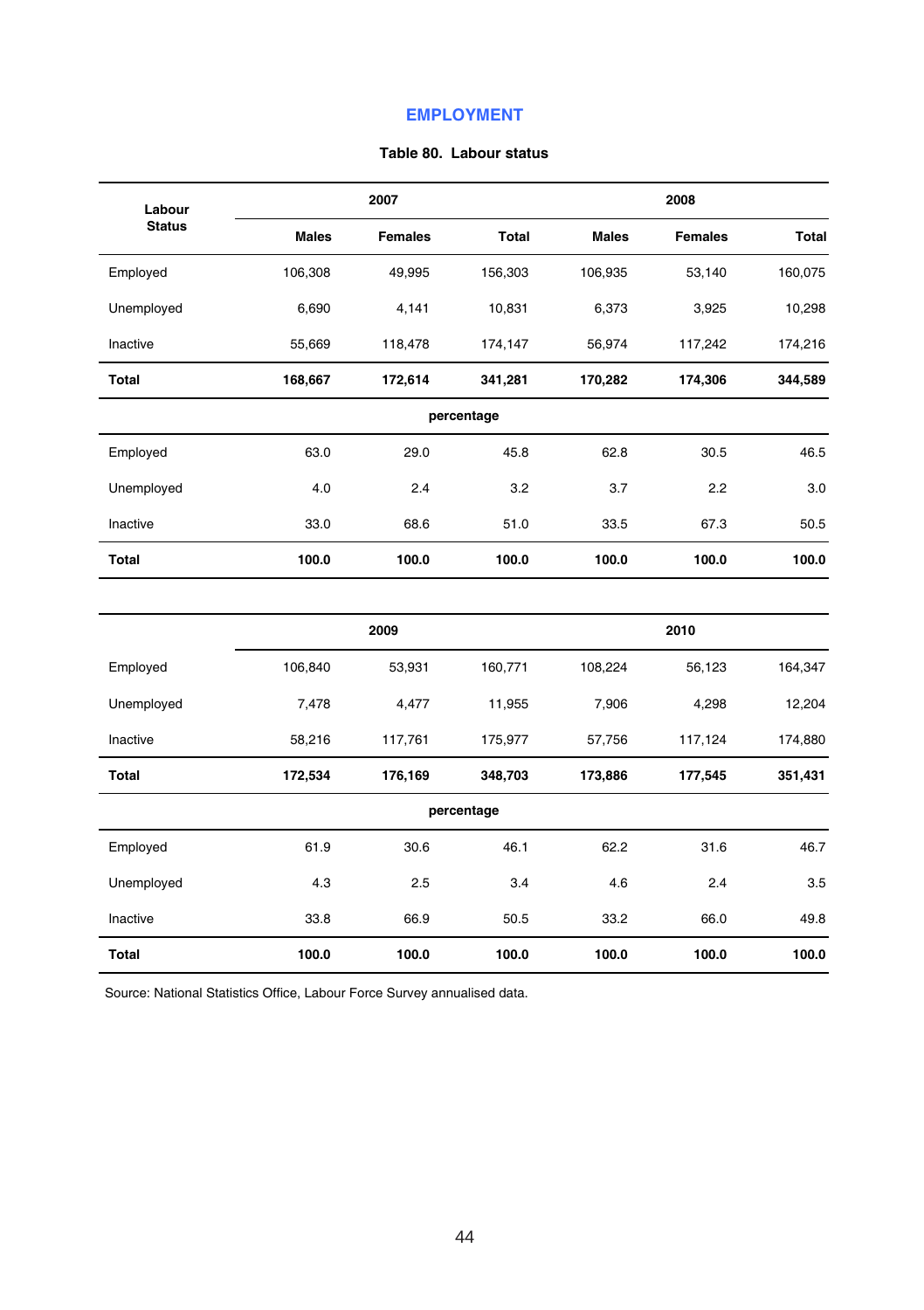|      |              | <b>Activity rate</b> |       |              |                |       |                        | Unemployment rate |       |  |  |
|------|--------------|----------------------|-------|--------------|----------------|-------|------------------------|-------------------|-------|--|--|
|      | <b>Males</b> | <b>Females</b>       | Total | <b>Males</b> | <b>Females</b> | Total | <b>Males</b>           | <b>Females</b>    | Total |  |  |
| 2007 | 77.6         | 38.6                 | 58.4  | 73.0         | 35.6           | 54.6  | 5.9                    | 7.6               | 6.5   |  |  |
| 2008 | 76.9         | 40.2                 | 58.9  | 72.6         | 37.4           | 55.3  | 6.6                    | 7.5               | 6.9   |  |  |
| 2009 | 76.7         | 40.8                 | 59.1  | 71.7         | 37.6           | 54.9  | 6.5                    | 7.7               | 6.9   |  |  |
| 2010 | 77.7         | 42.3                 | 60.4  | 72.4         | 39.3           | 56.2  | 6.8                    | 7.1               | 6.9   |  |  |
|      | Month        |                      |       |              |                |       | <b>Employment rate</b> |                   |       |  |  |

## **Table 81. Activity, employment and unemployment rates**



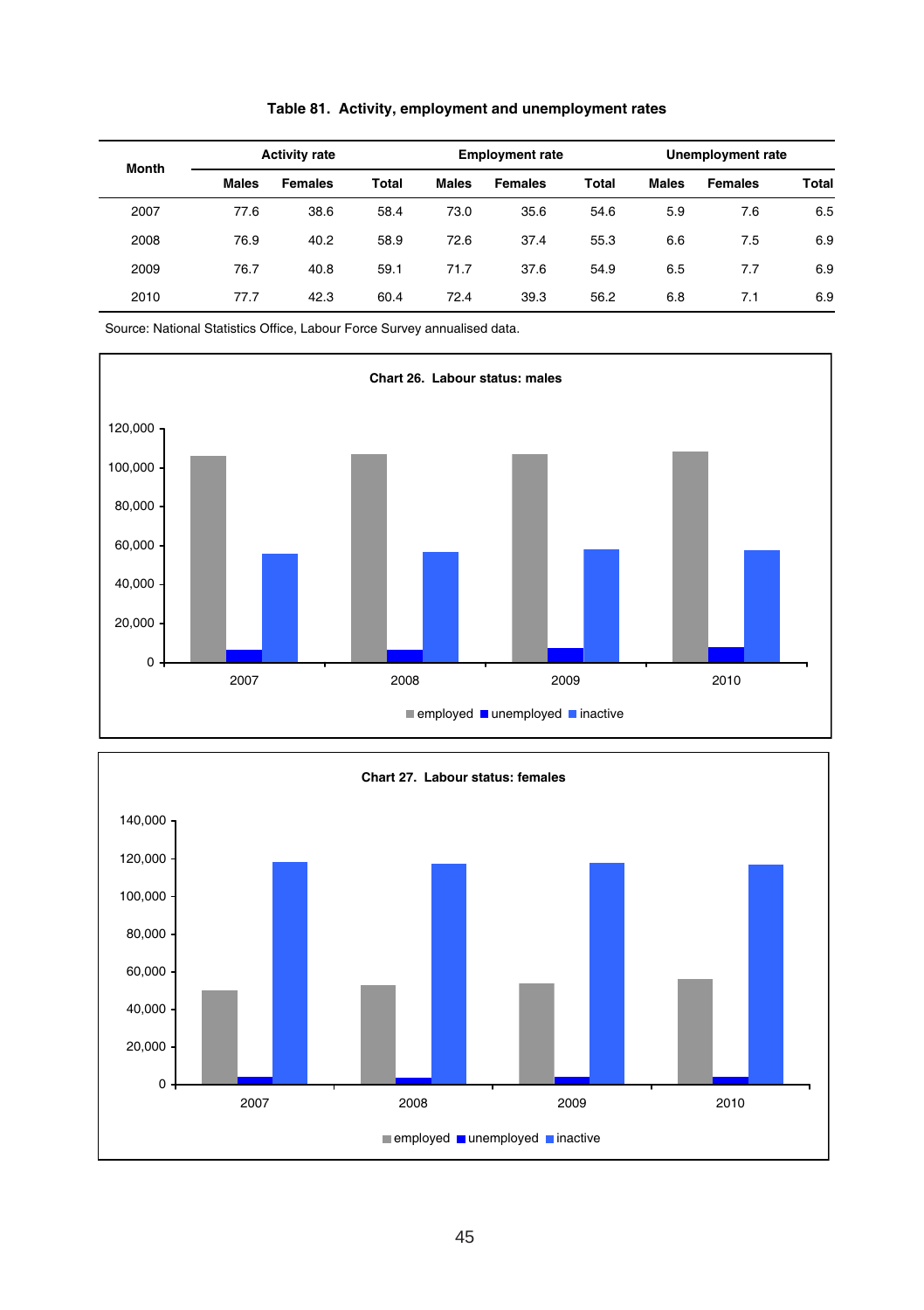|           |              | 2007               |            |              | 2008               |              |
|-----------|--------------|--------------------|------------|--------------|--------------------|--------------|
| Age group | <b>Males</b> | <b>Females</b>     | Total      | <b>Males</b> | <b>Females</b>     | <b>Total</b> |
| 15-24     | 14,457       | 12,166             | 26,623     | 14,202       | 12,301             | 26,503       |
| 25-34     | 27,743       | 17,095             | 44,838     | 28,986       | 18,081             | 47,067       |
| 35-44     | 24,411       | 9,468              | 33,879     | 23,938       | 10,249             | 34,187       |
| 45-54     | 26,340       | 7,875              | 34,215     | 25,666       | 8,661              | 34,326       |
| 55-64     | 12,650       | 3,283              | 15,933     | 13,392       | 3,677              | 17,069       |
| 65+       | 707          | $108^{\mathrm{u}}$ | 815        | 752          | $172^u$            | 924          |
| Total     | 106,308      | 49,995             | 156,303    | 106,935      | 53,140             | 160,075      |
|           |              |                    | percentage |              |                    |              |
| 15-24     | 13.6         | 24.3               | 17.0       | 13.3         | 23.2               | 16.6         |
| 25-34     | 26.1         | 34.2               | 28.7       | 27.1         | 34.0               | 29.4         |
| 35-44     | 23.0         | 18.9               | 21.7       | 22.4         | 19.3               | 21.3         |
| 45-54     | 24.8         | 15.8               | 21.9       | 24.0         | 16.3               | 21.4         |
| 55-64     | 11.9         | 6.6                | 10.2       | 12.5         | 6.9                | 10.7         |
| 65+       | 0.7          | $0.2^{\mathrm{u}}$ | 0.5        | 0.7          | $0.3^{\mathrm{u}}$ | 0.6          |
| Total     | 100.0        | 100.0              | 100.0      | 100.0        | 100.0              | 100.0        |
|           |              | 2009               |            |              | 2010               |              |
| 15-24     | 14,038       | 11,620             | 25,658     | 14,304       | 11,494             | 25,798       |
| 25-34     | 28,990       | 18,714             | 47,704     | 28,704       | 19,506             | 48,210       |
| 35-44     | 23,532       | 10,908             | 34,440     | 23,563       | 11,838             | 35,401       |
| 45-54     | 25,936       | 8,985              | 34,921     | 25,947       | 9,080              | 35,027       |
| 55-64     | 13,070       | 3,292              | 16,362     | 13,888       | 3,816              | 17,704       |
| 65+       | 1,274        | $412^{\circ}$      | 1,686      | 1,818        | $389^{\circ}$      | 2,207        |
| Total     | 106,840      | 53,931             | 160,771    | 108,224      | 56,123             | 164,347      |
|           |              |                    | percentage |              |                    |              |
| 15-24     | 13.2         | 21.5               | 16.0       | 13.2         | 20.5               | 15.7         |
| 25-34     | 27.1         | 34.7               | 29.7       | 26.5         | 34.7               | 29.3         |
| 35-44     | 22.0         | 20.2               | 21.4       | 21.8         | 21.1               | 21.6         |
| 45-54     | 24.3         | 16.7               | 21.7       | 24.0         | 16.2               | 21.3         |
| 55-64     | 12.2         | 6.1                | 10.2       | 12.8         | 6.8                | 10.8         |
| $65+$     | 1.2          | $0.8^{\mathrm{u}}$ | 1.0        | 1.7          | $0.7^{\mathrm{u}}$ | 1.3          |
| Total     | 100.0        | 100.0              | 100.0      | 100.0        | 100.0              | 100.0        |

# **Table 82. Total employed persons by age group**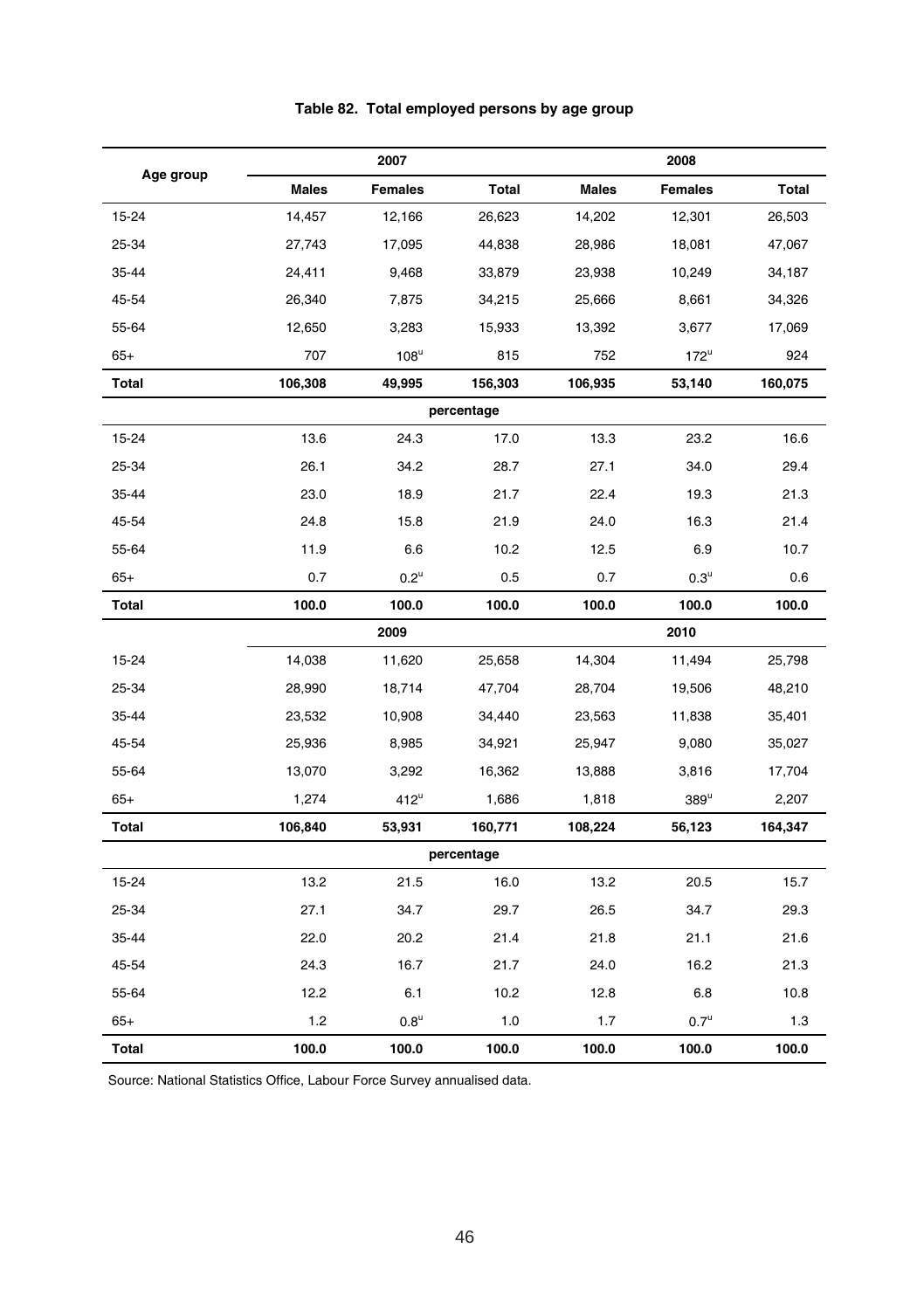|                                            |         | 2007                 |         | 2008                 |         | 2009                 |         | 2010                 |
|--------------------------------------------|---------|----------------------|---------|----------------------|---------|----------------------|---------|----------------------|
| Occupation                                 |         | <b>Males Females</b> |         | <b>Males Females</b> |         | <b>Males Females</b> |         | <b>Males Females</b> |
| Armed forces                               | 1,786   | ٠                    | 1,682   | $35^{\mathrm{u}}$    | 1,739   | $23^{\mathrm{u}}$    | 1,450   | 41 <sup>u</sup>      |
| Legislators, senior officials and managers | 9,988   | 2.224                | 10.287  | 2,150                | 10.384  | 2.803                | 11,015  | 3,245                |
| Professionals                              | 9,923   | 8.571                | 10.950  | 9.286                | 11.439  | 10.091               | 10.616  | 9,991                |
| Technicians and associate professionals    | 15.556  | 8.546                | 15,586  | 9.220                | 14.668  | 10.028               | 14,657  | 10,296               |
| Clerks                                     | 7,589   | 11,127               | 7.573   | 11,373               | 8.331   | 10.718               | 8.576   | 11,805               |
| Service workers and shop and               |         |                      |         |                      |         |                      |         |                      |
| market sales workers                       | 14.183  | 10.231               | 14.178  | 11.399               | 15.090  | 12,037               | 15.949  | 12,371               |
| Skilled agricultural and fishery workers   | 2,158   | $106^u$              | 2,574   | $147^{\circ}$        | 1.944   | $212^u$              | 1.843   | $177^{\mathrm{u}}$   |
| Craft and related trades workers           | 20,353  | 616                  | 20.295  | $547^{\circ}$        | 19,152  | $483^{\mathrm{u}}$   | 18,627  | $423^{\circ}$        |
| Plant and machine operators and            |         |                      |         |                      |         |                      |         |                      |
| assemblers                                 | 9,887   | 3.881                | 9,602   | 3,175                | 9,329   | 2,838                | 10,062  | 3,167                |
| Elementary occupations                     | 14,885  | 4,693                | 14,210  | 5,809                | 14,764  | 4,698                | 15,429  | 4,607                |
| Total                                      | 106,308 | 49,995               | 106,935 | 53,140               | 106,840 | 53,931               | 108,224 | 56,123               |

## **Table 83. Total employed persons by main occupation**

Source: National Statistics Office, Labour Force Survey annualised data.

#### **Table 84. Total employed persons by economic activity of main occupation**

| Occupation                                                                         |                    | 2007                 |                    | 2008                 |                   | 2009                 | 2010             |                    |
|------------------------------------------------------------------------------------|--------------------|----------------------|--------------------|----------------------|-------------------|----------------------|------------------|--------------------|
|                                                                                    |                    | <b>Males Females</b> |                    | <b>Males Females</b> |                   | <b>Males Females</b> | <b>Males</b>     | <b>Females</b>     |
| Agriculture, hunting and forestry                                                  | 2,354              | $180^u$              | 2,567              | $200^{\circ}$        | 1,890             | $214^{\mathrm{u}}$   | 1.717            | $162^{\mathrm{u}}$ |
| Fishing                                                                            | $314^{\circ}$      | ٠                    | $362^u$            | $10^{\circ}$         | $350^{\circ}$     | 21 <sup>u</sup>      | $456^{\circ}$    | ٠                  |
| Mining and quarrying                                                               | $493^{\mathrm{u}}$ | $29^{\mathrm{u}}$    | 571                | $14^{\mathrm{u}}$    | 625               | $40^{\circ}$         | 1.100            | $26^{\mathrm{u}}$  |
| Manufacturing                                                                      | 19.637             | 6.092                | 19.093             | 5.035                | 18,860            | 5.613                | 18.953           | 6.420              |
| Electricity, gas and water supply                                                  | 2,868              | $227^u$              | 3,464              | $192^u$              | 3,298             | $233^{\mathrm{u}}$   | 2,441            | $532^u$            |
| Construction                                                                       | 11,336             | $347^u$              | 11,911             | $492^u$              | 11,072            | $434^{\mathrm{u}}$   | 11,259           | $449^{\mathrm{u}}$ |
| Wholesale and retail trade; repairs of<br>motor vehicles, motorcycles and personal |                    |                      |                    |                      |                   |                      |                  |                    |
| and household goods                                                                | 16,616             | 7.669                | 16,906             | 8,128                | 16,943            | 7.892                | 18,207           | 8,425              |
| Hotels and restaurants                                                             | 8.350              | 4.582                | 7.878              | 5.253                | 8.683             | 4.617                | 8.704            | 4.044              |
| Transport, storage and communication                                               | 9.602              | 2.622                | 9.782              | 3.166                | 10.545            | 2.916                | 9.604            | 2,605              |
| Financial intermediation                                                           | 3.147              | 3,352                | 2.823              | 3.177                | 2.622             | 3.444                | 2.706            | 3.635              |
| Real estate, renting and business activities                                       | 7,218              | 4,170                | 7.460              | 3,989                | 8,027             | 4,005                | 8.165            | 4,304              |
| Public administration and defence;                                                 |                    |                      |                    |                      |                   |                      |                  |                    |
| compulsory social security                                                         | 10.020             | 3,767                | 9,522              | 4,671                | 9,674             | 4,657                | 9,616            | 4,508              |
| Education                                                                          | 4.934              | 8.108                | 4.647              | 8.728                | 4.619             | 8.970                | 4.684            | 9.207              |
| Health and social work                                                             | 5,330              | 5.983                | 5.423              | 6.776                | 5,257             | 7.063                | 5,814            | 7,842              |
| Other community, social and personal<br>service activities                         | 3.907              | 2.623                | 4.365              | 3.085                | 4.194             | 3.561                | 4.559            | 3,536              |
| Private households with employed persons                                           | 20 <sup>u</sup>    | $133^{\circ}$        |                    | $135^{\circ}$        | $39^{\mathrm{u}}$ | $105^{\mathrm{u}}$   | $69^{\circ}$     | $239^{\circ}$      |
| Extra-territorial organisations and bodies                                         | $162^u$            | 111 <sup>u</sup>     | $164^{\mathrm{u}}$ | $91^{\circ}$         | $142^u$           | $156^{\circ}$        | 170 <sup>u</sup> | $189^{\mathrm{u}}$ |
| Total                                                                              | 106.308            | 49.995               | 106.935            | 53.140               | 106.840           | 53.931               | 108.224          | 56.123             |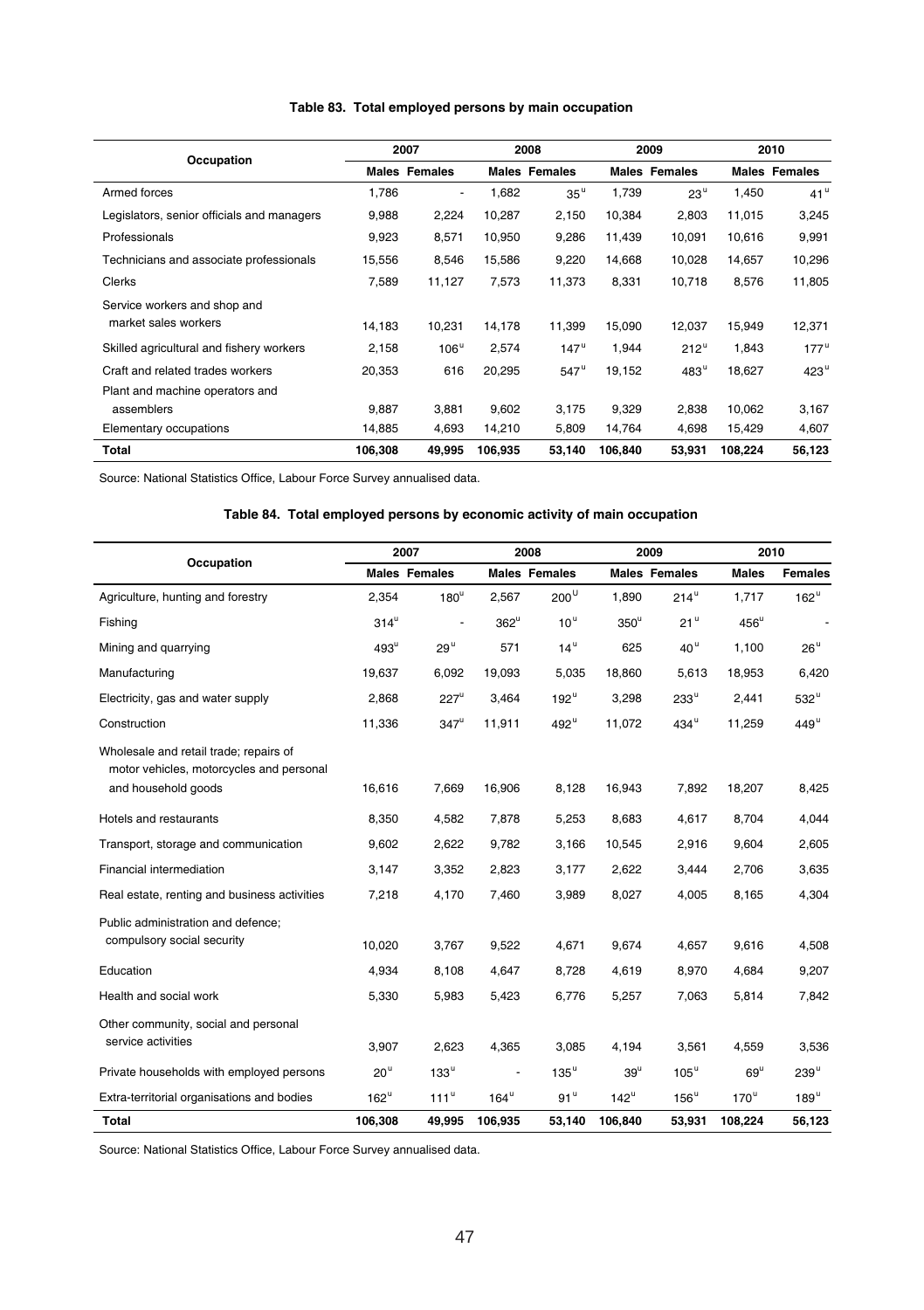#### **Table 85. Unemployed persons by age group**

|           |              | 2007           |        |              | 2008           |            |              | 2009           |        |              | 2010           |        |
|-----------|--------------|----------------|--------|--------------|----------------|------------|--------------|----------------|--------|--------------|----------------|--------|
| Age group | <b>Males</b> | <b>Females</b> | Total  | <b>Males</b> | <b>Females</b> | Total      | <b>Males</b> | <b>Females</b> | Total  | <b>Males</b> | <b>Females</b> | Total  |
| 15-24     | 2,698        | 1,599          | 4,297  | 2.254        | 1,432          | 3,686      | 2,648        | 1,667          | 4,315  | 2,267        | 1,593          | 3,860  |
| 25-44     | 2,606        | 1,631          | 4,237  | 2.440        | 1,519          | 3,958      | 2,859        | 1,875          | 4.734  | 3,602        | 1,757          | 5,359  |
| 45-64     | 1,386        | 911            | 2,297  | 1.680        | 975            | 2.654      | 1.971        | 935            | 2.906  | 2,037        | 948            | 2,985  |
| Total     | 6.690        | 4.141          | 10.831 | 6.373        | 3.925          | 10.298     | 7.478        | 4.477          | 11.955 | 7.906        | 4.298          | 12,204 |
|           |              |                |        |              |                | percentage |              |                |        |              |                |        |
| 15-24     | 40.3         | 38.6           | 39.7   | 35.4         | 36.5           | 35.8       | 35.4         | 37.2           | 36.1   | 28.7         | 37.1           | 31.6   |
| $25 - 44$ | 39.0         | 39.4           | 39.1   | 38.3         | 38.7           | 38.4       | 38.2         | 41.9           | 39.6   | 45.5         | 40.9           | 43.9   |
| 45-64     | 20.7         | 22.0           | 21.2   | 26.4         | 24.8           | 25.8       | 26.4         | 20.9           | 24.3   | 25.8         | 22.0           | 24.5   |
| Total     | 100.0        | 100.0          | 100.0  | 100.0        | 100.0          | 100.0      | 100.0        | 100.0          | 100.0  | 100.0        | 100.0          | 100.0  |

Source: National Statistics Office, Labour Force Survey annualised data.

#### **Table 86. Unemployed persons by duration of job search**

| <b>Duration of</b> | 2007         |                |        | 2008  |                | 2009   |       |                | 2010   |       |                |        |
|--------------------|--------------|----------------|--------|-------|----------------|--------|-------|----------------|--------|-------|----------------|--------|
| job search         | <b>Males</b> | <b>Females</b> | Total  | Males | <b>Females</b> | Total  | Males | <b>Females</b> | Total  | Males | <b>Females</b> | Total  |
| $< 5$ months       | 2.359        | 2.254          | 4.613  | 2.217 | 1.772          | 3.990  | 2.508 | 1.789          | 4.297  | 2.286 | 1.582          | 3.868  |
| 6-17 months        | 1.931        | 1.107          | 3.038  | 1.774 | 1.309          | 3.083  | 2.195 | 1.650          | 3.845  | 2.515 | 1.788          | 4.303  |
| $18+$ months       | 2.400        | 780            | 3.180  | 2.382 | 844            | 3.226  | 2.775 | 1.038          | 3.813  | 3.105 | 928            | 4.033  |
| <b>Total</b>       | 6.690        | 4.141          | 10.831 | 6.373 | 3.925          | 10.298 | 7.478 | 4.477          | 11.955 | 7.906 | 4.298          | 12.204 |

Source: National Statistics Office, Labour Force Survey annualised data.

#### **Table 87. Inactive persons by age group**

|           | 2007         |                |                 |              | 2008           |            |              | 2009            |        |              | 2010           |         |
|-----------|--------------|----------------|-----------------|--------------|----------------|------------|--------------|-----------------|--------|--------------|----------------|---------|
| Age group | <b>Males</b> | <b>Females</b> | Total           | <b>Males</b> | <b>Females</b> | Total      | <b>Males</b> | <b>Females</b>  | Total  | <b>Males</b> | <b>Females</b> | Total   |
| 15-24     | 12,875       | 14,425         | 27,300          | 13,317       | 14,329         | 27.645     | 13,605       | 14,751          | 28,356 | 13,367       | 14.640         | 28,007  |
| 25-34     | 1,181        | 10,721         | 11.902          | 1,121        | 10,361         | 11.482     | 1,375        | 10.190          | 11,565 | 1,397        | 9,800          | 11,197  |
| 35-44     | 1,058        | 15,062         | 16.120          | 1.124        | 14.013         | 15.136     | 1,215        | 13.378          | 14.593 | 1,218        | 12,572         | 13,790  |
| 45-54     | 2,720        | 20,950         | 23.670          | 3,205        | 20,268         | 23.472     | 2.811        | 19.639          | 22,450 | 2,349        | 19,107         | 21,456  |
| 55-64     | 14,534       | 24,866         | 39.400          | 14.956       | 25.602         | 40.558     | 15,281       | 26,261          | 41.542 | 14,391       | 25,611         | 40,002  |
| $65+$     | 23,301       | 32.454         | 55,755          | 23.253       | 32.670         | 55.923     | 23,929       | 33.542          | 57.471 | 25,034       | 35,394         | 60,428  |
| Total     | 55.669       |                | 118.478 174.147 | 56.974       | 117.242        | 174.216    | 58.216       | 117.761 175.977 |        | 57,756       | 117.124        | 174.880 |
|           |              |                |                 |              |                | percentage |              |                 |        |              |                |         |
| 15-24     | 23.1         | 12.2           | 15.7            | 23.4         | 12.2           | 15.8       | 23.4         | 12.5            | 16.1   | 23.1         | 12.5           | 16.0    |
| 25-34     | 2.1          | 9.0            | 6.8             | 2.0          | 8.9            | 6.6        | 2.4          | 8.6             | 6.6    | 2.4          | 8.4            | 6.4     |
| 35-44     | 1.9          | 12.7           | 9.3             | 2.0          | 12.0           | 8.7        | 2.1          | 11.4            | 8.3    | 2.1          | 10.7           | 7.9     |
| 45-54     | 4.9          | 17.7           | 13.6            | 5.6          | 17.3           | 13.5       | 4.8          | 16.7            | 12.8   | 4.1          | 16.3           | 12.3    |
| 55-64     | 26.1         | 21.0           | 22.6            | 26.2         | 21.8           | 23.3       | 26.2         | 22.3            | 23.6   | 24.9         | 21.9           | 22.9    |
| $65+$     | 41.9         | 27.4           | 32.0            | 40.8         | 27.9           | 32.1       | 41.1         | 28.5            | 32.6   | 43.4         | 30.2           | 34.5    |
| Total     | 100.0        | 100.0          | 100.0           | 100.0        | 100.0          | 100.0      | 100.0        | 100.0           | 100.0  | 100.0        | 100.0          | 100.0   |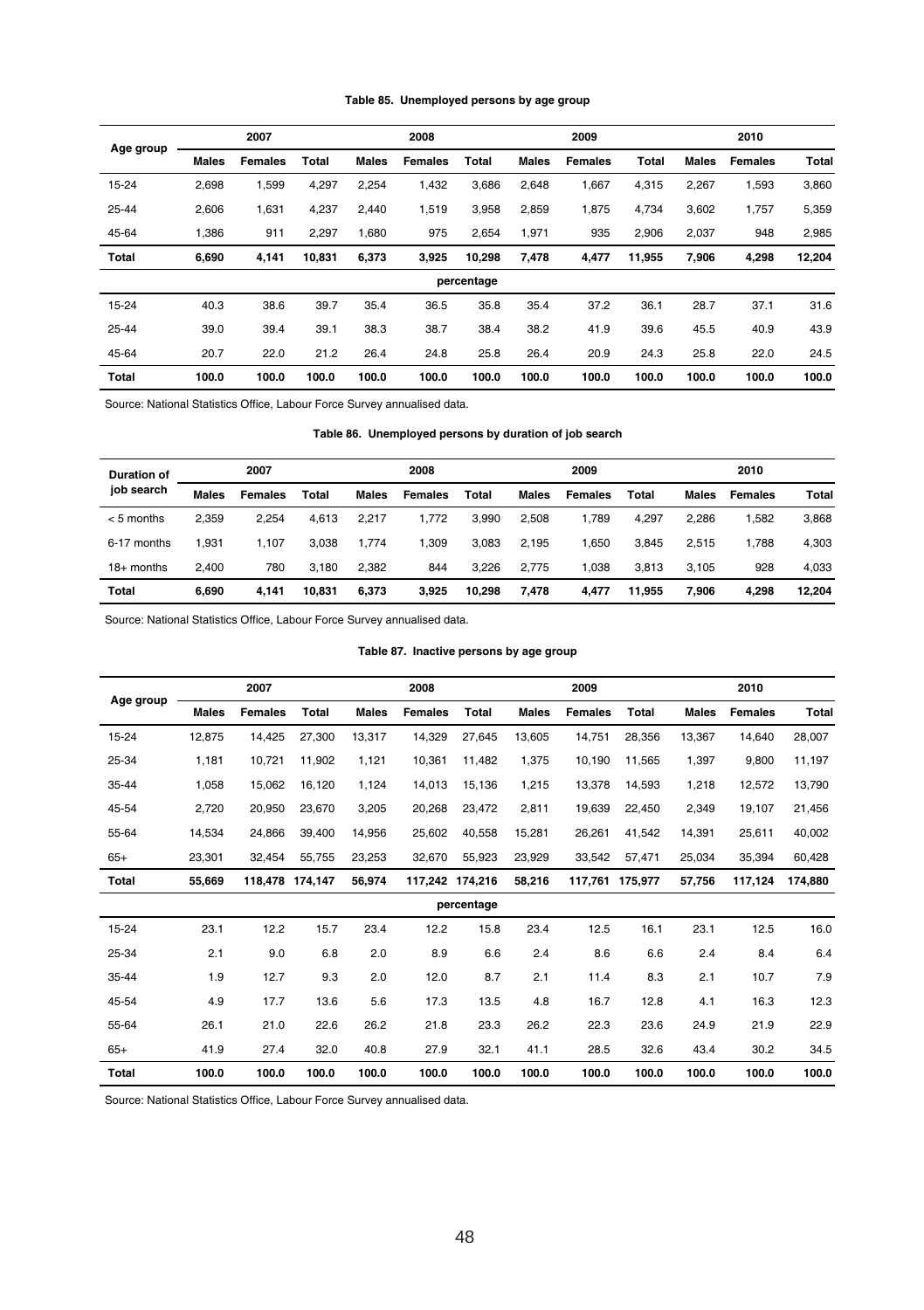## **ACCIDENTS AT WORK**

## **Table 88. Accidents at work by sex and occupation of victim**

|                                                      | <b>Males</b>   |             | <b>Females</b> |             | Total        |             |
|------------------------------------------------------|----------------|-------------|----------------|-------------|--------------|-------------|
| Occupation                                           | Number         | %           | Number         | %           | Number       | %           |
|                                                      |                |             | 2007           |             |              |             |
| <b>Armed Forces</b>                                  | 29             | 0.8         |                | J.          | 29           | 0.7         |
| Legislators, senior officials and managers           | 28             | 0.7         | 3              | 0.6         | 31           | 0.7         |
| Professionals                                        | 97             | 2.5         | 120            | 24.1        | 217          | 5.0         |
| Technicians and associate professionals              | 155            | 4.1         | 11             | 2.2         | 166          | 3.8         |
| Clerks                                               | 95             | 2.5         | 25             | 5.0         | 120          | 2.8         |
| Service workers and shop and                         |                |             |                |             |              |             |
| market sales workers                                 | 230            | 6.0         | 49             | 9.8         | 279          | 6.5         |
| Skilled agricultural and fishery workers             | 36             | 0.9         |                |             | 36           | 0.8         |
| Craft and related trades workers                     | 851            | 22.2        | $\overline{4}$ | 0.8         | 855          | 19.8        |
| Plant and machine operators<br>and assemblers        |                |             |                |             |              |             |
|                                                      | 355<br>1,953   | 9.3<br>51.0 | 48<br>239      | 9.6<br>47.9 | 403<br>2,192 | 9.3<br>50.6 |
| Elementary occupations<br>Total                      | 3,829          | 100.0       | 499            | 100.0       | 4.328        | 100.0       |
|                                                      |                |             | 2008           |             |              |             |
| <b>Armed Forces</b>                                  | 23             | 0.7         | 1              | 0.2         | 24           | 0.6         |
| Legislators, senior officials and managers           | 20             | 0.6         | 3              | 0.6         | 23           | 0.6         |
| Professionals                                        | 91             | 2.6         | 136            | 25.9        | 227          | 5.6         |
| Technicians and associate professionals              | 118            | 3.4         | 9              | 1.7         | 127          | 3.2         |
| Clerks                                               | 105            | 3.0         | 23             | 4.4         | 128          | 3.2         |
| Service workers and shop and                         |                |             |                |             |              |             |
| market sales workers                                 | 226            | 6.4         | 50             | 9.5         | 276          | 6.9         |
| Skilled agricultural and fishery workers             | 34             | 1.0         | ä,             |             | 34           | 0.8         |
| Craft and related trades workers                     | 707            | 20.2        | $\overline{4}$ | 0.8         | 711          | 17.7        |
| Plant and machine operators                          |                |             |                |             |              |             |
| and assemblers                                       | 323            | 9.2         | 37             | 7.1         | 360          | 8.9         |
| Elementary occupations                               | 1,852          | 52.9        | 261            | 49.8        | 2,113        | 52.5        |
| Total                                                | 3,499          | 100.0       | 524            | 100.0       | 4,023        | 100.0       |
|                                                      |                |             | 2009           |             |              |             |
| <b>Armed Forces</b>                                  | 29<br>18       | 1.0         | 3              | 0.7         | 29           | 0.9         |
| Legislators, senior officials and managers           | 74             | 0.6<br>2.5  | 93             |             | 21<br>167    | 0.6         |
| Professionals                                        |                |             | 5              | 19.9        |              | 5.0         |
| Technicians and associate professionals<br>Clerks    | 132<br>91      | 4.6<br>3.1  | 39             | 1.1<br>8.4  | 137          | 4.1         |
|                                                      |                |             |                |             | 130          | 3.9         |
| Service workers and shop and<br>market sales workers | 203            | 7.0         | 80             | 17.1        | 283          | 8.4         |
| Skilled agricultural and fishery workers             | 45             | 1.6         |                |             | 45           | 1.3         |
| Craft and related trades workers                     | 638            | 22.0        | $\overline{2}$ | 0.4         | 640          | 19.0        |
| Plant and machine operators                          |                |             |                |             |              |             |
| and assemblers                                       | 277            | 9.6         | 23             | 4.9         | 300          | 8.9         |
| Elementary occupations                               | 1.392          | 48.0        | 222            | 47.5        | 1.614        | 47.9        |
| Total                                                | 2,899          | 100.0       | 467            | 100.0       | 3,366        | 100.0       |
|                                                      |                |             | 2010           |             |              |             |
| <b>Armed Forces</b>                                  | 28             | 1.0         | $\mathbf{1}$   | 0.2         | 29           | 0.9         |
| Legislators, senior officials and managers           | 40             | 1.4         | 3              | 0.6         | 43           | 1.3         |
| Professionals                                        | 99             | 3.5         | 122            | 23.7        | 221          | 6.7         |
| Technicians and associate professionals              | 108            | 3.9         | 13             | 2.5         | 121          | 3.6         |
| Clerks                                               | 91             | 3.3         | 54             | 10.5        | 145          | 4.4         |
| Service workers and shop and                         |                |             |                |             |              |             |
| market sales workers                                 | 226            | 8.1         | 98             | 19.1        | 324          | 9.8         |
| Skilled agricultural and fishery workers             | 42             | 1.5         |                |             | 42           | 1.3         |
| Craft and related trades workers                     | 678            | 24.2        | 13             | 2.5         | 691          | 20.8        |
| Plant and machine operators                          |                |             |                |             |              |             |
| and assemblers                                       | 393            | 14.0        | 46             | 9.0         | 439          | 13.2        |
| Elementary occupations                               | 1,095<br>2.800 | 39.1        | 164<br>514     | 31.9        | 1,259        | 38.0        |
| Total                                                |                | 100.0       |                | 100.0       | 3,314        | 100.0       |

Source: Department of Social Security.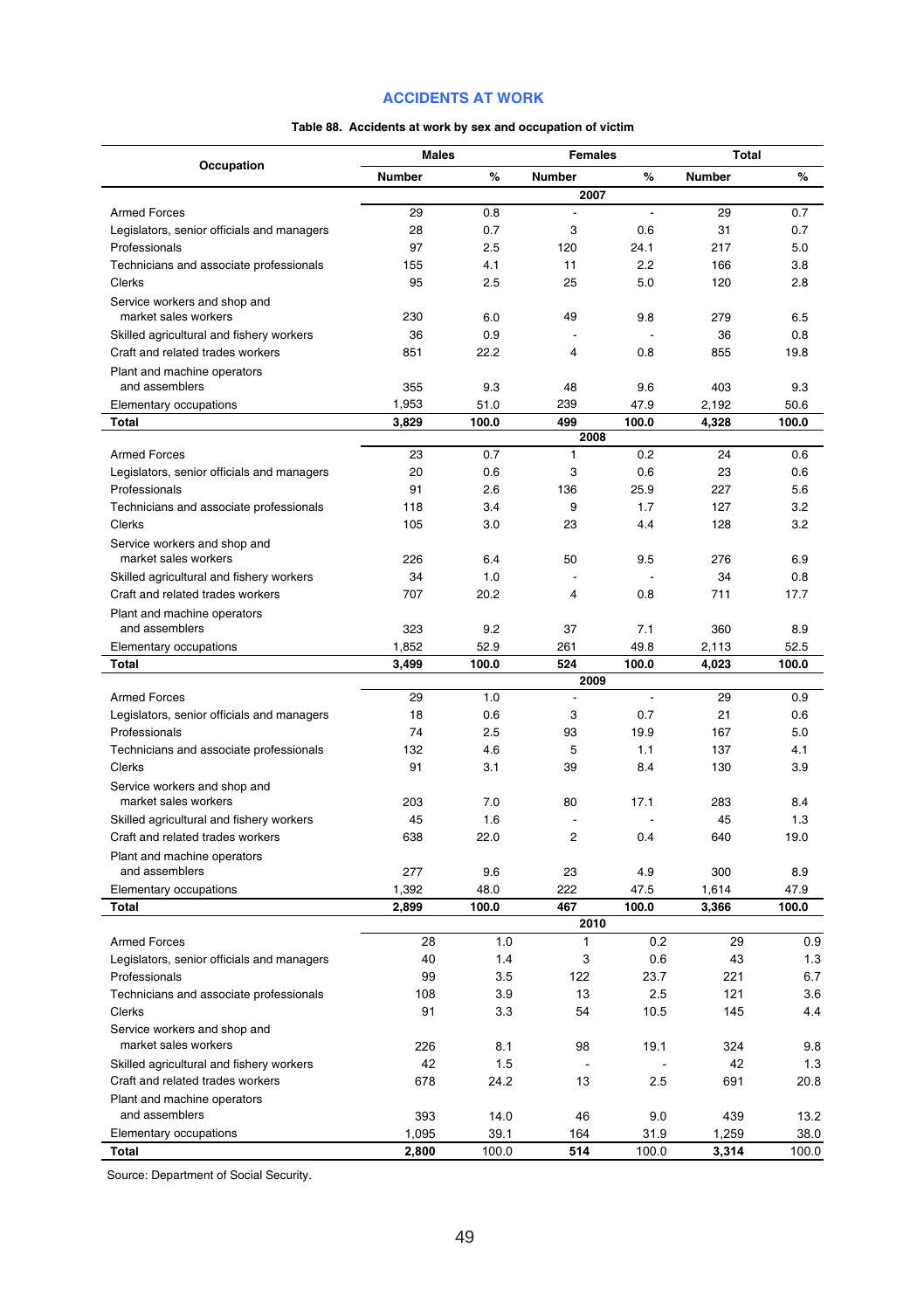|           |       | <b>Males</b> |     | <b>Females</b> | Total |       |  |
|-----------|-------|--------------|-----|----------------|-------|-------|--|
| Age group | No    | $\%$         | No  | %              | No    | $\%$  |  |
|           |       |              |     | 2007           |       |       |  |
| 15-24     | 652   | 17.0         | 148 | 29.7           | 800   | 18.5  |  |
| 25-34     | 976   | 25.5         | 128 | 25.7           | 1,104 | 25.5  |  |
| 35-44     | 834   | 21.8         | 81  | 16.2           | 915   | 21.1  |  |
| 45-54     | 939   | 24.5         | 96  | 19.2           | 1,035 | 23.9  |  |
| $55+$     | 428   | 11.2         | 46  | 9.2            | 474   | 11.0  |  |
| Total     | 3,829 | 100.0        | 499 | 100.0          | 4,328 | 100.0 |  |
|           |       |              |     |                |       |       |  |
| 15-24     | 591   | 16.9         | 168 | 32.1           | 759   | 18.9  |  |
| 25-34     | 950   | 27.1         | 134 | 25.6           | 1,084 | 26.9  |  |
| 35-44     | 756   | 21.6         | 72  | 13.7           | 828   | 20.6  |  |
| 45-54     | 801   | 22.9         | 106 | 20.2           | 907   | 22.5  |  |
| $55+$     | 401   | 11.5         | 44  | 8.4            | 445   | 11.1  |  |
| Total     | 3,499 | 100.0        | 524 | 100.0          | 4,023 | 100.0 |  |
|           |       |              |     | 2009           |       |       |  |
| 15-24     | 500   | 17.3         | 113 | 24.2           | 613   | 18.2  |  |
| 25-34     | 790   | 27.3         | 120 | 25.7           | 910   | 27.0  |  |
| 35-44     | 613   | 21.1         | 82  | 17.5           | 695   | 20.7  |  |
| 45-54     | 650   | 22.4         | 104 | 22.3           | 754   | 22.4  |  |
| $55+$     | 346   | 11.9         | 48  | 10.3           | 394   | 11.7  |  |
| Total     | 2,899 | 100.0        | 467 | 100.0          | 3,366 | 100.0 |  |
|           |       |              |     | 2010           |       |       |  |
| 15-24     | 423   | 15.1         | 128 | 24.9           | 551   | 16.6  |  |
| 25-34     | 771   | 27.6         | 136 | 26.5           | 907   | 27.4  |  |
| 35-44     | 602   | 21.5         | 86  | 16.7           | 688   | 20.8  |  |
| 45-54     | 667   | 23.8         | 114 | 22.2           | 781   | 23.5  |  |
| $55+$     | 337   | 12.0         | 50  | 9.7            | 387   | 11.7  |  |
| Total     | 2,800 | 100.0        | 514 | 100.0          | 3,314 | 100.0 |  |

# **Table 89. Accidents at work by age group of victim**

Source: Department of Social Security.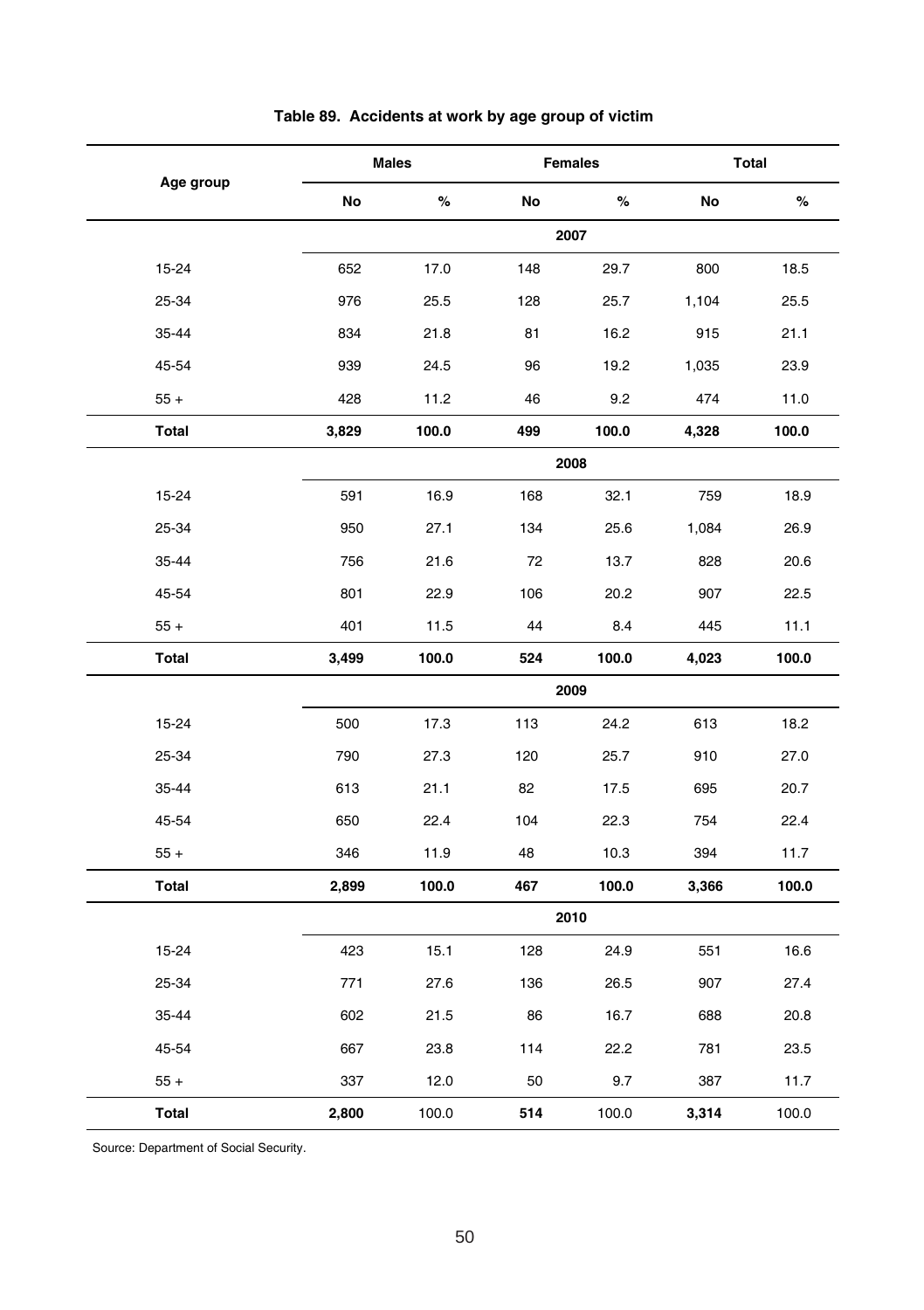|  |  |  | Table 90. Accidents at work by economic activity |
|--|--|--|--------------------------------------------------|
|--|--|--|--------------------------------------------------|

|                                                                                                           |              | 2007           | 2008           |                | 2009           |                | 2010         |                |
|-----------------------------------------------------------------------------------------------------------|--------------|----------------|----------------|----------------|----------------|----------------|--------------|----------------|
| <b>Economic activity</b>                                                                                  | <b>Males</b> | <b>Females</b> | <b>Males</b>   | <b>Females</b> | <b>Males</b>   | <b>Females</b> | <b>Males</b> | <b>Females</b> |
| Agriculture, hunting and forestry                                                                         | 44           | $\overline{2}$ | 63             | ×.             | 55             | ä,             | 46           | ٠              |
| Fishing                                                                                                   | 11           | ä,             | 15             | ä,             | 22             | ä,             | 13           | ٠              |
| Mining and quarrying                                                                                      | 32           | ٠              | 43             | $\mathbf{1}$   | 33             | 1              | 24           | $\mathbf{1}$   |
| Manufacturing                                                                                             | 1,333        | 99             | 1.099          | 98             | 785            | 51             | 743          | 82             |
| Electricity, gas and water supply                                                                         | 144          | 1              | 128            | ×,             | 102            | 1              | 122          | 3              |
| Construction                                                                                              | 685          | 4              | 648            | 4              | 556            | 1              | 597          | 6              |
| Wholesale and retail trade; repairs of<br>motor vehicles, motorcycles and personal<br>and household goods | 367          | 35             | 317            | 40             | 312            | 67             | 300          | 48             |
| Hotels and restaurants                                                                                    | 237          | 66             | 247            | 67             | 180            | 74             | 189          | 59             |
| Transport, storage and communication                                                                      | 457          | 32             | 439            | 29             | 342            | 49             | 355          | 49             |
| Financial intermediation                                                                                  | 5            | 5              | $\overline{7}$ | $\overline{2}$ | 3              | 3              | 3            | 3              |
| Real estate, renting and business activities                                                              | 169          | 40             | 168            | 41             | 193            | 45             | 110          | 46             |
| Public administration and defence; compulsory<br>social security                                          | 153          | 18             | 149            | 23             | 159            | 23             | 136          | 28             |
| Education                                                                                                 | 19           | 39             | 21             | 42             | 19             | 26             | 27           | 38             |
| Health and social work                                                                                    | 91           | 146            | 79             | 157            | 60             | 110            | 83           | 138            |
| Other community, social and personal service<br>activities                                                | 53           | $\overline{7}$ | 44             | 13             | 50             | 8              | 40           | 9              |
| Private households with employed persons                                                                  | ٠            | ٠              | ٠              | ł.             | ä,             | 1              |              |                |
| Extra-territorial organisations and bodies                                                                | 3            | $\overline{2}$ | $\overline{2}$ | $\mathbf{1}$   | $\overline{2}$ | ٠              | $\mathbf{1}$ | ä,             |
| Unknown                                                                                                   | 26           | 3              | 30             | 6              | 26             | $\overline{7}$ | 11           | 4              |
| Total                                                                                                     | 3.829        | 499            | 3,499          | 524            | 2,899          | 467            | 2,800        | 514            |

Source: Department of Social Security.

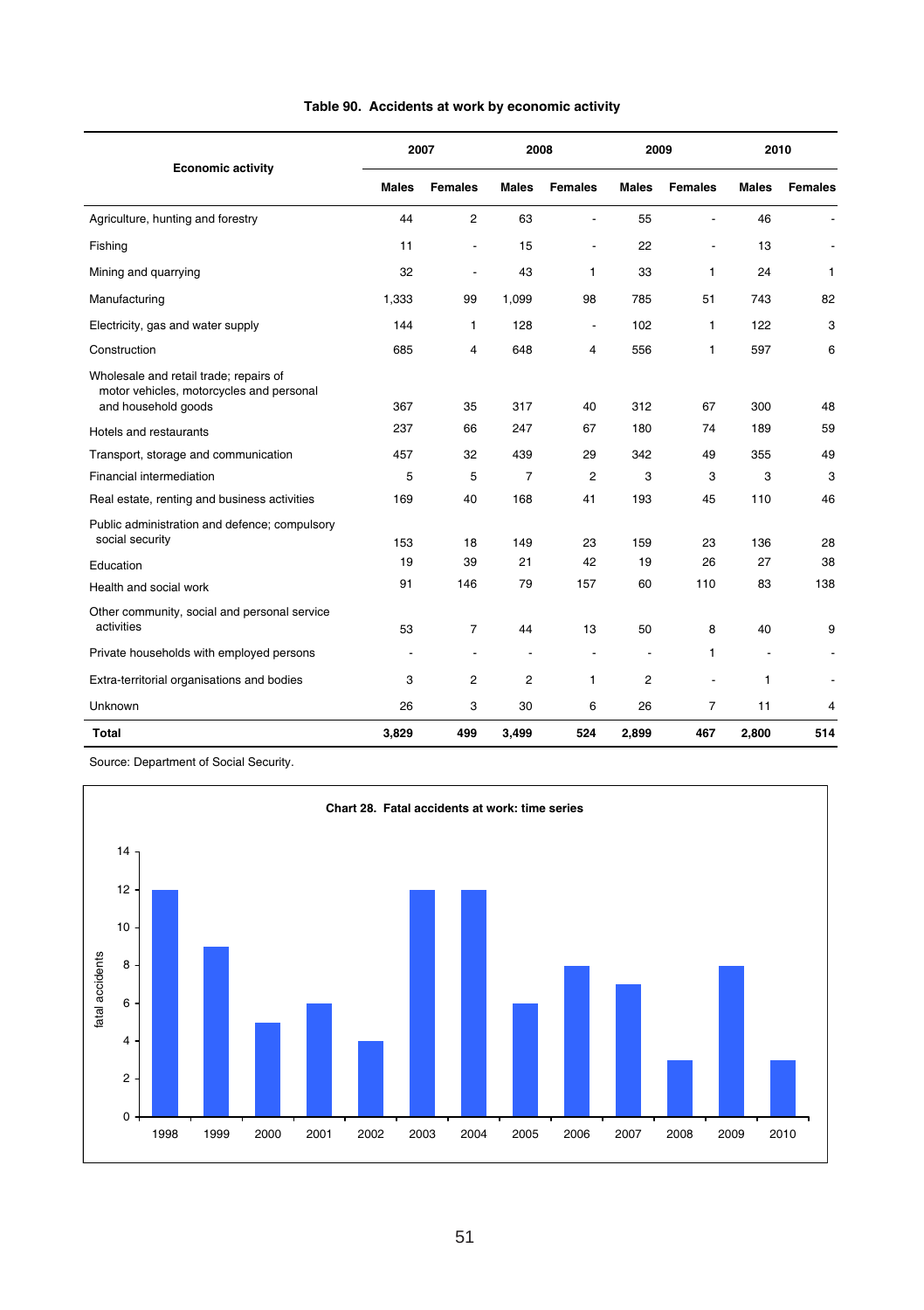## **Table 91. Fatal accidents at work**

| Year | Number                   |
|------|--------------------------|
| 2007 | $\overline{\phantom{a}}$ |
| 2008 | 3                        |
| 2009 | 8                        |
| 2010 | 3                        |

Source: Occupational Health and Safety Authority.

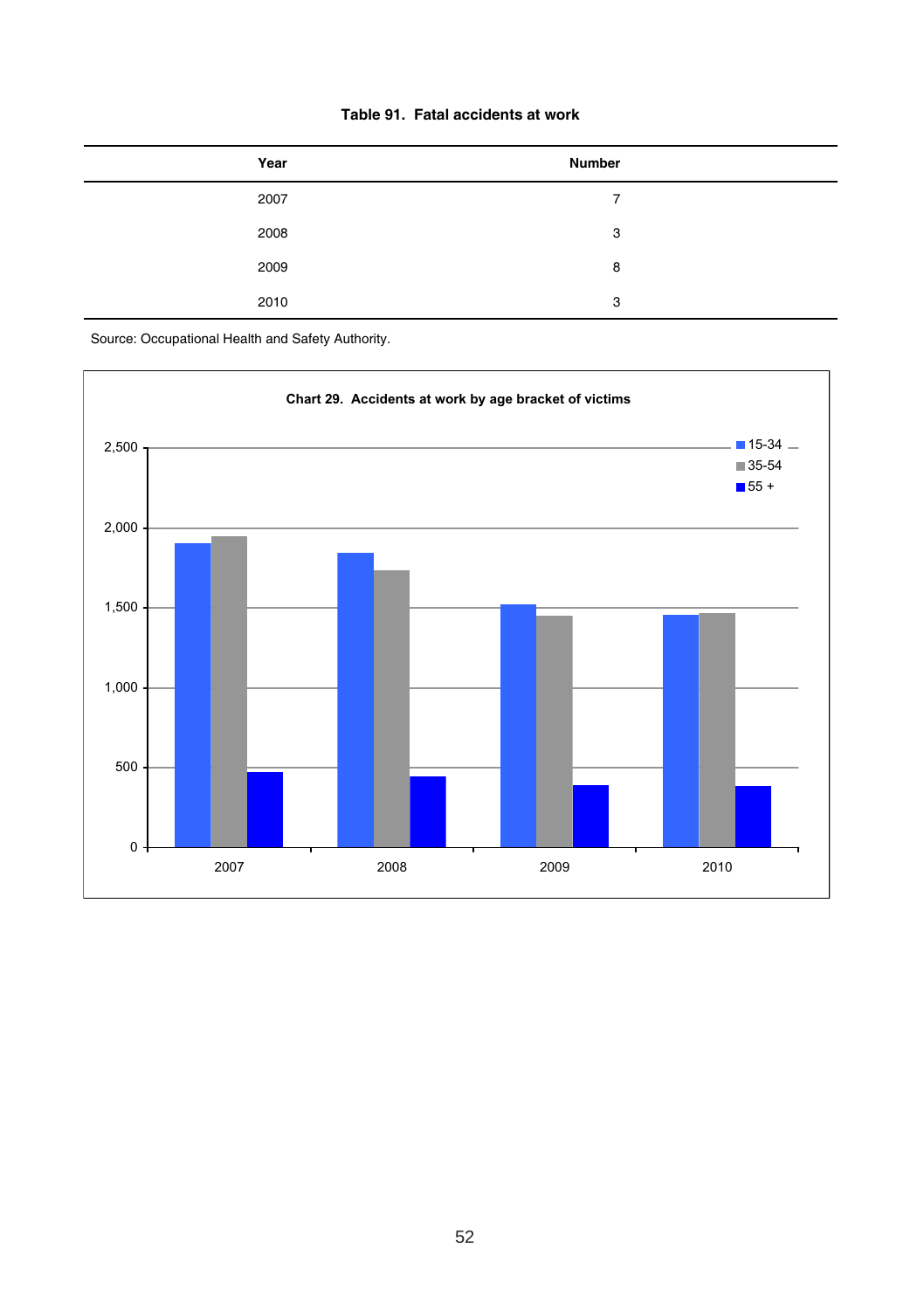## **CONSUMER PRICES**

## **Table 92. Retail Price Index (RPI)**

| <b>Section</b>                          | Weight*<br>$2009 = 100$ | 2007   | 2008   | 2009   | 2010   |
|-----------------------------------------|-------------------------|--------|--------|--------|--------|
| Food                                    | 21.23                   | 111.03 | 119.95 | 127.59 | 128.88 |
| Beverages and tobacco                   | 6.09                    | 119.52 | 122.80 | 128.05 | 130.65 |
| Clothing and footwear                   | 7.41                    | 88.33  | 92.34  | 92.02  | 88.10  |
| Housing                                 | 7.61                    | 119.96 | 124.68 | 128.31 | 131.08 |
| Fuel, light and power                   | 3.36                    | 146.58 | 175.68 | 203.83 | 253.56 |
| Durable household goods                 | 6.59                    | 105.75 | 105.56 | 105.88 | 106.54 |
| Transport and communications            | 22.76                   | 111.77 | 114.62 | 109.93 | 110.23 |
| Personal care and health                | 8.57                    | 117.04 | 119.25 | 122.98 | 125.43 |
| Education, entertainment and recreation | 9.28                    | 102.90 | 104.07 | 104.97 | 106.66 |
| Other goods and services                | 7.10                    | 117.94 | 120.75 | 123.01 | 125.05 |
| All items                               | 100.00                  | 111.00 | 115.73 | 118.14 | 119.93 |

\* The weights apply from 2010 Source: National Statistics Office.

## **Table 93. RPI monthly inflation rates**

**(***12-month moving average* **)**

| <b>Month</b> | 2007 | 2008 | 2009 | 2010 |
|--------------|------|------|------|------|
| January      | 2.70 | 1.43 | 4.26 | 1.88 |
| February     | 2.60 | 1.64 | 4.30 | 1.58 |
| March        | 2.37 | 1.94 | 4.32 | 1.26 |
| April        | 2.04 | 2.25 | 4.36 | 1.03 |
| May          | 1.67 | 2.60 | 4.34 | 0.85 |
| June         | 1.37 | 2.94 | 4.23 | 0.74 |
| July         | 1.10 | 3.28 | 3.95 | 0.76 |
| August       | 0.93 | 3.54 | 3.71 | 0.75 |
| September    | 0.81 | 3.73 | 3.46 | 0.80 |
| October      | 0.83 | 3.99 | 2.99 | 0.96 |
| November     | 1.04 | 4.12 | 2.56 | 1.19 |
| December     | 1.25 | 4.26 | 2.09 | 1.51 |

Source: National Statistics Office.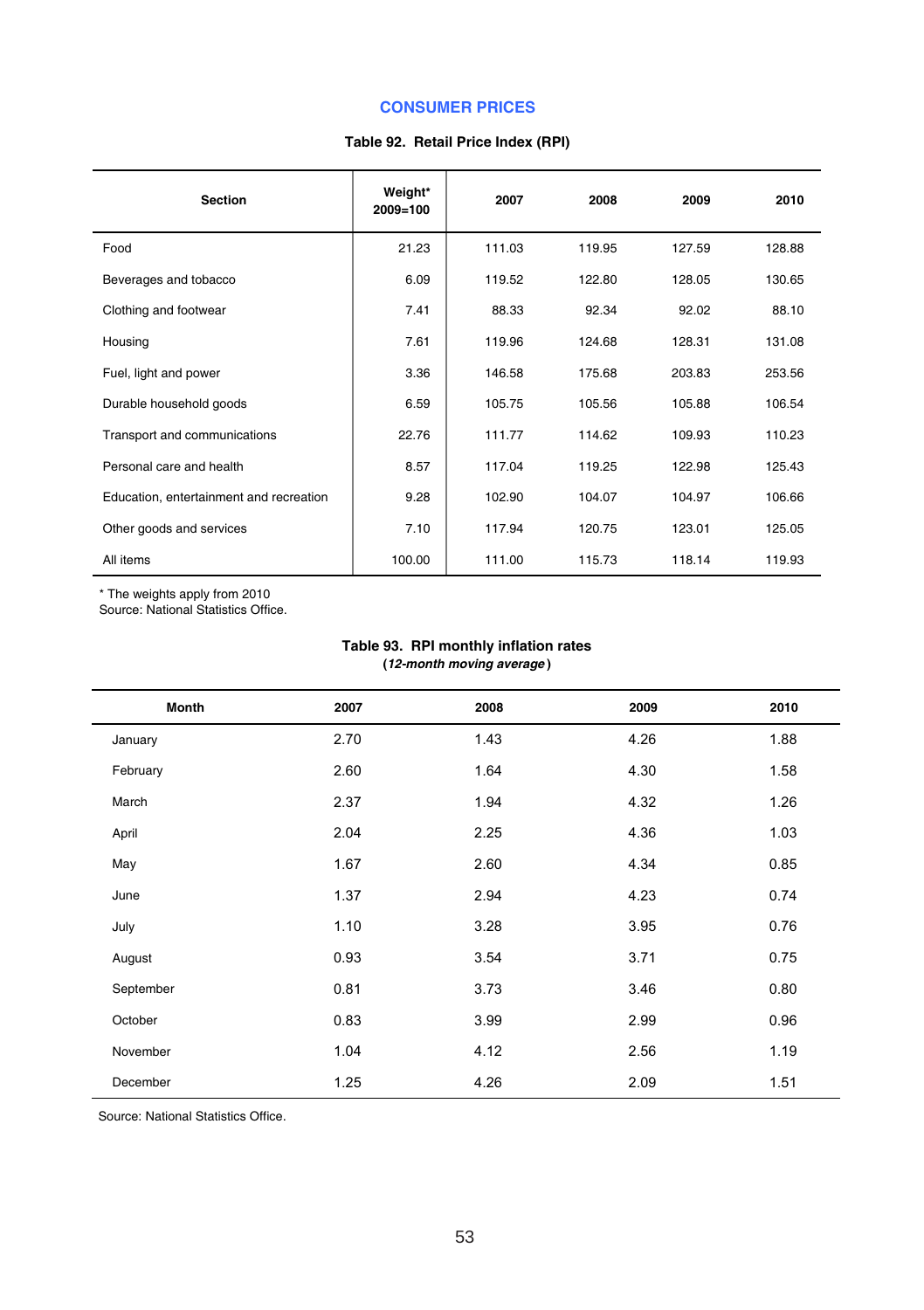

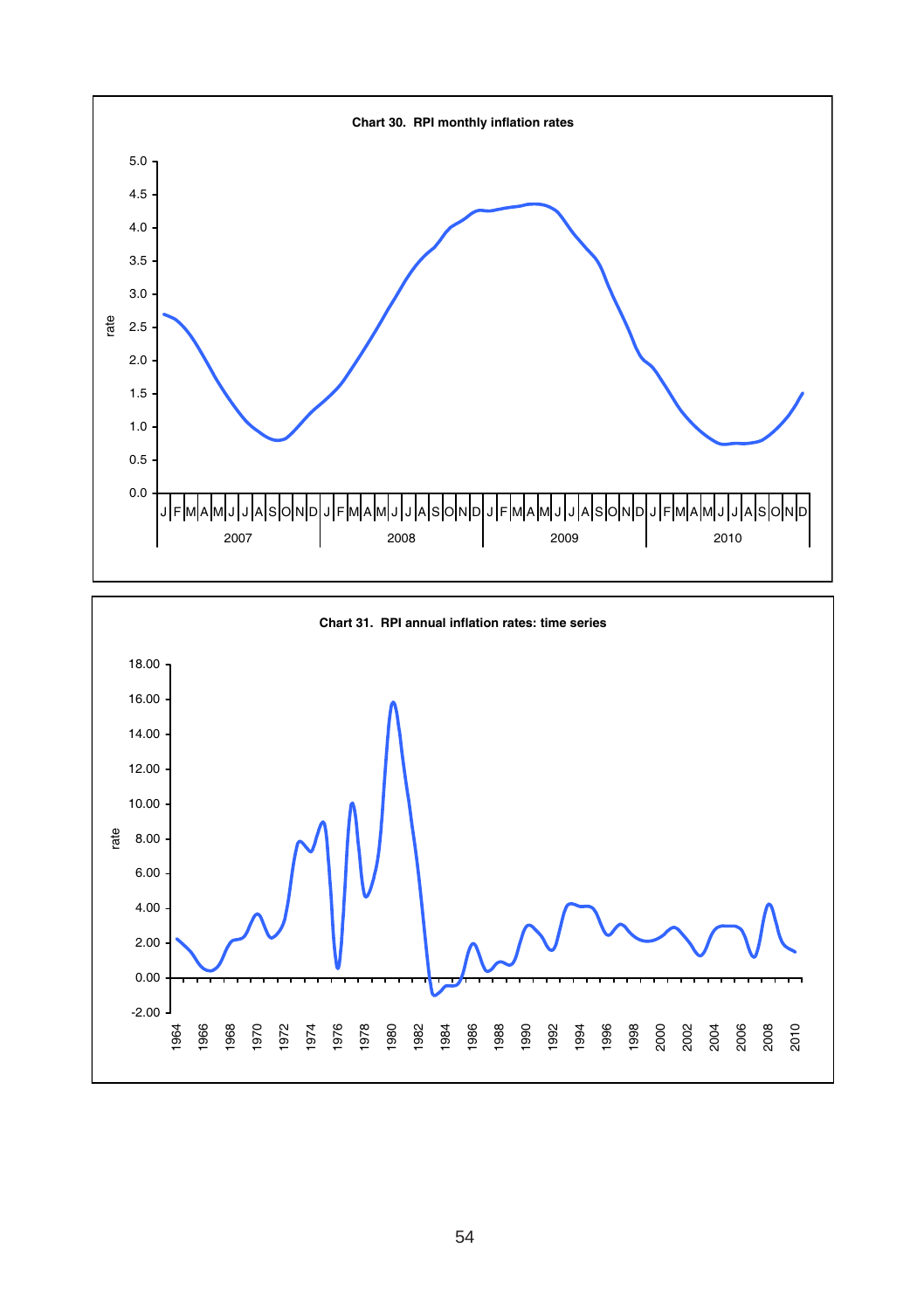# **MONEY**

| Currency       | 2007   | 2008   | 2009   | 2010   |
|----------------|--------|--------|--------|--------|
| US dollar      | 1.3705 | 1.4708 | 1.3948 | 1.3257 |
| Sterling pound | 0.6843 | 0.7963 | 0.8909 | 0.8578 |
| Swiss franc    | 1.6427 | 1.5874 | 1.5100 | 1.3803 |
| Japanese yen   | 161.25 | 152.45 | 130.34 | 116.24 |

#### **Table 94. Average exchange rates of major selected currencies against the euro**

Source: Central Bank of Malta.





| Currency       | 2007   | 2008   | 2009   | 2010   |
|----------------|--------|--------|--------|--------|
| US dollar      | 0.7297 | 0.6799 | 0.7169 | 0.7543 |
| Sterling pound | 1.4613 | 1.2558 | 1.1225 | 1.1658 |
| Swiss franc    | 0.6088 | 0.6300 | 0.6623 | 0.7245 |
| Japanese yen   | 0.0062 | 0.0066 | 0.0077 | 0.0086 |

Source: Central Bank of Malta.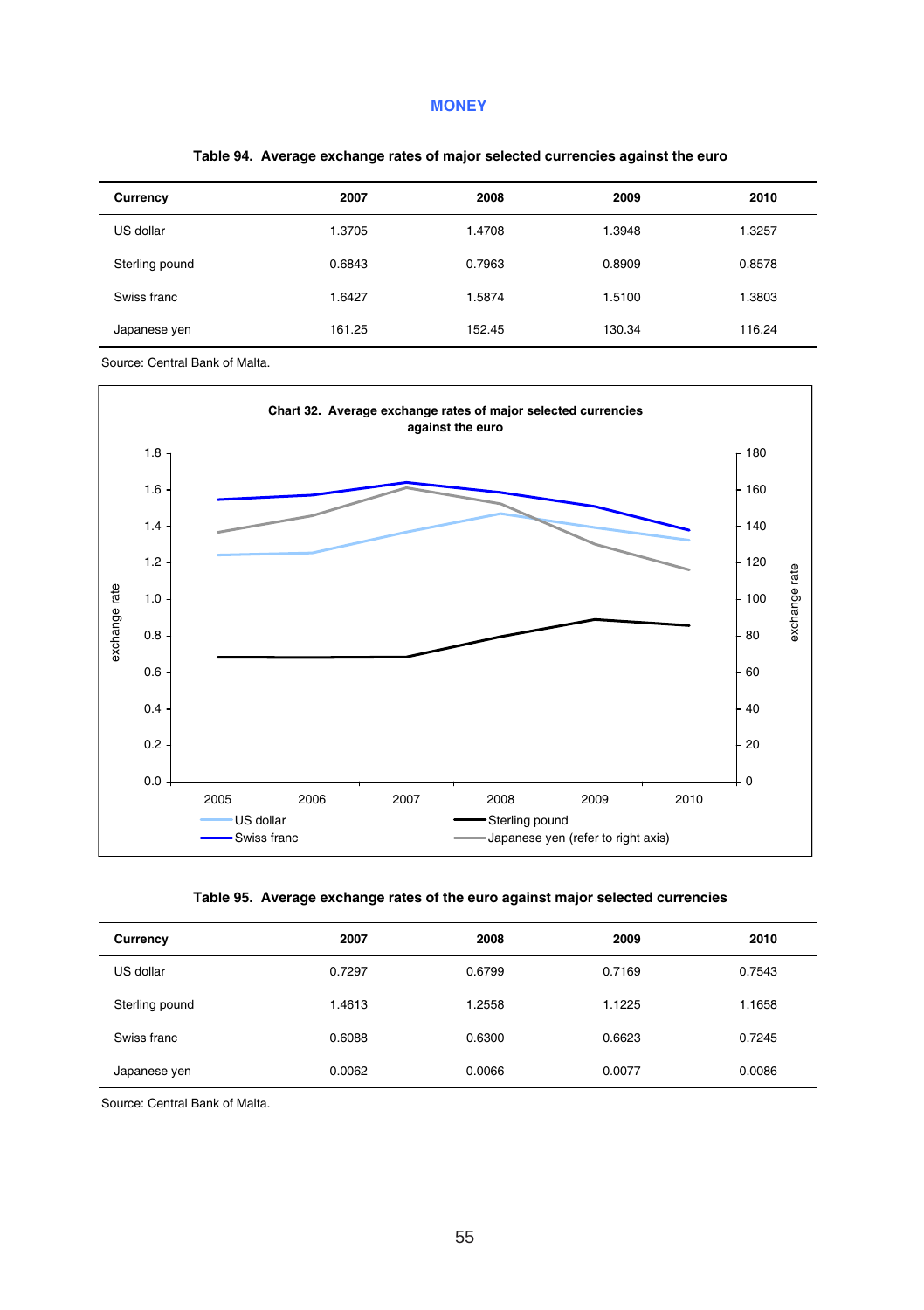

#### **Table 96. The contribution of resident MFIs\* to the euro area monetary aggregates**

€ million

|                               | 2010    |         |           |                 |
|-------------------------------|---------|---------|-----------|-----------------|
|                               | March   | June    | September | <b>December</b> |
| Narrow money (M1)             | 4.425.8 | 4.889.2 | 4.861.4   | 4,999.0         |
| Intermediate money (M2)       | 8,720.8 | 8.947.0 | 8,925.8   | 9,128.8         |
| Broad money (M3) <sup>1</sup> | 8.911.1 | 9,126.9 | 9.154.2   | 9.370.5         |

\* MFI- Monetary financial institutions

 $^{\rm 1}$  This does not respresent holdings of M3 by residents of Malta but rather the contribution of MFIs in Malta to the euro area aggregate Source: Central Bank of Malta.

| Table 97.  The contribution of resident MFIs* to counterparts to euro area monetary aggregates |  |  |  |
|------------------------------------------------------------------------------------------------|--|--|--|
|                                                                                                |  |  |  |

|                                       |          | 2010     |           | $\epsilon$ million |
|---------------------------------------|----------|----------|-----------|--------------------|
|                                       | March    | June     | September | <b>December</b>    |
| Credit counterpart <sup>1</sup>       | 13,840.9 | 14,193.8 | 14.274.5  | 14,466.7           |
| External counterpart (net)            | 9.056.4  | 8,825.3  | 9,153.7   | 8,183.3            |
| Other counterparts (net) <sup>2</sup> | 13.986.3 | 13.892.3 | 14.274.0  | 13.279.4           |
| <b>Broad Money (M3)</b>               |          |          |           |                    |

\* MFI- Monetary financial institutions

<sup>1</sup> Credit includes, besides lending, claims in the form of debt securities and shares and other equity

<sup>2</sup> Includes net interbank claims/liabilities with the MFI sector. These counterparts make a negative contribution to M3

Source: Central Bank of Malta.